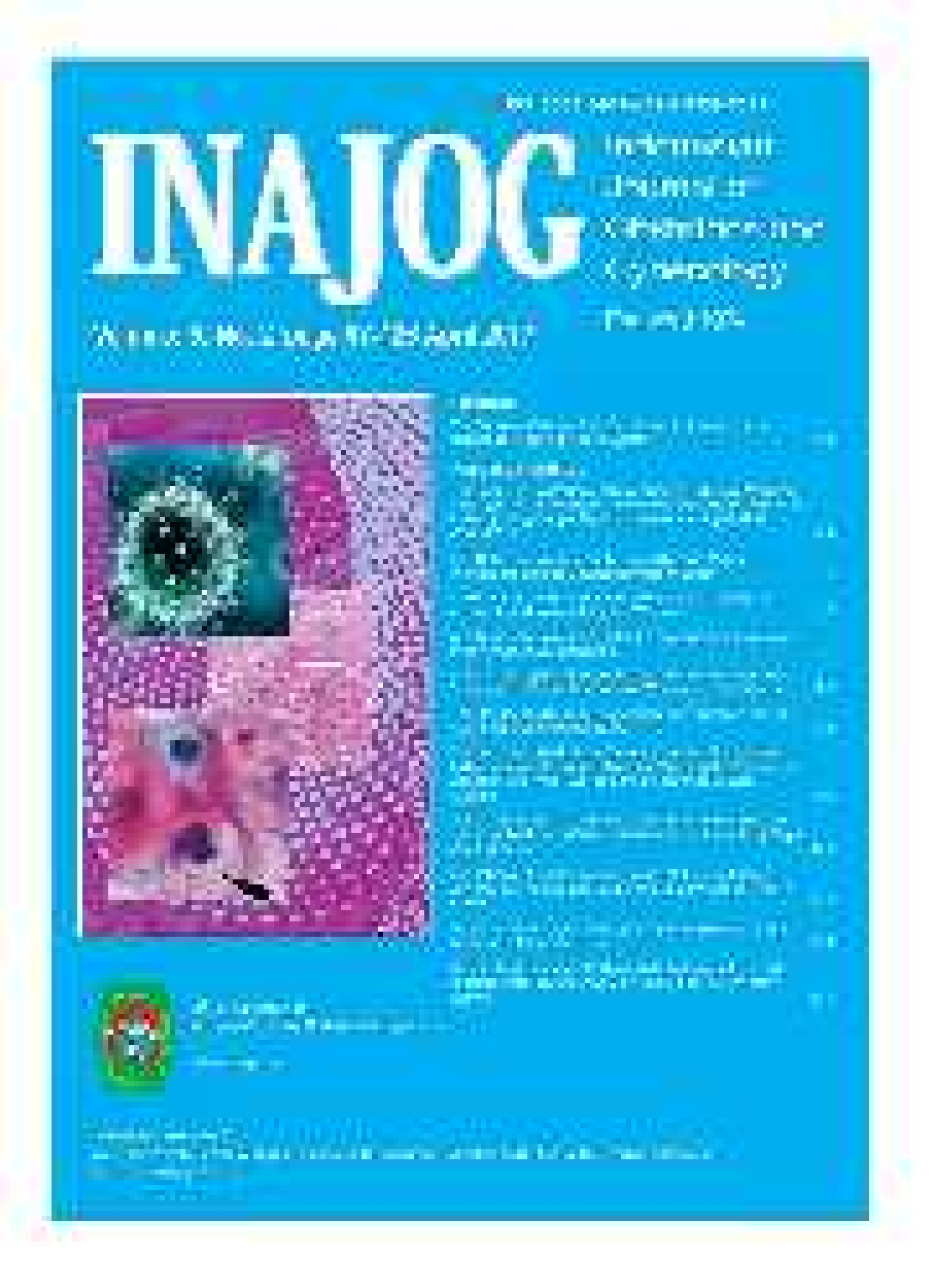# **The Impact of Educational Intervention of HighRisk Pregnancy and HighRisk Childbirth on Knowledge, Attitude, and Behavior in Recognizing Danger Signs in Pregnancy: A Single Blind Clinical Trial**

**Dampak Edukasi Mengenai Kehamilan Risiko Tinggi dan Persalinan Risiko Tinggi terhadap Pengetahuan, Sikap, dan Perilaku dalam Mengenali Tanda Bahaya Kehamilan: Sebuah Uji Klinis Tersamar Tunggal**

#### **JM Seno Adjie, Devi M Malik**

Department of Obstetrics and Gynecology Faculty of Medicine Universitas Indonesia/ Dr. Cipto Mangunkusumo Hospital Jakarta

**Abstrak**

#### **Abstract**

**Objective**: To assess the impact of additional educational interventions given to pregnant women in identifying high-risk pregnancy and high-risk childbirth by measuring changes in knowledge, attitudes and behaviors in the pregnancy and after childbirth.

**Methods**: This study was a single blind clinical trial conducted at obstetrics out-patient clinic of Dr. Cipto Mangunkusumo Hospital, Jakarta. Total sample were 52 responders, for the 26 responders to the control group and 26 responders to the intervention group. The research instrument was a questionnaire form, which include knowledge, attitude and behaviour of a number of 48 questions. Analysis was performed using SPSS 20 with bivariate analysis.

**Results**: We did not found significant differences in a range of age  $(30.65 \pm 29.38 \text{ with } 1.20 \pm 0.75)$ , education (both groups showed a high level of education) and employment for both groups. We found significant differences on knowledge, behaviour ( $p = 0.001$ and  $= 0.042$ , respectively) on the first antenatal care compared with after childbirth.

**Conclusion**: The educational intervention gives significant impact in attitude and behaviour.

[Indones J Obstet Gynecol 2017; 5-2: 69-72]

**Keywords**: attitude, behaviour, educational intervention, knowledge

#### **Tujuan**: Untuk menilai dampak intervensi edukasi tambahan yang diberikan pada ibu hamil dalam mengenal kehamilan risiko tinggi dan tanda bahaya persalinan dengan menilai adanya perubahan pada pengetahuan, sikap dan perilaku pada awal kedatangan dan sesudah persalinan.

**Metode**: Penelitian ini merupakan penelitian uji intervensi tersamar tunggal yang berlokasi di poli kebidanan Rumah Sakit Dr. Cipto Mangunkusumo, Jakarta. Total sampel sebanyak 52 responder, masing-masing 26 responder untuk kelompok kontrol dan 26 responder untuk kelompok intervensi. Instrumen penelitian berbentuk kuisioner yang meliputi pengetahuan, sikap dan perilaku sejumlah 48 pertanyaan. Media edukasi tambahan yang diberikan pada kelompok intervensi menggunakan media lembar balik yang dikeluarkan oleh HOGSI dan USAID.

**Hasil**: Penelitian didapatkan untuk karakteristik dari dua kelompok tidak didapatkan perbedaan bermakna dilihat dari rentang usia  $(30,65 \pm 1,20)$  dengan 29,38  $\pm$  0,75), pendidikan (kedua kelompok menunjukkan tingkat pendidikan tinggi) dan pekerjaan. Pada kedua kelompok didapatkan adanya perbedaan pengetahuan, sikap dan pengetahuan (nilai p <0,001). Perbandingan antara kedua kelompok kontrol dan intervensi sesudah persalinan memberikan hasil yang secara statistik berbeda bermakna pada sikap dan perilaku (p = 0,001 dan p=0,042).

**Kesimpulan**: Asuhan antenatal dengan intervensi edukasi menggunakan alat bantu dapat meningkatkan sikap dan perilaku pada ibu hamil.

[Maj Obstet Ginekol Indones 2017; 5-2: 69-72] **Kata kunci**: intervensi edukasi, pengetahuan, perilaku, sikap

**Correspondence:** JM Seno Adjie; jmseno@hotmail.com

# INTRODUCTION

According to data acquired by the Indonesian Demographic and Health Survey (IDHS) on 2007 and Riskesdason 2010, Maternal Mortality Rate

(MMR) in Indonesia was 228 per 100,000 live births.1-3 Compared with MMR years before, in 1991 as many as 390 per 100,000 live births and in 2002-2003 was 253 deaths per 100,000 births, the number had dropped, however the maternal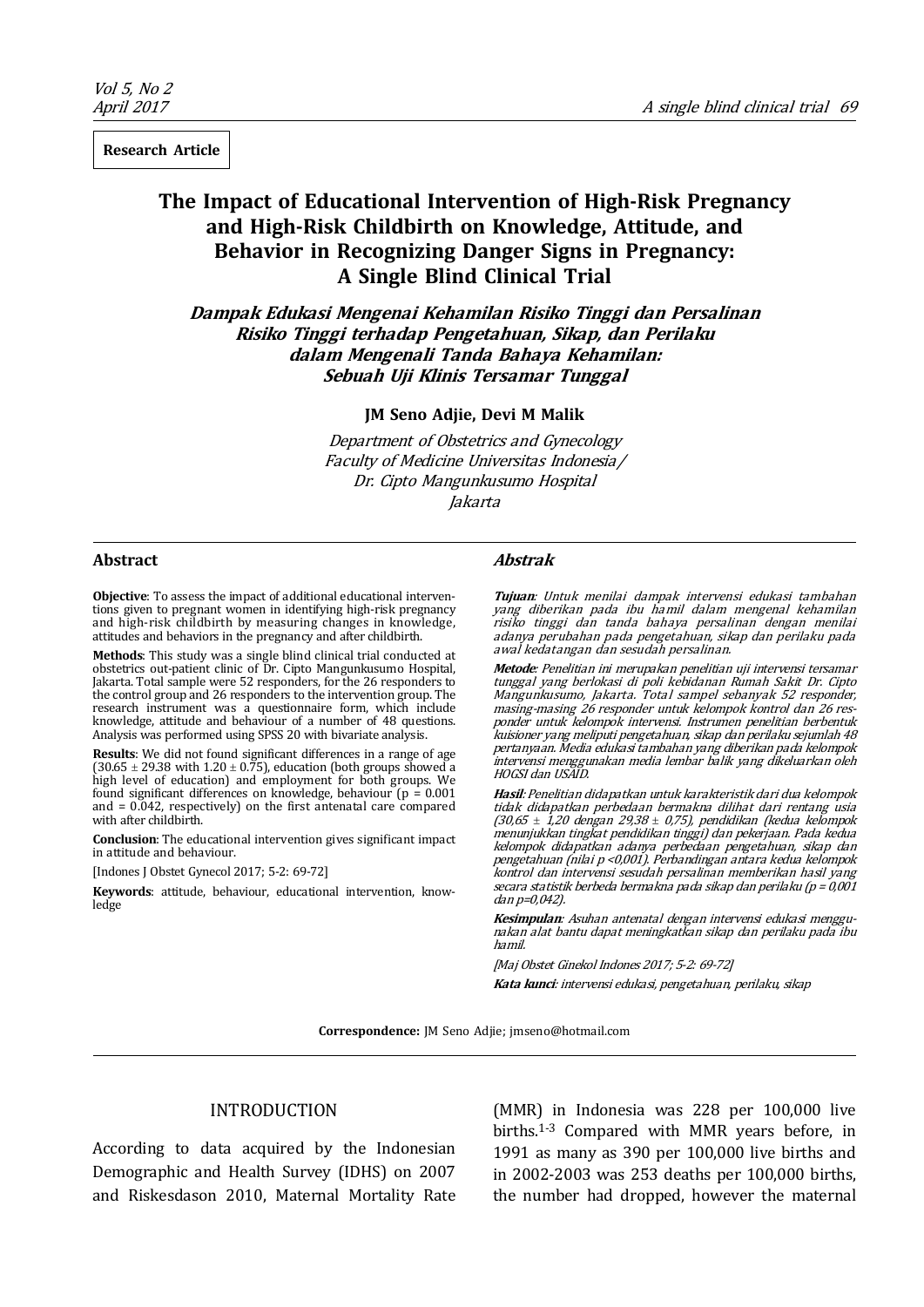mortality rate in Indonesia was still relatively high. Indonesia's MMR is still quite far from the target of the fifth MDG (Millennium Development Goals) which in 2015 is expected only 102 per 100,000 live births.<sup>2,4,5</sup>

One of the interventions supposed to decrease the MMR are appropriate antenatal care services, delivery assistance by health provider, adequate care for high-risk pregnancies, family planning, reducing the rate of unsafe abortion and post abortion care, and programs for behavior change (raise awareness) among reproductive aged women.3,5-8

Antenatal care given by health care was expected to give result in a healthy pregnancy and delivery and decreased neonatal morbidity.7,8-12 This study is aimed to look at the impact of additional educational intervention on high-risk pregnancy and childbirth danger signs.13 We expect that the impact of giving the intervention will give changes in knowledge, attitude and behaviour in recognizing danger signs of labor and high-risk pregnancies.

# METHODS

This study was a single blind randomized clinical trial with control group involving pregnant women who underwent a routine ANC at obstetrics clinic, Dr. Cipto Mangunkusumo Hospital during the period of August 2015 to August 2016. The responders were all pregnant women who underwent antenatal care at Obstetrics Clinic, Dr. Cipto Mangunkusumo Hospital.

Samples were divided into two groups; control group and intervention group. Sample allocation was performed by using block randomization. Both groups would receive antenatal care from the obstetrics clinic. The intervention group would be given additional education by using sheet issued by HOGSI and USAID, while the control group was not given additional education. After we obtained patients' consent, we would obtain the initial data derived from the interview. Patients would be followed during pregnancy and also participated in labor. After delivery, the patients would be interviewed again with a questionnaire to assess knowledge, attitude and behavior.

### **Data Analysis**

Analysis the statistical differences between two groups would be analyzed using paired T-test/ Wilcoxon. The statistical differences in the control group before and after the intervention would also be analyzed using the same hypothesis tests. Data are presented in the mean, SD, mean difference, CI from the difference between the mean and the p-value.

#### RESULT

We obtained a total of 52 patients to be responders in this study. The responders met our inclusion criteria and were willing to follow the course of the study. Responders were divided into two groups randomly selected using excel windows, into a control group and the intervention group. Each of the group was consisted of 26 responders. The control group was provided with education in accordance with the provision of education in obstetric clinic while the intervention group was provided with additional education. The responders were guided to fill out a questionnaire consisted of 48 questions at the beginning of the ANC and after the childbirth.

The results of our study showed that the mean age of the control group was  $29.38 \pm 0.75$  years and the treatment group was  $30.65 \pm 1.20$ . Education revealed high-level education in both groups (57.6% of control group and the treatment group 50%). In the control group 38.5% of responders are primigravid and 23.1% of responders in the treatment group was primigravida.

Having obtained two sets of questionnaires from each responder, we continued the process of coding and data processing using Microsoft Excel and for statistical calculations performed with the SPSS program. We made the classification level of knowledge, attitudes and behaviour of responders into categories of good, average and bad based on a subjective judgment.

We performed data analysis of the knowledge, attitudes and behaviour of both groups, to find out any significant difference between each groups. There were significant differences in knowledge, attitude, and behaviour of the control group compared on the first visit and after childbirth (p<0.001). We also obtained a significant difference result in knowledge, attitude and behavior among intervention groups (p<0.001).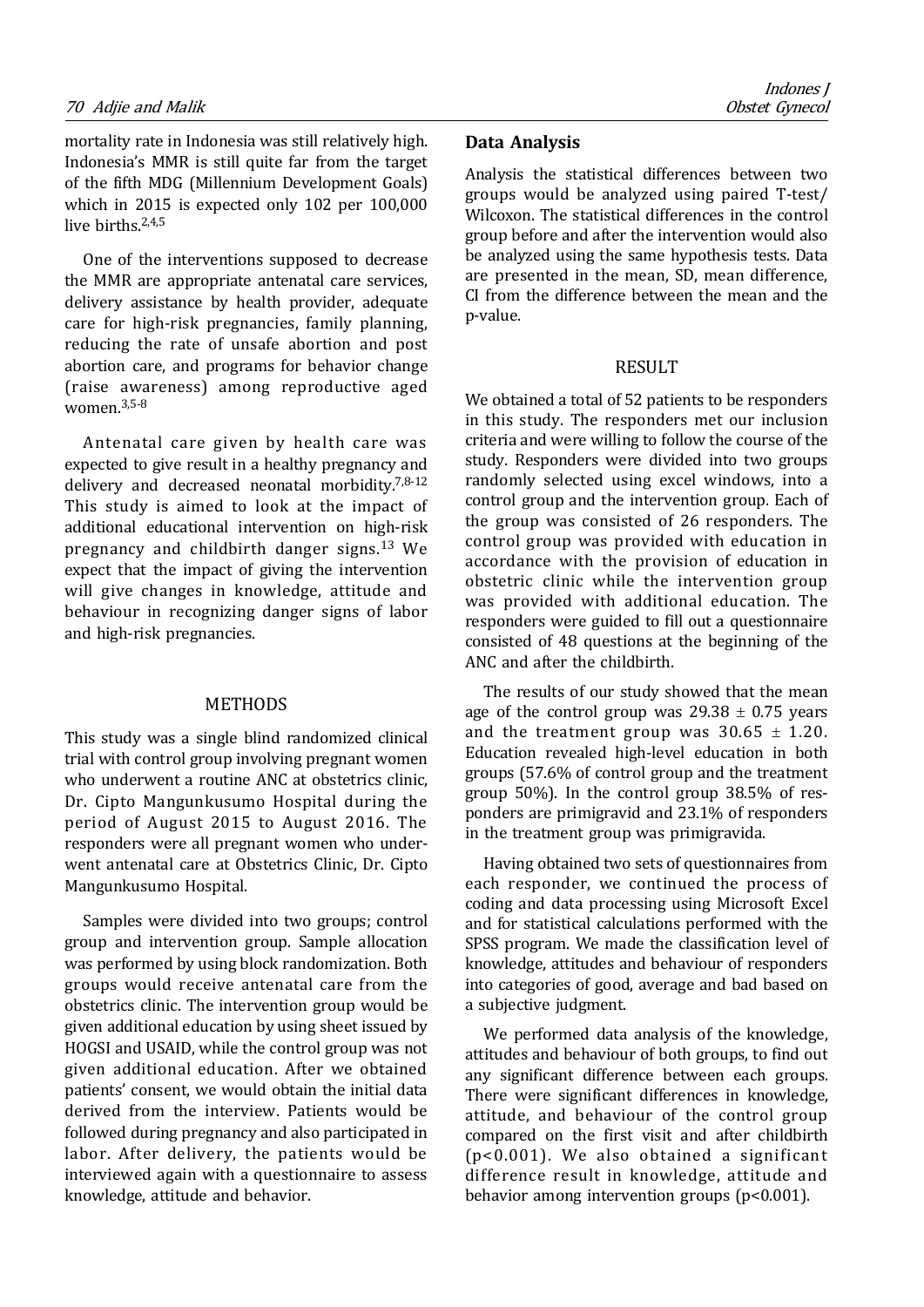We analyzed between two groups on the 1<sup>st</sup> time visit and after childbirth. We found significant difference in attitude and behavior.

tools and the control group who underwent antenatal care without tools.<sup>16</sup> In our study, there was an improvement of knowledge in each group,

| Table 1. Knowledge and Behavior Comparison of both Groups |
|-----------------------------------------------------------|
|                                                           |

| <b>Parameter</b>                | Mean (SD)    | <b>Deviation (SD)</b> | CI 95%        | p     |
|---------------------------------|--------------|-----------------------|---------------|-------|
| Knowledge of control groups     | 14.42 (2.74) | 4.73(0.87)            | $2.97 - 6.48$ | 0.336 |
| Knowledge of intervention group | 19.15(3.5)   |                       |               |       |
| Behaviour of control groups     | 19.34 (3.12) | 2.57(3.12)            | $0.27 - 4.87$ | 0.042 |
| Behaviour of intervention group | 21.92 (4.93) |                       |               |       |

**Table 2.** Attitude Comparison of both Groups

| Parameter                      | Median (min-max) | p     |
|--------------------------------|------------------|-------|
| Attitude of control groups     | $18(11 - 26)$    | 0.001 |
| Attitude of intervention group | $22(15-34)$      |       |

# DISCUSSION

Knowledge is defined as the result of knowing that occurs after a person perform the sensing process of an object, which will underlie her perform a specific action. The higher the education level, the greater ability to receive information.14 Prior knowledge in both groups was poor, amounted to 92.3% and 100% for the intervension group and control, respectively. Our result was aligned with Athanaseet al in Tanzania<sup>15</sup>, that the majority of pregnant women who did not receive antenatal care did not know the risk and complication possibly occur due to hypertension in pregnancy. Our research revealed that the knowledge of the responders was in the middle and high level, thus making the responders able to receive counseling and education given to antenatal care quickly.

Knowledge between the two groups after intervention were collected after the mother gave birth showed that antenatal care performed by using the print media can help improve the mother's knowledge. In each group there is an increased level of knowledge before and after the antenatal care, but there is no significant increase between the two.

The use of the print media tools antenatal care can help health care providers, yet so far there has been no study comparing the group given the

where we found intervention group had higher knowledge than the control group (9.96 vs. 4:57). We found significant differences between the two groups with  $p = 0.001$  for the attitude and  $p = 0.042$ for behavior. In literature searches, we could not find any research that follow - include changes in attitudes and behaviour at antenatal care using media tools.

# **REFERENCES**

- 1. Hernawati I. Analisis Kematian Ibu di Indonesia tahun 2010-2011. Available from: http://www.kesehatanibu. depkes.go.id/wp-content/uploads/downloads/2011/08/ Analisis-Kematian-Ibu-di-Indonesia-Tahun-2010.pdf.
- 2. Alisjahbana AS, Tuwo LD, Sardjunani N, Murniningtyas E, et al. Laporan Pencapaian Tujuan Pembangunan Milenium di Indonesia. Indonesia: Kementerian Perencanaan Pembangunan Nasional/Badan Perencanaan Pembangunan Nasional (BAPPENAS), 2010.
- 3. Alisjahbana AS, Tuwo LD, Sardjunani N, Murniningtyas E, et al. Ringkasan Peta Jalan Percepatan Pencapaian Tujuan Pembangunan Milenium di Indonesia. Indonesia: Kementerian Perencanaan Pembangunan Nasional/Badan Perencanaan Pembangunan Nasional (BAPPENAS), 2010.
- 4. Ahmad S, Suseno U, Hasnawati, Sugito, Purwanto H, Brahim R, et al. Profil Kesehatan Indonesia 2008. Jakarta: Departemen Kesehatan Republik Indonesia; 2009.
- 5. Infodatin, Pusat data dan Informasi Kementerian Kesehatan RI. 2014
- 6. Gerein N, Mayhem S, Lubben M. Special communication, A framework for a new approach to antenatal care. Int J Gynecol Obstet. 2003; 80: 175-82.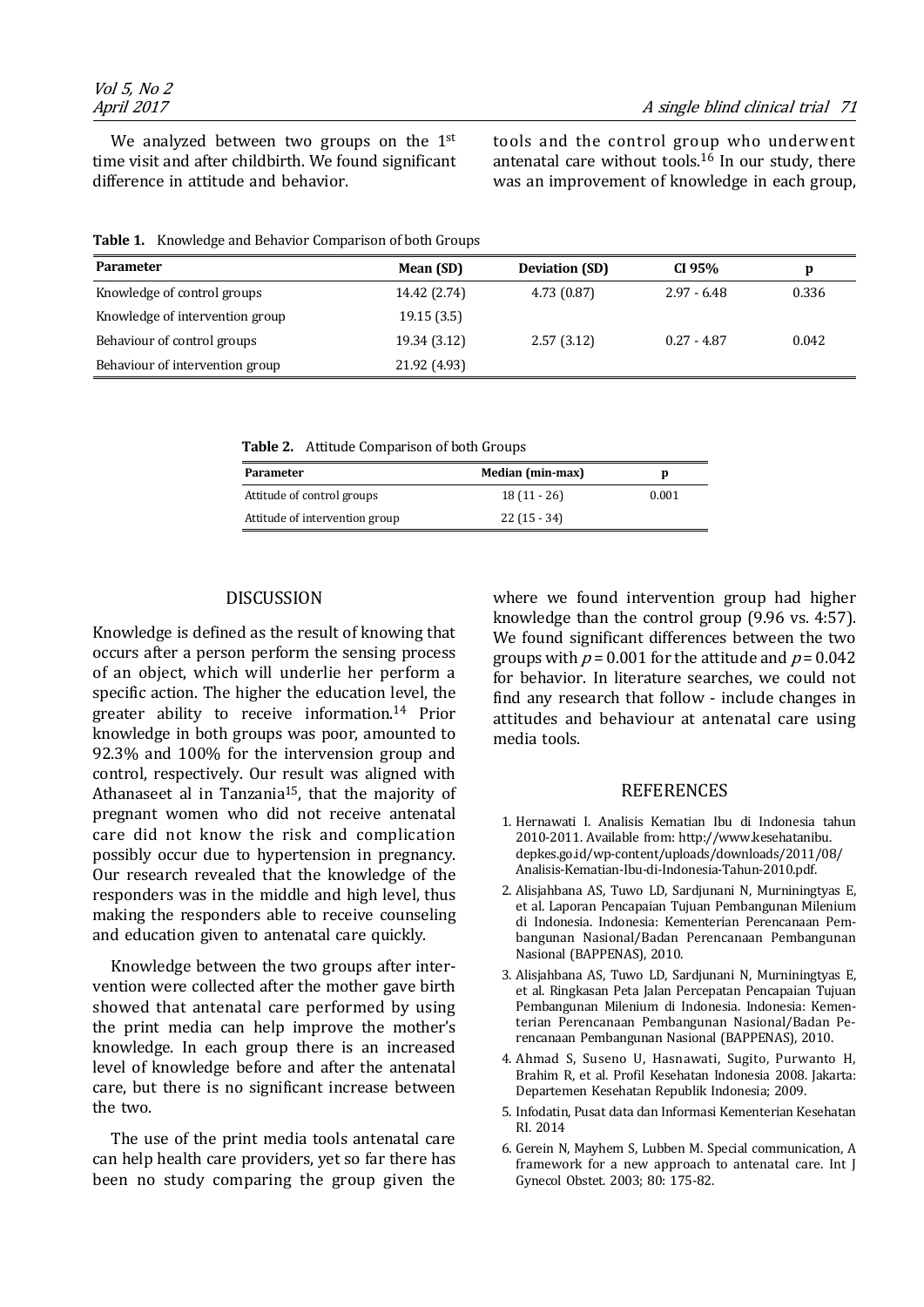- 7. WHO, UNICEF. Antenatal Care in Developing Countries; Promises, achievements and missed opportunities, An analysis of trends, levels and differentials 2003.
- 8. Europe WROf. Essential Antenatal, Perinatal and Postpartum Care; Training modules. 2002.
- 9. Ren Z. Utilisation of antenatal care in four countries in Ningxia, China. Midwifery. 2011; 27: 260-6.
- 10. J Villar, L Bakketeig, A Donner, Y Al-Mazrou, H Ba'aqeel, JM BelizaÂn, et al. The WHO Antenatal Care Randomised Controlled Trial: rationale and study design. Pediat Perinatal Epidemiol. 1992; 12: 27-58.
- 11. Ngatho S Mugo, Michael J Dibley, Kingsley E Agho. Prevalence and risk factor for non-use of antenatal care visits : analysis of the 2010 South Sudan household survey. BMC Pregnancy and Childbirth 2015; 15: 68.
- 12. Banta D. What is the efficacy/effectiveness of antenatal care and the financial and organizational implications? Copenhagen: WHO Regional Office for Europe's Health Evidence Network, 2003.
- 13. Mary-Katepa Bwalya, Chipepo Kankasa, Olusegun Babaniyi, Seter Siziya. Effect of using HIV and infant feeding counseling cards on quality of counselling provided to HIV positive mothers: a cluster randomized controlled trial. Int Breastfeed 2011; 6: 13.
- 14. Kesehatan BPdP. Riset Kesehatan Dasar. Kementerian Kesehatan RI, 2010.
- 15. Athanase Lilungulu, Dimas Matovelo, A Gesase. Reported knowledge, attitude and practice of antenatal care services in women in Dodoma municipal Tanzania. J Pediat Neonatal care. 2016; 4: 1-8.
- 16. Jennings Larissa, Yebadokpo Andre, Affo Jean, Agbogbe Marthe. Antenatal conseling in maternal and newborn care: use of job aids to improve health worker performance and maternal understanding in Benin. BMC Pregnancy and Childbirth. 2010; 10: 75.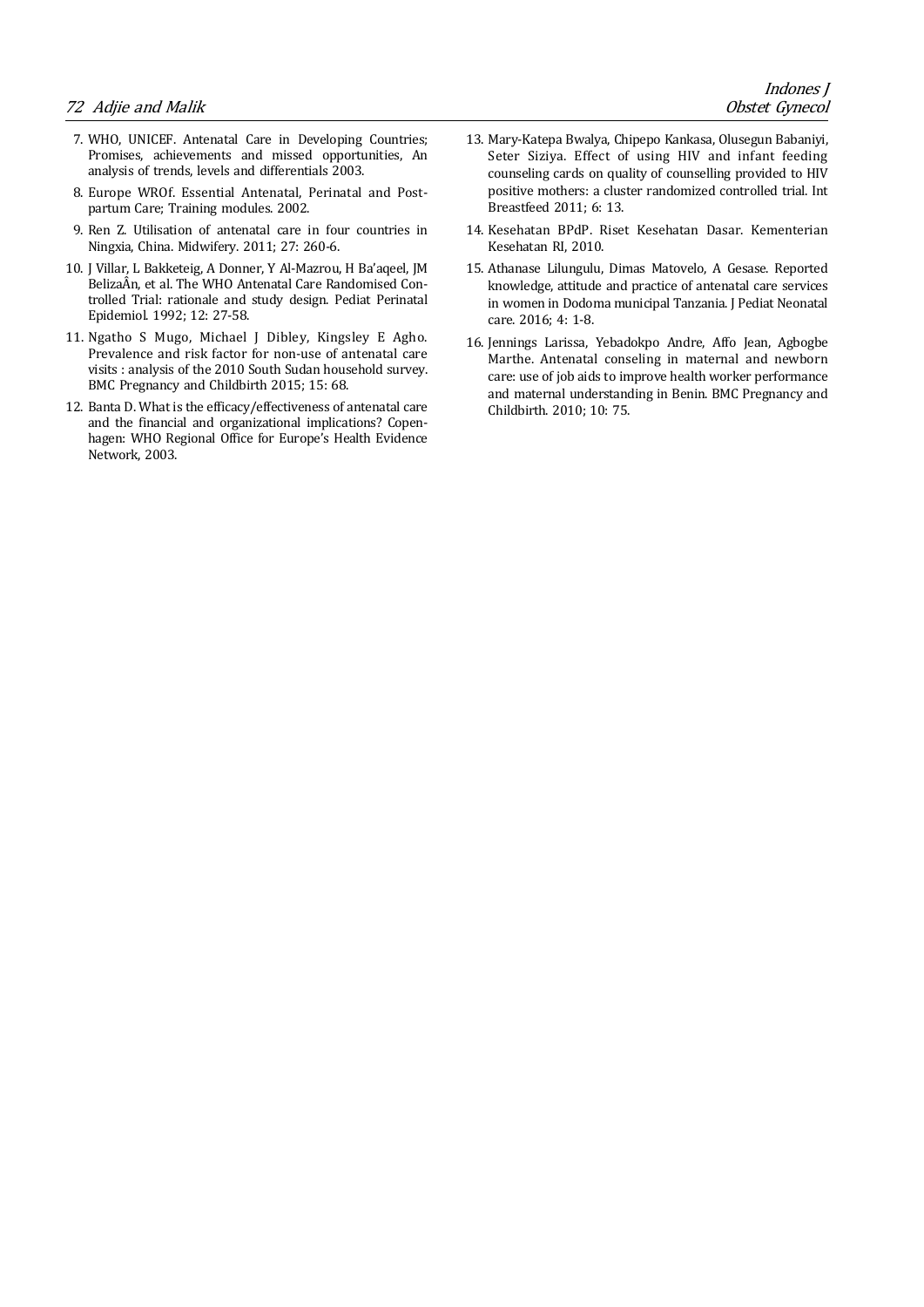# **Iron Deficiency Anemia, Cystitis, and Bacterial Vaginosis Increase the Risk for Developing Preterm Labor**

# **Anemia Defisiensi Besi, Sistitis dan Bakterial Vaginosis Meningkatkan Risiko Terjadinya Kelahiran Prematur**

**Janet Sumampouw, I Ketut Suwiyoga, Ketut S. Negara**

Department of Obstetrics and Gynecology Faculty of Medicine Universitas Udayana Sanglah General Hospital Center Bali

#### **Abstract**

**Objective**: To prove the association of iron deficiency anemia, cystitis, and bacterial vaginosis as risk factors for preterm labor.

**Methods**: This study was an observational case-control study conducted at the Polyclinic and IRD of Obstetrics and Gynecology Sanglah Denpasar General Hospital Center between September and December 2015. The sample selection was done by consecutive sampling with total sample as many as 35 case samples (women with preterm pregnancy) and 35 control samples (women with aterm pregnancy).

**Results**: Pregnant mothers with iron deficiency anemia had 4 fold increased risk of developing preterm labor ( $OR = 4.04$ ,  $95\% CI = 1.15$ to 14.16,  $p = 0.023$ ) compared to those without iron deficiency anemia. Pregnant mothers with cystitis had 4 fold increased risk of preterm labor (OR = 4.00, 95% CI = 1.25 to 12.80, p = 0.016) compared to those without cystitis. Pregnant mothers with bacterial vaginosis had 3 fold increased risk of preterm frequency (OR = 3.24, 95% CI = 1.22 to 8.63,  $p = 0.017$  compared to those without bacterial vaginosis.

**Conclusion**: Iron deficiency anemia, cystitis, and bacterial vaginosis increase the risk for developing preterm labor.

[Indones J Obstet Gynecol 2017; 5-2: 73-76]

**Keywords**: bacterial vaginosis, cystitis, iron deficiency anemia, preterm labor

#### **Abstrak**

**Tujuan**: Untuk membuktikan hubungan anemia defisiensi besi, sistitis, dan bakterial vaginosis sebagai faktor risiko kelahiran prematur.

**Metode**: Penelitian ini bersifat observasional dengan studi casecontrol yang dilakukan di Poliklinik dan IRD Kebidanan dan Penyakit Kandungan RSUP Sanglah Denpasar, yang dilakukan mulai bulan September 2015 hingga Desember 2015. Pemilihan sampel dilakukan dengan cara berurutan sampling dengan sampel penelitian sebanyak 35 sampel kasus (ibu hamil preterm) dan 35 sampel kontrol (ibu hamil aterm).

**Hasil**: Ibu hamil dengan anemia defisiensi besi mempunyai peningkatan risiko 4 kali terjadinya kelahiran prematur (OR = 4,04, IK 95% = 1,15-14,16, p = 0,023) dibandingkan dengan ibu hamil tanpa anemia defisiensi besi. Ibu hamil dengan sistitis mempunyai risiko 4 kali lebih terjadinya kelahiran prematur (OR = 4,00, IK 95% = 1,25- 12,80, p = 0,016) dibandingkan dengan ibu hamil tanpa sistitis. Ibu dengan vaginosis bakterial memiliki peningkatan risiko 3 kali terjadinya kelahiran prematur (OR = 3,24, IK 95% = 1,22-8,63, p = 0,017) dibandingkan dengan ibu hamil tanpa vaginosis bakterial.

**Kesimpulan**: Anemia defisiensi besi, sistitis, dan vaginosis bakterial meningkatkan risiko terjadinya kelahiran prematur.

[Maj Obstet Ginekol Indones 2017; 5-2: 73-76]

**Kata kunci**: anemia defisiensi besi, kelahiran prematur, sisititis, vaginosis bakterial

**Correspondence:** Janet Sumampouw; email: janetsumampouw@yahoo.com

# INTRODUCTION

The Millennium Development Goals targeted to reduce two-thirds mortality rate of infants and toddlers than 1990's frequency which is 20 per 1,000 live births until 2015. Currently, the infant mortality rate is still high, which is amounted to 67 per 1,000 live births. The major cause of high infant mortality rate is preterm labor. Premature babies have 35 times higher risk of death compared to aterm babies.1

According to WHO, the worldwide prevalence of anemia in pregnancy is 55% and will likely increase linearly in accordance to increasing gestational age. In Indonesia, the prevalence of anemia among pregnant women is  $63\%^2$ , whereas, 46.2% of pregnant women in Bali suffer from anemia.3

Other than iron deficiency anemia, other factors that may affect premature labor include urinary tract infection (cystitis) and bacterial vaginosis. UTI is associated with adverse pregnancy, including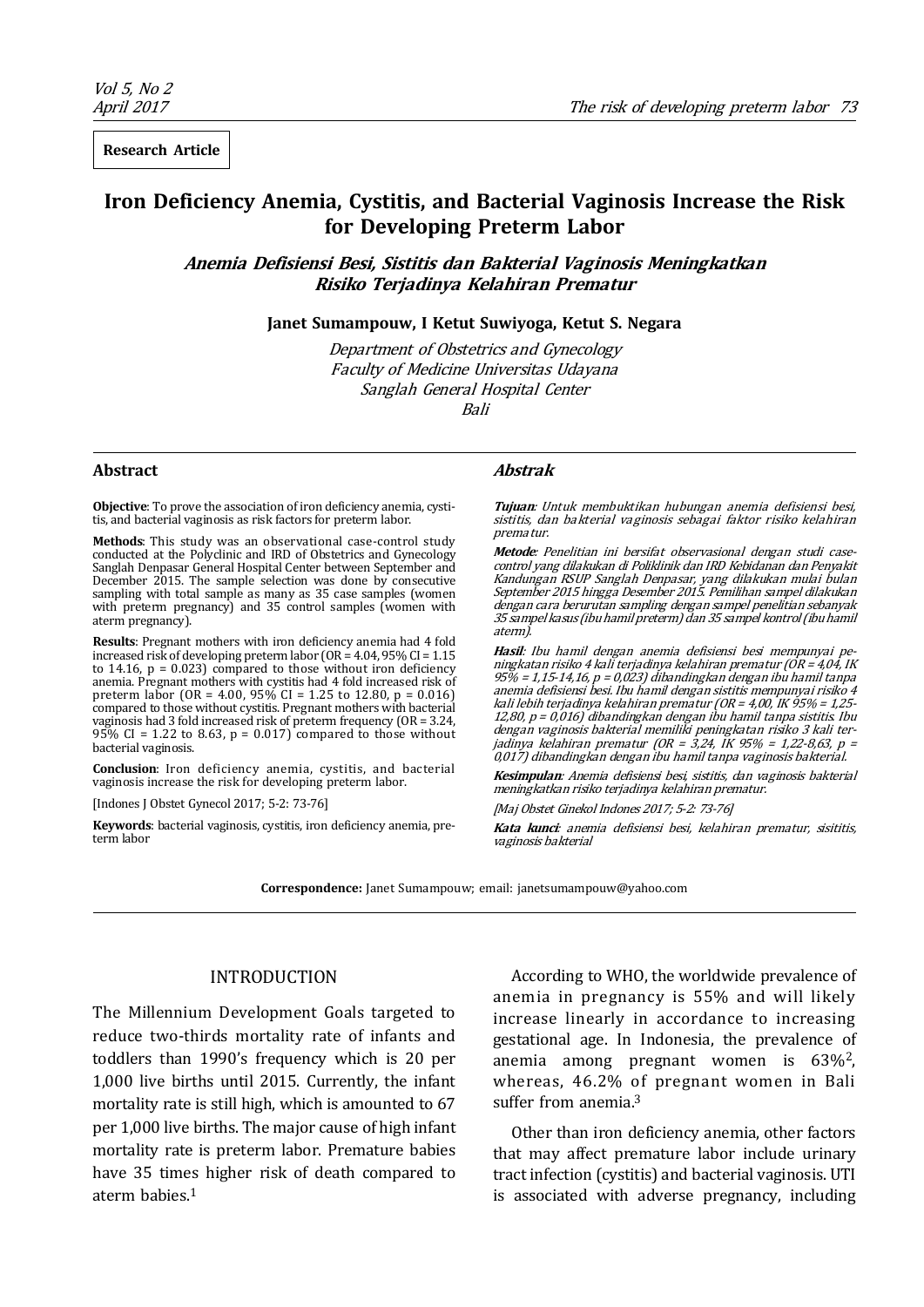preterm labor, fetal growth retardation, and stillbirth.4

Bacterial vaginosis is a gram-positive streptococcus bacteria, also known as Streptococcus agalactiae. Approximately 40-70% of pregnant women with bacterial vaginosis will likely spread the pathogenic bacteria to their babies vertically ie during vaginal labor. This occurs due to retrograde bacterial infection from the vagina into the uterus which later penetrate into the placental membrane, thus may lead to premature labor, stillbirth, and miscarriage.5

### METHODS

This research was an observational case-control study conducted at the Polyclinic and IRD of Obstetrics and Gynecology Sanglah Denpasar General Hospital Center during the period from September 2015 to December 2015. The sample selection was done by consecutive sampling with total sample as many as 35 case samples (women with preterm pregnancy) and 35 control samples (women with aterm pregnancy). Mean values were compared between groups using independent T test, p < 0.05 was considered statistically significant.

### RESULT

Demographic characteristics of the subjects are presented in Table 1. No significant differences were observed.

# **Association between Iron Deficiency Anemia and Preterm Labor**

Chi-Square test was used to determine the association between iron deficiency anemia and preterm labor (Table 2).

Iron deficiency anemia was significantly associated with preterm labor ( $p = 0.023$ ) OR = 0.023). In addition, subjects with iron deficiency anemia had 4 fold increased risk of developing preterm labor (OR = 4.04, 95% CI = 1.15 to 14.16,  $p = 0.023$  compared to those without iron deficiency anemia.

# **Association between Cystitis and Preterm Labor**

Chi-Square test was used to determine the association between cystitis and preterm labor (Table 3).

| Variable               | <b>Preterm Pregnancy (N=35)</b> |      | <b>Aterm Pregnancy (N=35)</b> |      |       |  |
|------------------------|---------------------------------|------|-------------------------------|------|-------|--|
|                        | Mean                            | SD   | Mean                          | SD   | D     |  |
| Age (Years)            | 25.37                           | 5.53 | 26.89                         | 6.33 | 0.290 |  |
| Parity                 | 0.74                            | 1.07 | 1.03                          | 1.04 | 0.261 |  |
| <b>Gestational Age</b> | 31.74                           | 3.09 | 38.63                         | 1.42 | 0.001 |  |

**Table 1.** Demographic Characteristics of the Subjects

**Table 2.** Association between Iron Deficiency Anemia and Preterm Labor

|            |          |      | Group   | <b>OR</b>          | CI 95%<br>D |       |
|------------|----------|------|---------|--------------------|-------------|-------|
|            |          | Case | Control |                    |             |       |
| <b>IDA</b> | Positive | 12   |         | 4.04<br>1.15-14.16 |             | 0.023 |
|            | Negative | 23   | 31      |                    |             |       |

**Table 3.** The Association between Cystitis and Premature Labor

|          |          |      | Group                               | CI 95%<br>OR<br>D |       |  |
|----------|----------|------|-------------------------------------|-------------------|-------|--|
|          |          | Case | Control                             |                   |       |  |
| Cystitis | Positive | 14   | $\mathcal{D}$<br>1.25-12.80<br>4.00 |                   | 0.016 |  |
|          | Negative | 21   | 30                                  |                   |       |  |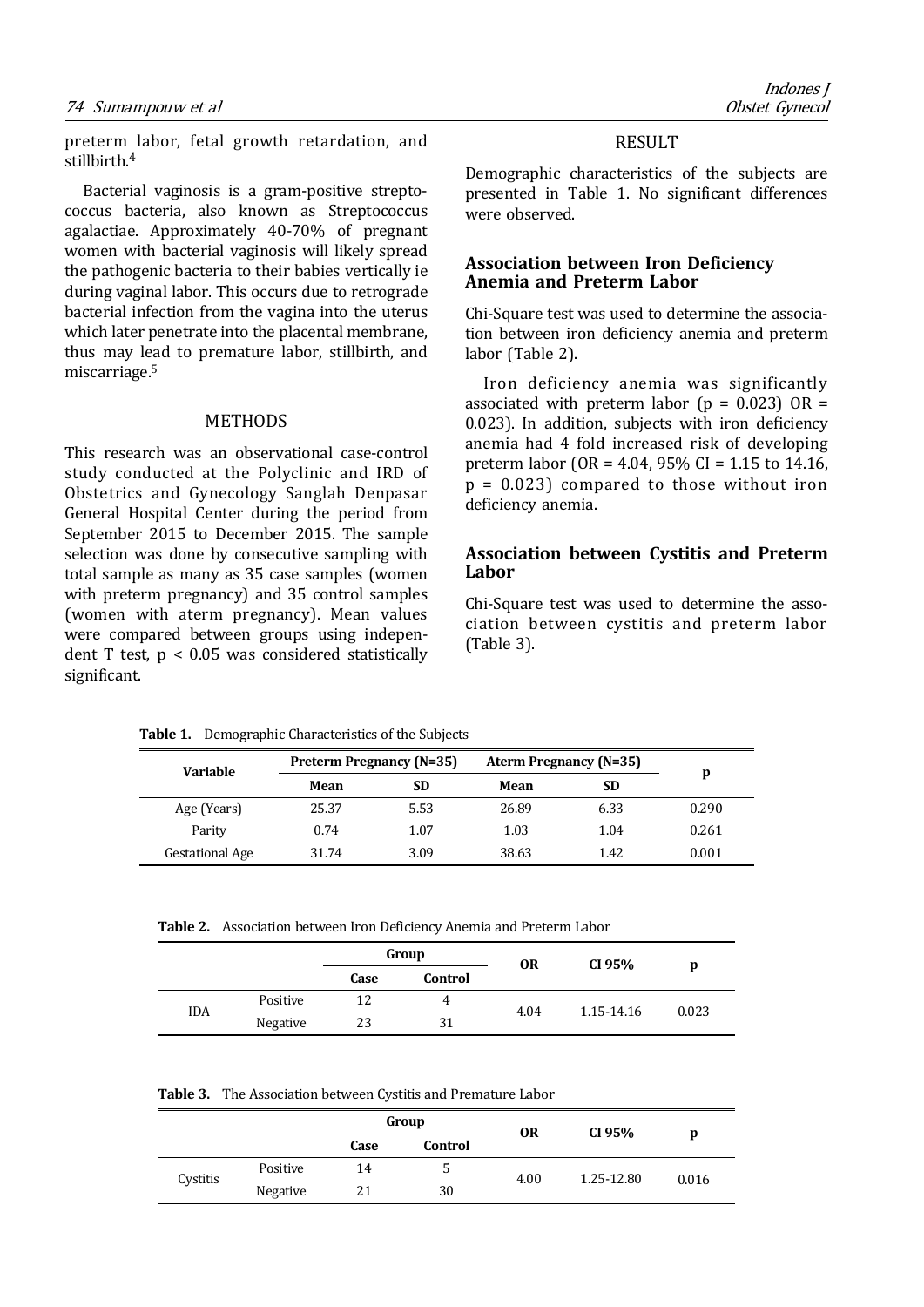Cystitis was significantly associated with preterm labor. Subjects with cystitis had 4 fold increased risk of preterm labor (OR = 4.00, 95% CI  $= 1.25$  to 12.80,  $p = 0.016$  compared to those without cystitis.

# **Association between Bacterial Vaginosis and Preterm Labor**

Chi-Square test was used to determine the association between bacterial vaginosis and preterm labor (Table 4).

Bacterial vaginosis was significantly associated with preterm labor ( $p = 0.017$ ). In addition, subjects with bacterial vaginosis had 3 fold increasing risk of preterm frequency (OR =  $3.24$ , 95% CI = 1.22 to 8.63,  $p = 0.017$  compared to those without bacterial vaginosis.

# DISCUSSION

We found that subjects with iron deficiency anemia had 4 fold increased risk of developing preterm pregnancy compared to those without iron deficiency anemia. Anemia may lead to complications in preterm neonates, including low Apgar score and fetal distress. Anemia in the second trimester and third trimester may can cause premature parturition, antepartum haemorrhage, intrauterine growth restrisction, intrapartum asphyxia, gestosis, and cardiac decompensation.6 This research was supported by the results of Karasahin et al. research, (2006) which suggested that pregnant women with anemia had four times higher risk of developing premature labor and 1.9 times higher risk of having low birth weight (LBW) baby compared to nonanemic pregnant women.7

Chi-Square test results demonstrated that pregnant women with cystitis had 4 fold increased risk of preterm frequency compared to those

without cystitis. Cystitis is an infection involving the kidney, ureter, bladder, or urethra, while urinary tract infection (UTI) is a general term that indicates the presence of microorganisms (MO) in the urine. $8 \text{ In a study involving } 25.746 \text{ pregnant}$ women with UTI disorders, it is reported that the majority pregnant women developed complications such as premature birth, gestational hypertension, anemia, and amnionitis.<sup>9</sup> Similar to our study, Dimetry et al found that the risk of developing preterm labor were higher in people mothers who had histories of UTI during pregnancy.10 The study also revealed pregnant mothers suffering from UTI during had 2.2 times higher risk of developing premature labor compared to those without history of (RR = 2.2; 95% CI = 1.35 to 3.58). 10

Chi-Square test result showed that bacterial vaginosis had 3 fold increasing risk of preterm frequency compared to those without bacterial vaginosis. Bacterial vaginosis was associated with increased risk of developing preterm labor (OR 1.5; 95% confidence interval, 1.2 to 1.9).<sup>11</sup> The prevalence of bacterial vaginosis was 16%, and the rate of preterm birth was 5.2%. Bacterial vaginosis was significantly associated with low birth weight (OR 1.95, 95% CI 1.3 to 2.9), premature birth of low birth weight babies (OR 2.5, 95% CI 1.6 to 3.9), and preterm labor (OR 2.4, 95% CI 1.4 to 4.1).12

# CONCLUSIONS AND RECOMMENDATIONS

Iron deficiency anemia, cystitis, and bacterial vaginosis increase the risk for developing preterm labor. To prevent premature labor, it is recommended that mothers should undergo complete blood count, urinalysis, and vaginal swab during antenatal care visit. Thus, iron deficiency anemia, cystitis, and bacterial vaginosis, could be detected earlier, and appropriate therapy may be given.

**Table 4.** Association between Bacterial Vaginosis and Preterm Labor

|                            |          |      | Group   | 0R   | CI 95%    | D     |
|----------------------------|----------|------|---------|------|-----------|-------|
|                            |          | Case | Control |      |           |       |
| <b>Bacterial Vaginosis</b> | Positive | 23   | 13      | 3.24 | 1.22-8.63 | 0.017 |
|                            | Negative | 12   | 22      |      |           |       |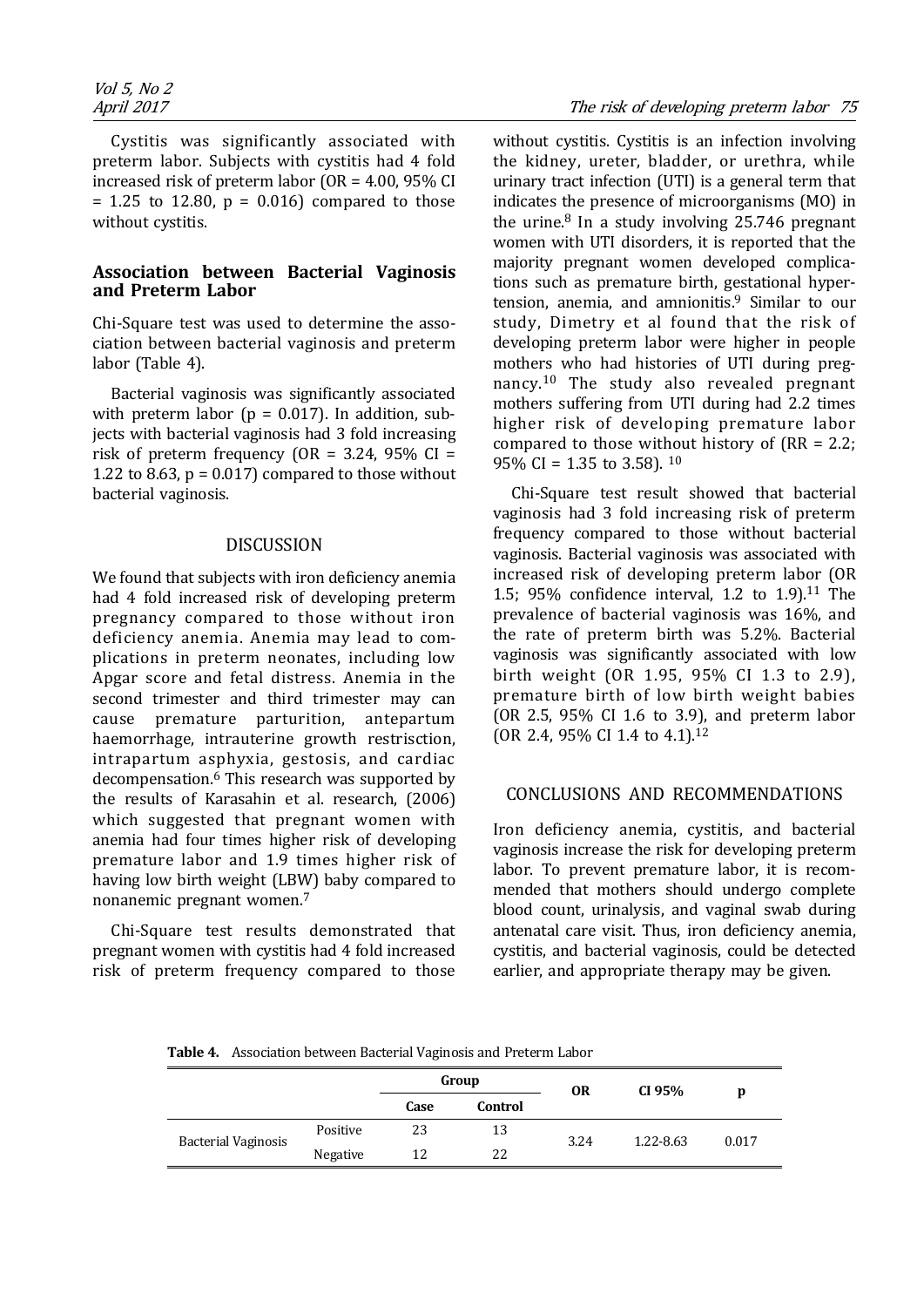#### **REFERENCES**

- 1. Hindeker dalam Fatimah, Hubungan Tingkat Pengetahuan Tentang Gizi dengan Kadar Hemoglobin pada Ibu Hamil.  $2011 \cdot 1 - 4$
- 2. Indryani, Amirudin. Faktor Risiko Kejadian Partus Lama di RSIA Siti Fatimah Makasar. 2006. Retrieved from: http:// ridwanamiruddin.wordpress.com/faktor-risiko-partuslama-di-rsia-siti-fatimah, diakses tanggal 22 September 2014.
- 3. Ani. Pengaruh Pemberian Tablet Besi terhadap Kadar Feritin Serum dan hemoglobin pada Wanita Pra Hamil dengan Anemia Defisiensi Besi Derajat Ringan di Bali. 2007
- 4. Cunningham FG, Gant NF, Leveno KJ, Gilstrap LC, Hauth JC, Wenstrom KD. Obstetri Williams. Ed. 21. Jakarta: EGC, 2006; 18-20; 91; 146-9; 191-93; 1463.
- 5. Jawetz. Mikrobiologi Kedokteran. Jakarta: ECG. 2008; 233: 199-200.
- 6. Mansjoer A. Kapita Selekta Kedokteran. Ilmu Kebidanan dan Kandungan. Jakarta: Media Acsulapius. 2008.
- 7. Karasahin E, Seyit T, Umit G, Ugur K, Iskender B. Maternal Anemia and Perinatal Outcome. Perinatal J, 2007; 15(3): 127-30.
- 8. Sukandar E. Infeksi Saluran Kemih Pasien Dewasa. Buku Ajar Ilmu Penyakit Dalam, Jilid I. Jakarta: Balai Penerbit FK UI. 2004: 553-7.
- 9. Delzell JE, Lefevre ML. Urinary Tract Infections During Pregnancy in: Am Fam Physician (AAFP). 2010; 1; 61(3): 713-20.
- 10. Shahira R, Hanan M, El-Tokhy. Urinary Tract Infection and Adverse Outcome of Pregnancy. J Egy Public Health Assoc, 2007; 82(3-4): 203-18.
- 11. Sharon L. Hillier Ph.D., Robert P. Nugent Ph.D., David A. Association Between Bacterial Vaginosis and Preterm Delivery of a Low-Birth-Weight Infant. New Eng J Med, 2015; 333(26): 1737-41.
- 12. Svare JA, Schmidt H, Lose G. Bacterial vaginosis in a cohort of Danish pregnant women: prevalence and relationship with preterm delivery, low birth weight and perinatal infections. BJOG 2006; 113: 1419-25.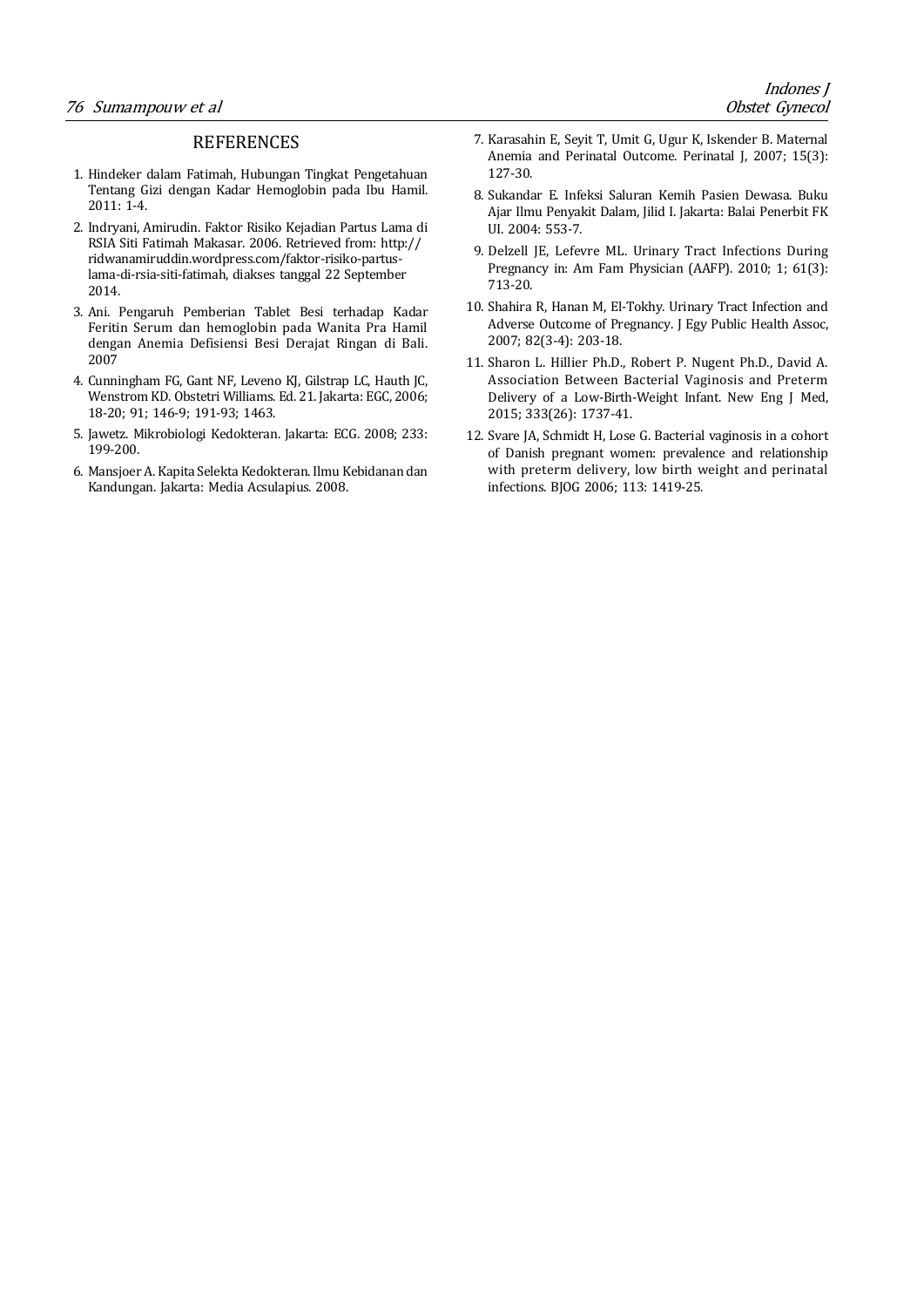# **Endothelin1 Levels in Pregnant Women with Severe Preeclampsia and Normal Pregnant Women**

**Kadar Endothelin1 di Ibu Hamil dengan Preeklamsia Berat dan Ibu Hamil Normal**

**Yosiana Wijaya, John JE Wantania, Bismarck J Laihad**

Department of Obstetrics and Gynecology Faculty of Medicine Universitas Sam Ratulangi/ Prof. Dr. R.D. Kandou General Hospital Manado

#### **Abstract**

**Objective**: To determine the ratio of serum endothelin-1 levels between severe preeclampsia and normotensive pregnancy.

**Methods**: Observational analytic study using cross-sectional. Sixteen woman with normal pregnancy and sixteen others with severe preeclampsia who met the inclusion and exclusion criteria, were tested for ET-1. The serum was analyzed at Prodia Laboratory, Manado. The ET-1 level was examined using ELISA (R&D Systems, Inc., Minneapolis, MN 55413, USA). The data obtained was analyzed using SPSS software version 20.0.and discussions were held using the existing literature theory.

**Results**: The mean and median levels of endothelin-1 plasma in patients with severe preeclampsia is 2:46  $\pm$  1:44 pg/ml, 1:09  $\pm$  0:26 pg/ml, whereas in normotensive pregnancy is  $1:03 \pm 0:26$  pg/ml,  $1.95 \pm 1.44$  pg/ml with p < 0.05 (0000).

**Conclusion**: There was a significant difference between endothelin-1 level in severe preeclampsia and normotensive pregnancies.

[Indones J Obstet Gynecol 2017; 5-2: 77-82] **Keywords**: endothelin-1, normotensive, preeclampsia

#### **Abstrak**

**Tujuan**: Mengetahui perbandingan kadar endothelin-1 antara kehamilan preeklamsia berat dan kehamilan normotensi.

**Metode**: Penelitian kuantitatif observasional analitik menggunakan pendekatan potong lintang. Dilakukan pemeriksaan kadar endothelin-1 pada 32 sampel ibu hamil yang memenuhi kriteria inklusi dan eksklusi, terdiri atas 16 kehamilan preeklamsia berat dan 16 kehamilan normotensi. Analisis sampel dilakukan di Laboratorium Prodia Manado. Pemeriksaan kadar endothelin-1 menggunakan metode ELISA. Data yang diperoleh diolah dengan menggunakan perangkat lunak SPSS versi 20.0 dan dilakukan pembahasan menggunakan teori kepustakaan yang ada.

**Hasil**: Rerata dan median kadar endothelin-1 plasma pada penderita preeklamsia berat yaitu 2,46  $\pm$  1,44 pg/ml, 1,09  $\pm$  0,6 pg/ml, sedangkan pada kehamilan normotensi yaitu  $1,03 \pm 0.26$  pg/ml, 1,95  $\pm$  1,44 pg/ml dengan nilai p < 0,05 (0,000).

**Kesimpulan**: Terdapat perbedaan signifikan kadar endothelin-1 antara kehamilan preeklamsia berat dengan kehamilan normotensi.

[Maj Obstet Ginekol Indones 2017; 5-2: 77-82]

**Kata kunci**: endothelin-1, normotensif, preeklamsia

**Correspondence:** Yosiana Wijaya. Email: flo.stasia@yahoo.com

# INTRODUCTION

Two of the maternity care quality indicators are maternal and perinatal mortality. Approximately 600,000 women die from pregnancy-related disorders annually, and 98% of the deaths occurs in the developing countries. The Maternal Mortality Rate (MMR) in Indonesia is still far from the Millennium Development Goals (MDGs) target. The 2015 MMR target was 102 per 100,000 live births, while the infant mortality rate (IMR) target was 23 per 1.000 live births. $1-4$ 

Preeclampsia is a pregnancy specific condition characterized by placental and maternal response dysfunction to systemic inflammation, accompanied with endothelial activation and coagulation. Preeclampsia is a major cause of morbidity and mortality of pregnant women and newborns, occurred in approximately 2-8% of all pregnancies in the world. The majority of preeclampsia onset is late  $(> 34$  weeks), and  $10\%$  is early  $(< 34$ weeks).5-7

Several risk factors for preeclampsia include primigravida, hyperplacentosis, aged < 20 years or > 35 years, previous history of preeclampsia/ eclampsia, obesity, multiple pregnancies, medical abnormal history due to endothelial dysfunction such as chronic hypertension, and pregestational diabetes mellitus.5,7,8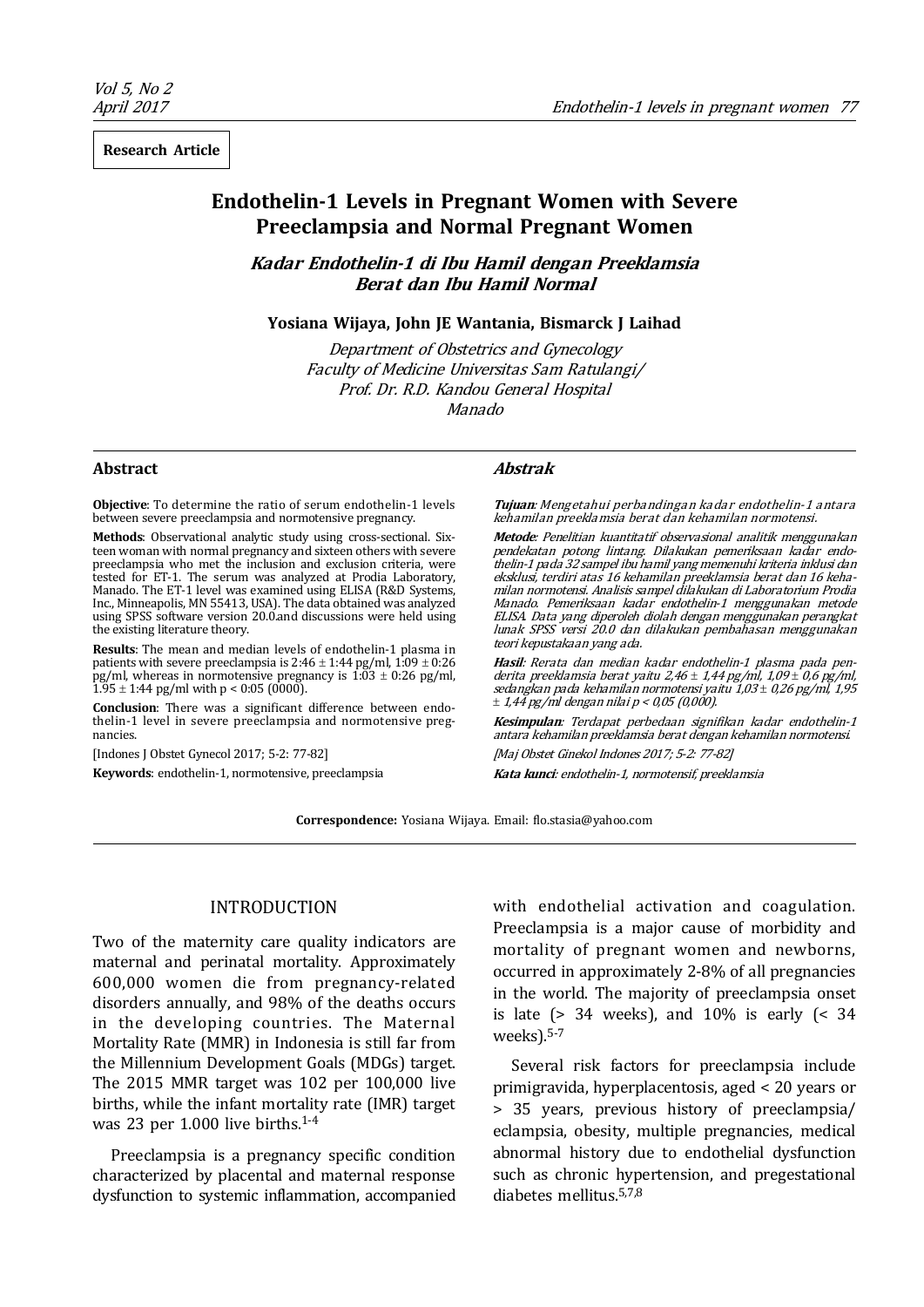Preeclampsia is usually started by a decrease in utero-placental perfusion due to a cytotrophoblast abnormal invasion in uterine spiral arteries. A placental hypoxia will cause a decrease in placental perfusion. In such circumstances, an imbalance between pro-angiogenic and antiangiogenic factors occur. There are two antiangiogenic proteins produced excessively in preeclamptic patients, which include soluble Fms-like tyrosine kinase-1 (sFlt-1) and soluble endoglin where ET-1 as a mediator of hypertension. Due to increased free radical and cytokine, decreased proangiogenic factors (VEGF and PIGF), and uncontrolled increase in lipid peroxide, vascular endothelial dysfunction occurs.9,10

ET-1 is a potent vasoconstrictor produced by endothelial cells, macrophages, fibroblasts, and cardiac myocytes. It is a family of peptide composed of 21 amino acids with two intramolecular disulfide bonds. Increased ET-1 level plays an important role in the development of hypertension in pregnancy, which may later progress to preeclampsia.6,11,12 Several studies suggested that preeclamptic subjects with higher ET-1 levels had poorer prognosis. We aimed to compare ET-1 serum levels between severe preeclampsia and normotensive pregnancy.

### METHODS

We conducted a cross-sectional study to compare the ET-1 serum in severe preeclampsia and normotensive pregnancies. This study was conducted at the Obstetrics and Gynecology Department of the Prof. dr. R. D. Kandou Hospital, Manado, and the sister teaching hospitals in Manado, during the period of October 2015 to November 2015.

The study population were all pregnancy outpatients with severe preeclampsia and those with normal blood pressure at the hospitals. The inclusion criteria were pregnant women with gestational age above 20 weeks, diagnosed with severe preeclampsia and were willing to participate in research. The exclusion criteria were pregnant women with chronic illnesses: diabetes mellitus, chronic hypertension, renal disease, thyroid disease, and patients who had received the cholesterol medication, twin pregnancies, and those who refused to participate in the study. The control group was the normotensive pregnant women with the same gestational age. We collected the sample by consecutive sampling, where every patient who met the study criteria would be included in the study until the minimum number of samples met. Statistical analyses were conducted using SPSS. T test was used for numerical variables.

#### RESULTS

The total number of subjects was 32, consisted of 16 normotensive pregnant women and 16 severe preeclamptic women. Demographic characteristics of the subjects are presented in Table 1.

|  |  | Tabel 1. Demographic Characteristics of the Subjects |  |  |
|--|--|------------------------------------------------------|--|--|
|--|--|------------------------------------------------------|--|--|

| <b>Characteristics</b> |             | Normal pregnancy | Severe preeclampsia |    |
|------------------------|-------------|------------------|---------------------|----|
|                        | $\mathbf n$ | $\%$             | $\mathbf n$         | %  |
| Mother age             |             |                  |                     |    |
| < 35 years old         | 14          | 88               | 8                   | 50 |
| $\geq$ 35 years old    | 2           | 12               | 8                   | 50 |
| <b>Parity</b>          |             |                  |                     |    |
| Primigravida           | 8           | 50               | 6                   | 38 |
| Multigravida           | 8           | 50               | 10                  | 62 |
| <b>Gestational age</b> |             |                  |                     |    |
| Preterm                | 5           | 31               | 6                   | 38 |
| Aterm                  | 11          | 69               | 10                  | 62 |
| <b>Education</b>       |             |                  |                     |    |
| Primary school         | $\Omega$    | $\theta$         | $\mathbf{1}$        | 7  |
| Junior high            | 3           | 19               | 3                   | 19 |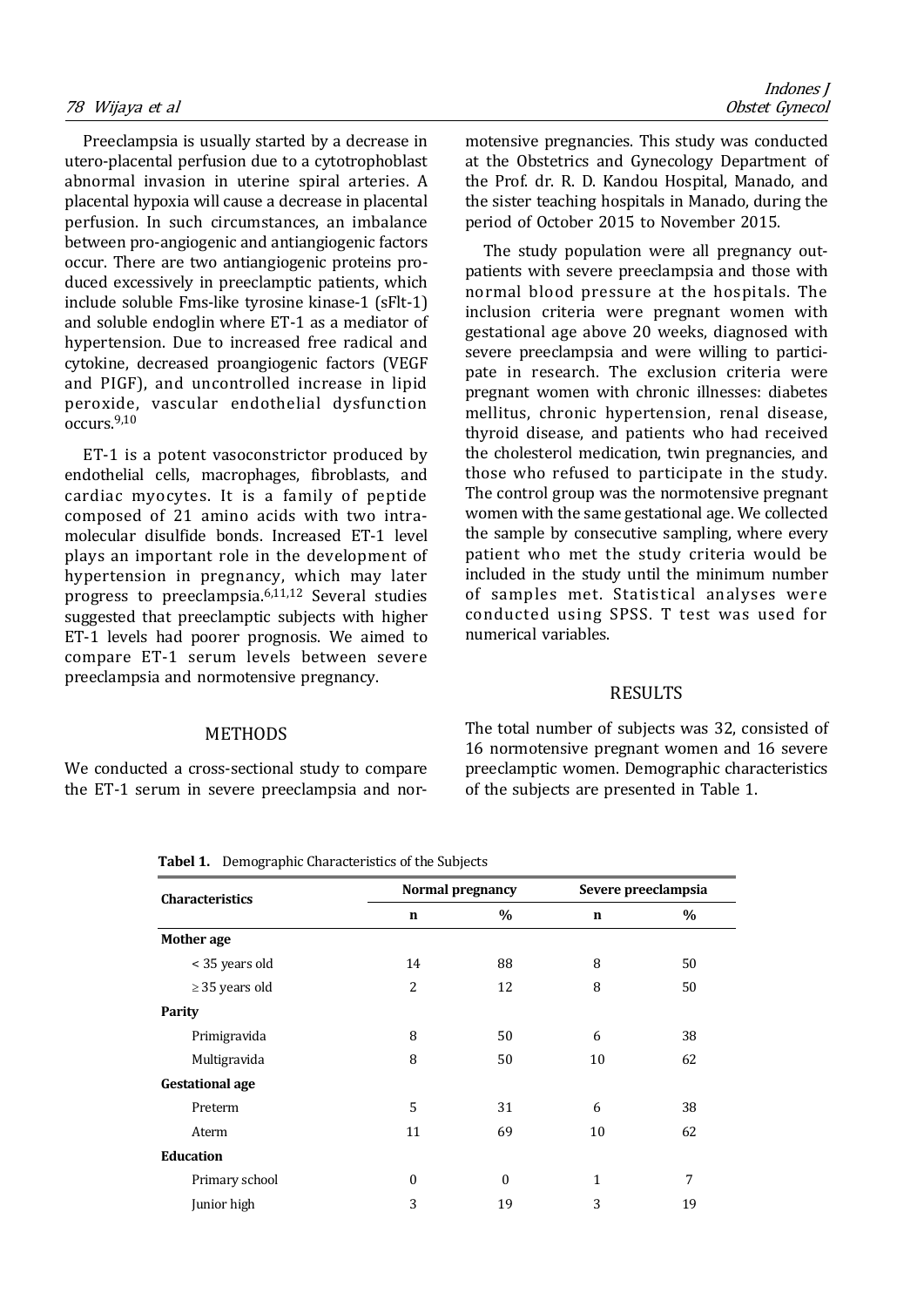| Characteristics                |                  | Normal pregnancy | Severe preeclampsia |              |
|--------------------------------|------------------|------------------|---------------------|--------------|
|                                | n                | $\%$             | $\mathbf n$         | $\%$         |
| High school                    | 13               | 81               | 10                  | 62           |
| Diploma                        | $\mathbf{0}$     | $\mathbf{0}$     | $\boldsymbol{0}$    | $\mathbf{0}$ |
| Graduate                       | $\mathbf{0}$     | $\mathbf{0}$     | $\overline{2}$      | 12           |
| <b>Occupation</b>              |                  |                  |                     |              |
| Public servant                 | $\mathbf{1}$     | 6                | 2                   | 13           |
| Private employee               | $\Omega$         | $\Omega$         | $\theta$            | $\mathbf{0}$ |
| Student                        | $\overline{2}$   | 13               | $\mathbf{1}$        | 6            |
| Housewife                      | 13               | 81               | 13                  | 81           |
| <b>History of Preeclampsia</b> |                  |                  |                     |              |
| Negative                       | 16               | 100              | 13                  | 81           |
| Positive                       | $\boldsymbol{0}$ | $\mathbf{0}$     | 3                   | 19           |
| <b>Body Mass Index</b>         |                  |                  |                     |              |
| $\leq 25$                      | 12               | 75               | 10                  | 62           |
| >25                            | 4                | 25               | 6                   | 38           |
| <b>Infant Birth weight</b>     |                  |                  |                     |              |
| $\leq 2500$                    | 3                | 19               | 6                   | 38           |
| > 2500                         | 13               | 81               | 10                  | 62           |

**Table 2.** Comparison of the Characteristics between Subjects with Preeclampsia and Normal Pregnancy

| <b>Variables</b> |             | Normal pregnancy |           |             | Severe preeclampsia |           |       |
|------------------|-------------|------------------|-----------|-------------|---------------------|-----------|-------|
|                  | <b>Mean</b> | <b>Median</b>    | <b>SD</b> | <b>Mean</b> | <b>Median</b>       | <b>SD</b> | p     |
| Age              | 26.19       | 27.5             | 7.26      | 30.88       | 34.5                | 6.95      | 0.51  |
| Parity           | 1.75        | 1.5              | 1.54      | 3           | 2.5                 | 2.03      | 0.16  |
| Systole          | 112.5       | 110              | 7.75      | 168.13      | 160                 | 21.67     | 0     |
| Diastole         | 73.13       | 70               | 4.79      | 113.13      | 110                 | 15.37     | 0     |
| <b>AST</b>       | 21          | 19               | 6.55      | 36.44       | 28.5                | 31.46     | 0.138 |
| <b>ALT</b>       | 12          | 11.5             | 3.5       | 24.81       | 19.5                | 21.69     | 0.043 |
| Hemoglobin       | 11.41       | 11.1             | 1.47      | 10.66       | 11.65               | 3.95      | 0.669 |
| Platelet         | 284125      | 266000           | 60202     | 294688      | 294500              | 78408     | 0.672 |
| BMI              | 22.94       | 21.5             | 5.29      | 24.25       | 23.5                | 4.09      | 0.196 |
| Birth weight     | 2806.25     | 3050             | 831.44    | 2653.13     | 2750                | 642.77    | 0.16  |

We found no significant difference between the preeclamptic population and the normotensive group  $(p > 0.05)$  for the following variables: maternal age, parity, AST, the number of hemoglobin and platelets, BMI and birth weight. There were significant differences between the preeclamptic and normotensive groups for these variables: systolic, diastolic and the levels of ALT ( $p < 0.05$ ).

From Graph 1, the obtained results mean and median distribution of ET-1 appears to be higher severe preeclampsia (2.46  $\pm$  1.44 pg/ml, 1.95  $\pm$ 1.44 pg/ml) compared to normotensive pregnancy  $(1.03 \pm 0.26 \text{ pg/ml}, 1.09 \pm 0.26 \text{ pg/ml}).$  This result demonstrate increased levels of ET-1 in severe preeclampsia compared to normotensive pregnancy.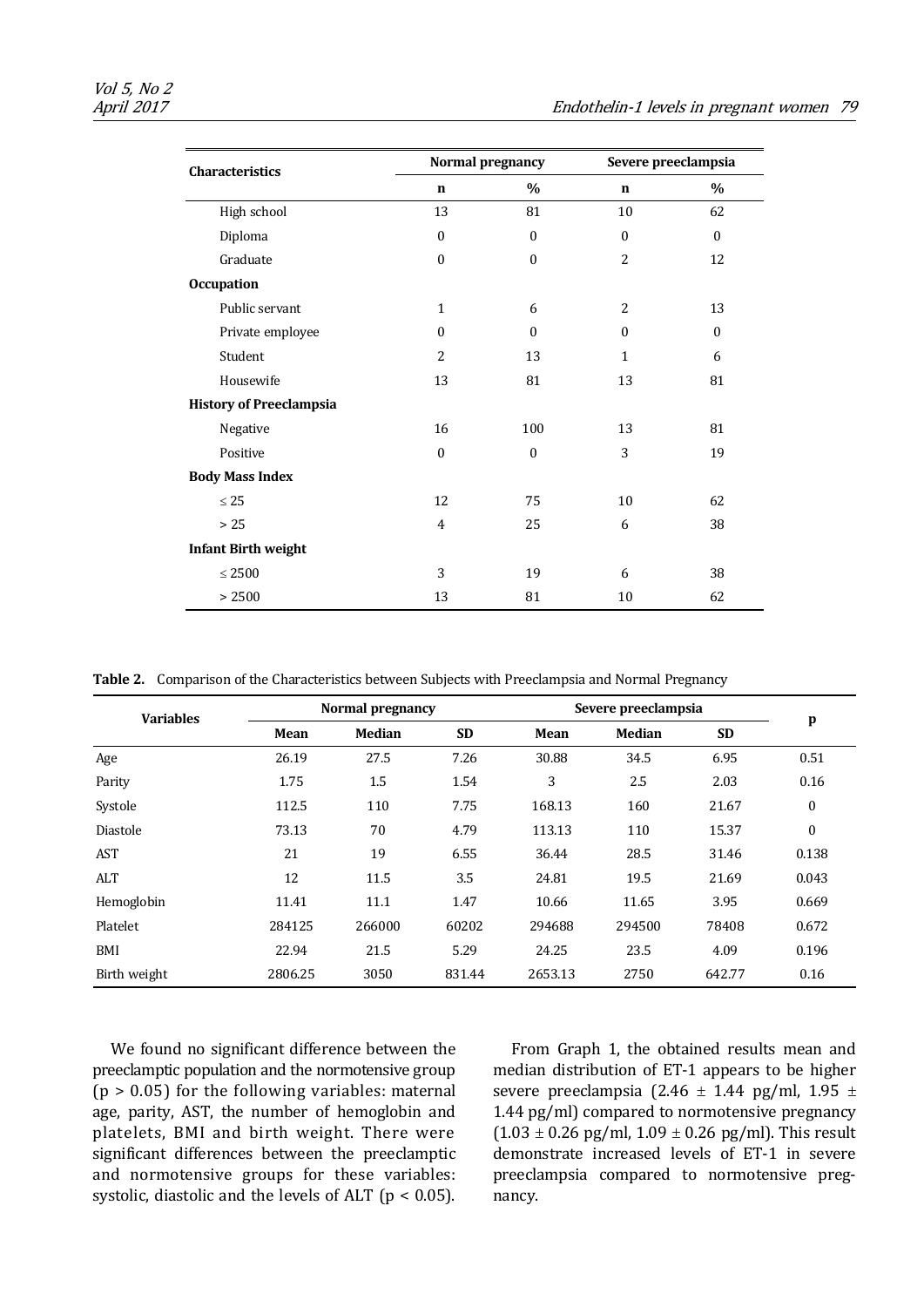The Mann-Whitney statistical test showed that there were significant differences between the levels of endothelin-1 between the severe preeclamptic and the normotensive groups  $(p =$ 0.000). This means that the concentration of endothelin-1 affects the occurence of severe preeclampsia.



**Figure 1.** The ET-1 Correlation between Severe Preeclampsia and Normotensive Pregnancy

#### DISCUSSION

Approximately 5-10% of pregnant women experienced a syndrome known as preeclampsia. In women with normotensive pregnancies, a thorough physiological alterations and body system adaptation occur. In cardiovascular system, ET-1 receptor blockage maintains the vascular tone. Pregnant women with risk factors, such as maternal disease and oxidative stress, the angiogenic factor were dysfunctional.14

Multiple evidence suggested that ET-1 was one of the preeclampsia pathophysiological factors. When the preeclampsia and the normotensive groups were compared, an elevated ET-1 in preeclampsia group was found. It indicates that the concentration of ET-1 affects the occurrence of severe preeclampsia.<sup>11</sup>

Early incident in preeclampsia occurs due to decreased utero-placental perfusion, which happens because of remodelling failure of the spiral arteries and endothelial dysfunction.

Placental hypoxia will lead to decreased placental perfusion. In such circumstane, an imbalance factors between proangiogenic and antiangiogenic occurs. In preeclampsia, there are two antiangiogenic proteins produced excessively in the maternal circulation: soluble Fms-like tyrosine kinase-1 (sFlt-1) and soluble endoglin where ET-1 as a mediator of hypertension. Due to increase in free radical and cytokine causing oxidative stress and decrease in proangiogenic factors VEGF, PIGF and an uncontrolled increase in lipid peroxide. This causes vascular endothelial dysfunction that is disintegration of endothelial structure and function.9,10

Increase in endothelin-1 in the circulation of pregnant women have an important role in the occurrence of hypertension in pregnancy and may develop into preeclampsia. In several different studies, preeclamptic patients with higher ET-1 level in the maternal circulation had poorer prognosis.11,15

The obtained results mean and median distribution of ET-1 appears to be higher in severe preeclampsia compared with normotensive pregnancies. The interpretation result indicates that the presence of increased levels of ET-1 in severe preeclampsia compare with normotensive pregnancies. This means that the concentration of endothelin-1 affects the occurence of severe preeclampsia.

Croom et al conducted are search on the serum level of ET-1 in normal pregnancy and preeclampsia. This study demonstrated increased levels of ET-1 in preeclampsia compared to normal pregnancy. In normal pregnancy, the level of ET-1 0.5 pg/ml (1st trimester), 1.1 pg/ml (3rd trimester), and 1.7 pg/ml (at birth). Whereas in patients with preeclampsia, level of ET-1 1.9 pg/ml (before delivery) and 3.5 pg/ml (at birth). Slowinski et al found a very strong relationship between the level of ET-1 in patients and preeclampsia at 24 weeks and 36 weeks of pregnancy compared to normotensive pregnancy. The level of ET-1 was higher in preeclamptic patients at both gestational ages  $(1.07 \pm 2.00 \text{ vs } 0.54 \pm 0.56 \text{ pg/ml}, \text{p=0.045 at } 24$ weeks and  $0.75 \pm 1.20$  vs  $0.44 \pm 0.45$  pg/ml, p=0.023 at 36 weeks).16,17

Several studies have shown that ET-1 is associated with the development of preeclampsia. The levels of ET-1 in preeclamptic patients increased significantly compared to normal pregnancy. ET-1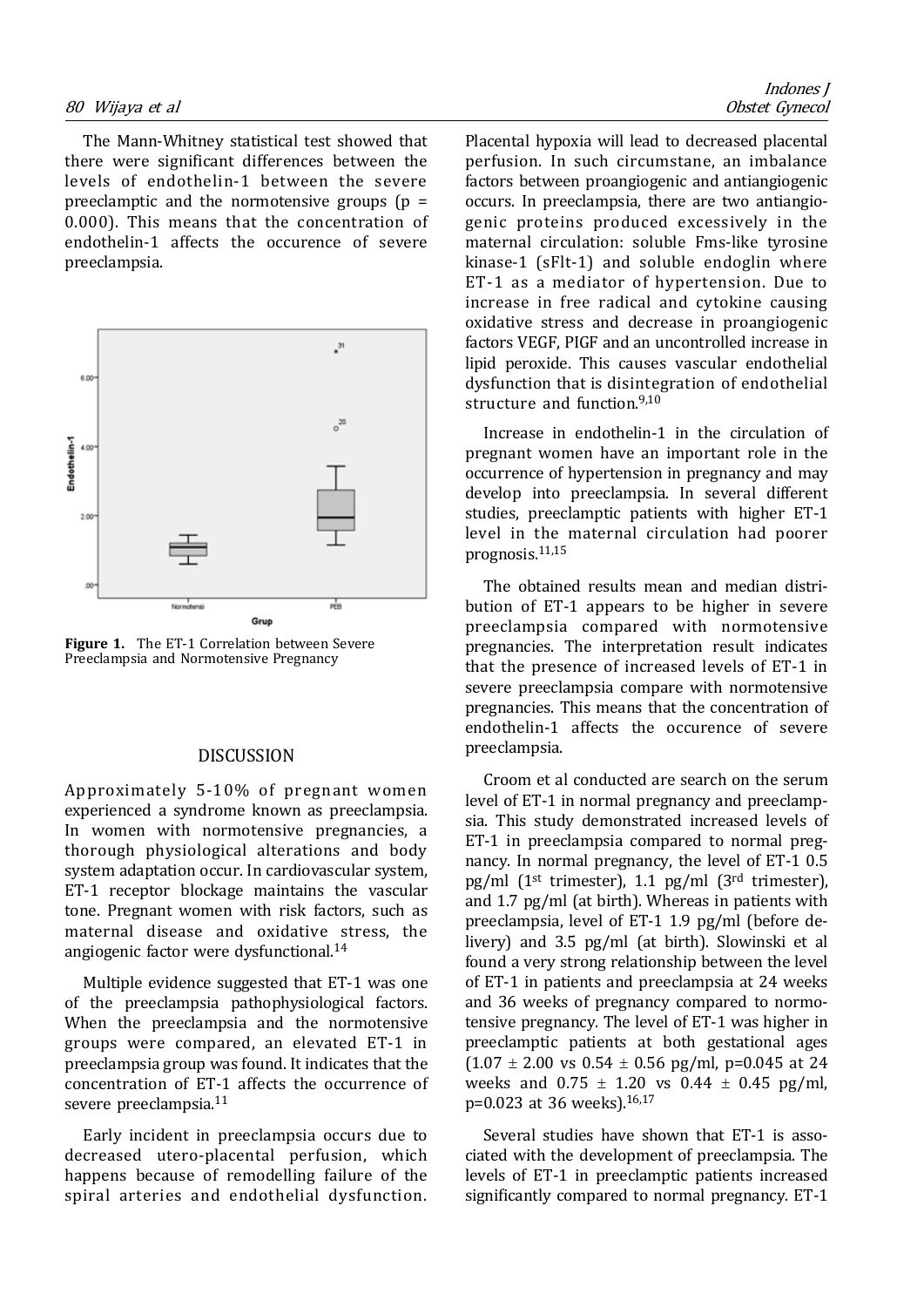is a potent vasoconstrictor that can be used as predictors of hypertension and preeclampsia. Increase in ET-1 indicated vasospasm progressivity accompanied with decreased renal plasma flow and utero-placental blood flow. Finally, elevated ET-1 level is responsible formitogenic activity reported on preeclampsia.6,13

Aggarwal et al found that ET-1 level in preeclampsia was higher compared to normotensive pregnancy  $(1.52 \pm 0.55 \text{ vs } 0.88 \pm 0.35$ pg/ml, p<0.001). Nova et al found that ET-1 was highest in patients with HELLP syndrome than without HELLP syndrome and the lowest in normotensive group.13,18

Kamoi et al suggested that ET-1 level in normotensive pregnant women was lower than non pregnant women  $(0.6 \pm 0.1 \text{ vs } 1.5 \pm 0.3 \text{ pg/ml})$  and higher in women with pregnancy-induced hypertension (1.9  $\pm$  0.3 pg/ml). After delivery, increased levels of ET-1 would go back to its normal level in line with decreased blood pressure in all patients. Meanwhile, in pregnant women with chronic hypertension, the ET-1 levels were slightly higher compared to normotensive pregnant women (0.9  $\pm$  0.3 pg/ml, p<0.01). In a study of 6 patients with pregnancy induced hypertension (PIH), 2 patients with pregnancy induced proteinuria (PIP) without hypertension and 7 normotensive pregnant women which was conducted by Ohya et al, subjects with PIP had the highest levels of ET-1, while the normotensive pregnant population had the lowest levels  $(4.4 \pm 0.5 \text{ vs } 4.5 \pm 0.6 \text{ vs } 1.5 \pm 0.2 \text{ pg/ml})$ . One week after delivery, ET-1 level in PIH and PIP were still high. After one month, the level of ET-1 in PIH population began to decline, whereas the PIP population still had high ET-1 levels.19,20

In the severe preeclamptic group, four subjects had complications, in which two subjects developed suffered from eclampsia, one subject had eclampsia and one subject suffered from eclampsia with HELLP syndrome. Of these subjects, four them had their ET-1 levels increased significantly, which may indicate further endothelial damage in preeclampsia. These findings are consistent with a study conducted by Nova et al, which found that ET-1 level were significantly elevated in patients with HELLP syndrome compared without HELLP syndrome. However, this needs to be done with greater samples to assess the association between complications of preeclampsia with high levels of ET-1.13

This study has some limitations that may affect the results. Counfounding factors including level of urea, creatinine and other biochemical mediators as predispositions of preeclampsia, were not controlled. In addition, we did not examine other biochemical factors that were expected to influence ET-1 levels to our subjects. Family physicians and maternity care provider should educate patient and families to do antenatal care regularly to detect high risk pregnancies, including the early signs of preeclampsia, therefore prevention and treatment can be done as early as possible and is expected to reduce maternal and perinatal morbidity and mortality. Further studies with larger sample size are required to obtain the causal association between ET-1 and the complications of preeclampsia.

# REFERENCES

- 1. Angsar MD. Hipertensi dalam Kehamilan pada Ilmu Kebidanan Sarwono Prawiroharjo. 4 ed. Jakarta: PT Bina Pustaka Sarwono Prawirohardjo; 2010: 530-61.
- 2. World Health Organization. Maternal Mortality in 2005: Estimates Developed by WHO, UNICEF, UNFPA and The World Bank. Geneve: World Health Organization, 2007.
- 3. Badan Kependudukan dan Keluarga Berencana Nasional. Survei Demografi dan Kesehatan Indonesia 2012. Jakarta: Badan Pusat Statistik; 2013: 110-2, 226-8.
- 4. Supriyantoro, Primadi O. Profil Kesehatan Indonesia Tahun 2013. Jakarta: Kementerian Kesehatan Republik Indonesia; 2014: 71-83.
- 5. Wibowo N, Irwinda R, Frisdiantiny E. Pedoman Nasional Pelayanan Kedokteran: Diagnosis dan Tatalaksana Preeklamsia: Kementerian Kesehatan Republik Indonesia; 2014.
- 6. Jain A. Endothelin-1: A Key Pathological Factor in Preeclampsia? Reprod Bio Med Online. 2012; 25: 443-9.
- 7. Roeshadi RH. Hipertensi dalam Kehamilan In: Hariadi R, editor. Ilmu Kedokteran Fetomaternal. 1st ed. Surabaya: Himpunan Kedokteran Fetomaternal POGI; 2004: 494-8.
- 8. Moffett A and Hiby SE. Immunological Factors and Placentation: Implications for Pre-eclampsia in Preeclampsia: Etiology and Clinical Practice. Lyall F and Belfort M. New York: Cambridge University Press. 2007: 92-102.
- 9. Maynard SE, Karumanchi SA. Angiogenic Factors and Preeclampsia. Semin Nephrol. 2011; 31(1): 33-46.
- 10. Karumanchi SA and Cerdeira AS. Angiogenic Factors in Preeclampsia and Related Disorders. Cold Spring Harb Perspect Med. 2012: 1-17.
- 11. George EM, Granger JP. Endothelin: Key Mediator of Hypertension in Preeclampsia. Am J Hypertens. 2011; 24(9): 964-9.
- 12. Dhaun N, Goddard J, Kohan DE, Pollock DM, Schiffrin EL, Webb DJ. Role of Endothelin-1 in Clinical Hypertension: 20 Years On. Am J Hypertens. 2008; 52: 452-9.
- 13. Nova A, Sibai BM, Barton JR, Mercer BM, Mitchell MD. Maternal Plasma Level of Endothelin is Increased in Preeclampsia. Am J Obstet Gynecol. 1991; 165(3): 724-7.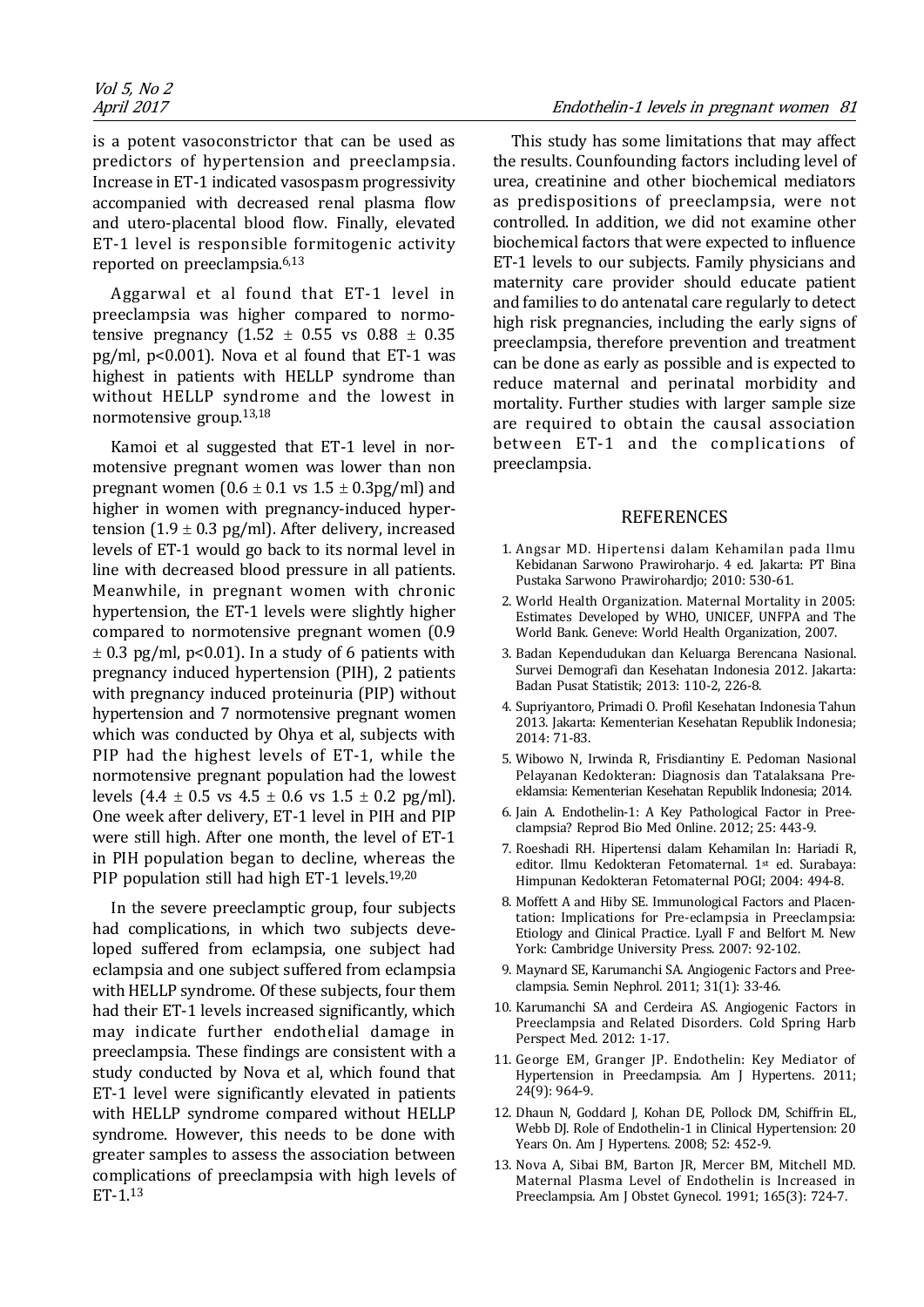- 14. Cunningham FG, Hauth JC, Rouse DC, Spong CY. Pregnancy Hypertension. Williams Obstetrics. 23<sup>th</sup> ed. New York: McGraw Hill; 2010: 567-618.
- 15. Noori M, Savvidou M and Williams D. Endothelial Factors in Preeclampsia: Etiology and Clinical Practice. Lyall F and Belfort M. New York: Cambridge University Press. 2007: 50-77.
- 16. Slowinski T, Neumayer H, Stolze T, Gossing G, Halle H, and Hocher B. Endothelin System in Normal and Hypertensive Pregnancy. Clin Science. 2002; 103: 4465-95.
- 17. Croom C, Nolan T, Devoe L, Lightfoot B, and Caruana R. Endothelin-1 Serum Levels in Normal and Preeclamptic Pregnancies. Am J Obstet Gynecol. 1992; 161(1 part 2): 440.
- 18. Anggarwal PK, Chandel N, Jain V and Jha V. The Relationship between Circulating Endothelin-1, Soluble Fims-like Tyrosine Kinase-1 and Soluble Endoglin in Preeclampsia. J Hum Hipertense. 2012; 26: 236-41.
- 19. Kamoi K, Sudo N, Ishibashi M, and Yamaji T. Plasma Endothelin-1 Level in Patients with Pregnancy-Induced Hypertension. N Engl J Med. 1990; 323: 1486-7.
- 20. Ohya Y, Nagafuchi E, Kumamoto K, Nakao Y, Fujita S, and Fuhishima M. Endothelin-1 Levels during Pregnancy and Postpartum in Normal pregnancy and Pregnancy-Induced Hypertension. Hypertens Res. 1992; 15: 149-54.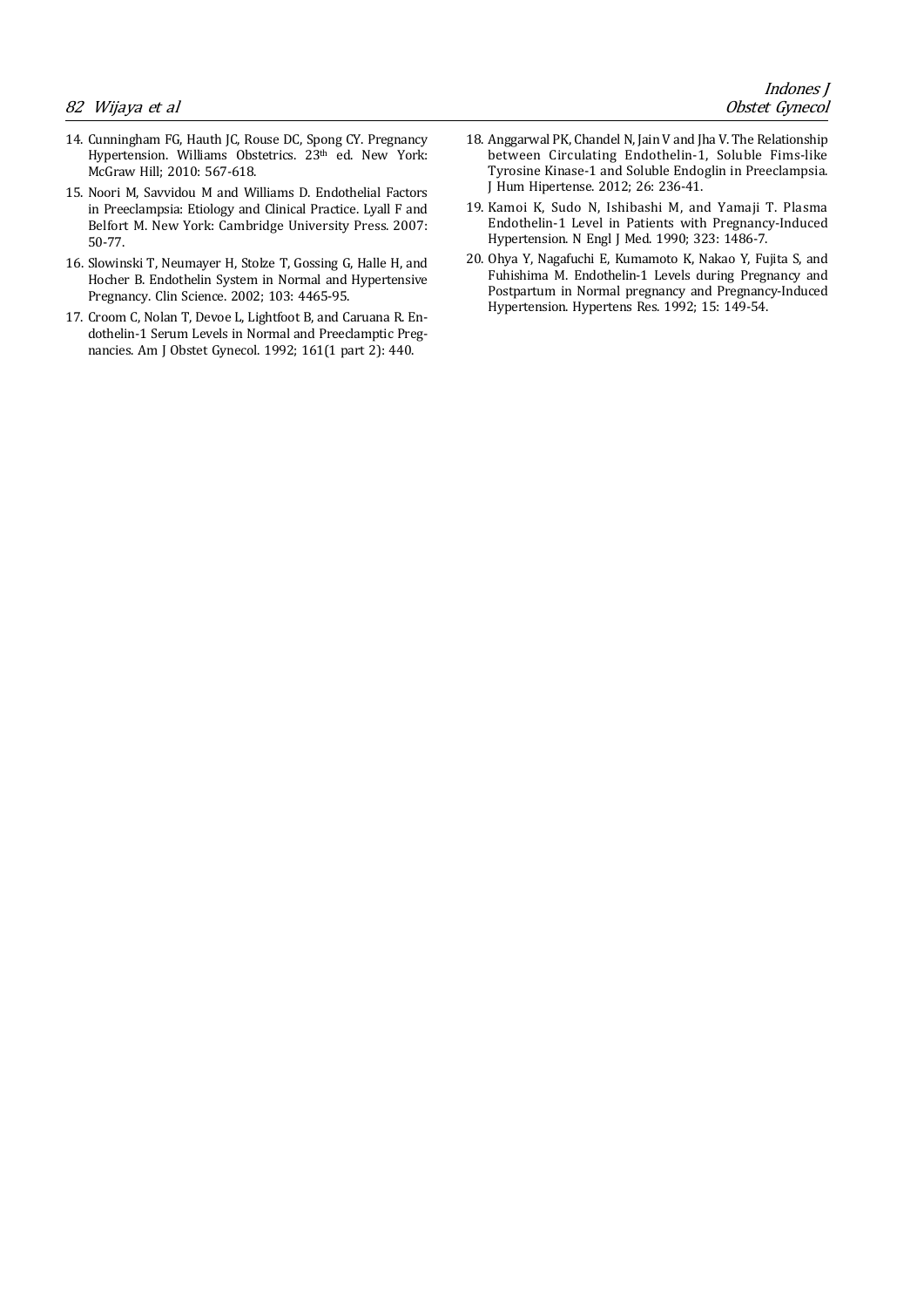# **Anti Müllerian Hormone as a Predictor of Metabolic Syndrome in Polycystic Ovary Syndrome**

# **Hormon Anti Mülleri sebagai Prediktor Sindrom Ovarium Polikistik Metabolik**

**Budi Wiweko, Cynthia A. Susanto**

Department of Obstetrics and Gynecology Faculty of Medicine Universitas Indonesia/ Dr. Cipto Mangunkusumo General Hospital Jakarta

#### **Abstract**

**Objective**: To evaluate whether Anti Müllerian Hormone (AMH) can be used as a predictor of metabolic syndrome in Polycystic Ovarian Syndrome (PCOS).

**Methods**: This cross-sectional study was conducted in Yasmin Clinic, Dr. Cipto Mangunkusumo General Hospital Jakarta between June and December 2012. Forty-one patients diagnosed with PCOS based on Rotterdam Criteria were enrolled. Secondary were was taken from medical record..

**Results**: A total of 22 subjects were involved in this study. Mean AMH level in the metabolic syndrome group is compared to the non-metabolic syndrome group  $(10.72\pm6.23 \text{ ng/ml vs } 7.97\pm4.50$ ng/ml, p=0.12). AMH was strongly associated with HDL, triglyceride and insulin resistance (r-value of -0.29, 0.23, and 0.21 respectively, p< 0.05).

**Conclusion**: AMH can be used as a predictor of metabolic syndrome in PCOS.

[Indones J Obstet Gynecol 2017; 5-2: 83-86]

**Keywords**: anti müllerian hormone, metabolic syndrome, polycystic ovarian syndrome

#### **Abstrak**

**Tujuan**: Untuk mengevaluasi apakah Anti Müllerian Hormone (AMH) dapat dijadikan prediktor untuk sindroma metabolik pada pasien Sindroma Ovarium Polikistik (SOPK).

**Metode**: Studi ini merupakan studi potong lintang yang dilakukan di Klinik Yasmin Rumah Sakit Dr. Cipto Mangunkusumo Jakarta pada bulan Juni hingga Desember 2012. Empat puluh satu persen pasien didiagnosis SOPK berdasarkan kriteria Rotterdam. Data sekunder didapatkan dari rekam medis.

**Hasil**: Pada studi ini terdapat 22 pasien yang mengalami sindroma metabolik. Nilai rerata kadar AMH pada pasien SOPK dengan sindroma metabolik ditemukan lebih tinggi dibandingkan dengan pasien tanpa sindroma metabolik (10,726,23 ng/ml vs 7,974,50 ng/ml, p=0,12). Hasil penelitian ini juga menunjukkan bahwa AMH berhubungan dengan HDL, trigliserida, dan resistensi insulin dengan nilai r -0,29, 0,23, dan 0,21 (p < 0,05).

**Kesimpulan**: AMH dapat menjadi salah satu parameter untuk memprediksi sindrom metabolik pada pasien SOPK.

[Maj Obstet Ginekol Indones 2017; 5-2: 83-86]

**Kata kunci**: anti müllerian hormone, sindroma metabolik, sindroma ovarium polikistik

**Correspondence:** Budi Wiweko, Email: wiwekobudi@yahoo.co.id

#### INTRODUCTION

Anti Müllerian Hormone (AMH), also known as Mullerian inhibiting substance, is a member of the transforming growth factor  $\beta$  family of growth and differentiation factors. AMH is known to have an essential role in folliculogenesis. AMH inhibits the growth of primordial follicles, and inhibits the sensitivity of antral follicles to follicle-stimulating hormone (FSH) during cyclical recruitment. Thus, AMH is believed to play an important role in the regulation of the ovarian follicular growth. In addition, AMH is widely used as an ovarian reserve marker.1,2 To date, the raise of AMH level found in polycystic ovarian syndrome (PCOS) is

believed due to increased expression of the promoter gene. In addition, its level increases up to two to three times compared to normal women worldwide.3,4 In addition, the more severe PCOS phenotype one person has, the higher level of plasma AMH is detected.4,5

PCOS is one of the diseases frequently found in reproductive aged women. It affects both endocrine and metabolic system. In fact, 46% women with PCOS has shown association in the development of metabolic syndrome in later life  $(p<0.0001)$ <sup>6</sup> A study in Korea surprisingly demonstrated that young women with PCOS (mean age of 26.5 years old) had a three-fold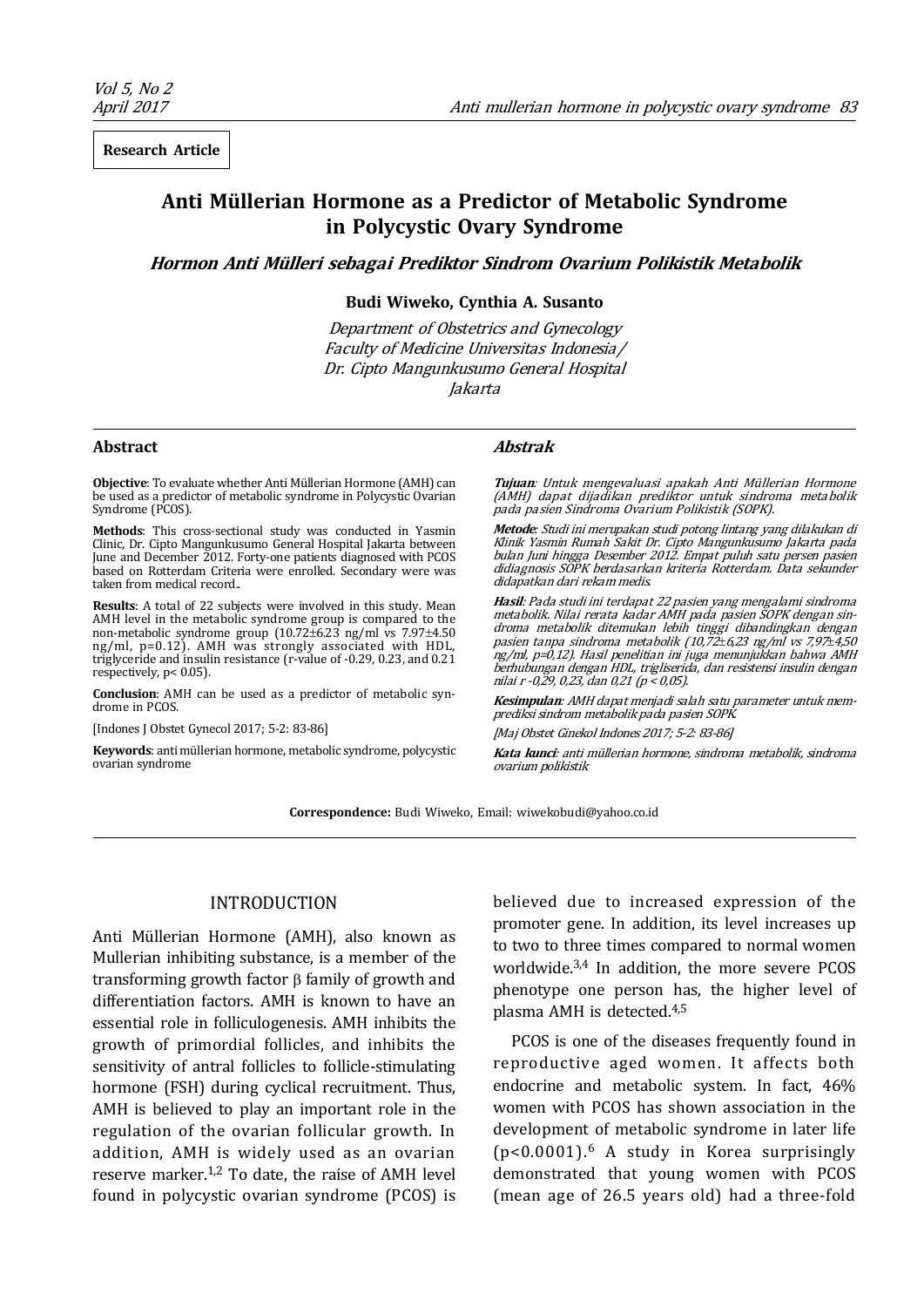increased risk of developing metabolic syndrome compared to normal population.7 However, due to many panels of examinations should performed to diagnose metabolic syndrome and not all patients present with the same characteristics, sometimes the diagnosis of metabolic syndrome is disregarded.

Currently, the relationship between level of AMH with the risk of cardiovascular event, particularly metabolic syndrome, remains unknown. Several studies suggested that the disturbance in lipid profile in patient with PCOS was not associated with body mass index.8 However, Skalba et al found that AMH was significantly associated with total cholesterol, LDL and HDL.9 Legro et al found that numerous PCOS patients with metabolic syndrome were under diagnosed, which may lead to inadequate therapy.10 Therefore, a panel of examination that can predict the risk of cardiovascular event in PCOS is needed to be carried out, therefore clinicians will be able give adequate treatment to patients with PCOS.

### **METHOD**

A cross sectional study design was used. The inclusion criteria were women of reproductive age (15- 45 years) who met the diagnostic criteria for PCOS based on Rotterdam 2003 in Yasmin Clinic, Dr. Cipto Mangunkusumo General Hospital during the period of June to December 2012 and agreed to participating in the research. Patient who consumed hormonal therapy or uses insulinsensitizing agents within three months before, and had done ovarian drilling was being excluded. The patient would be diagnosed as having PCOS according to the Rotterdam consensus, $11$  which

were the finding of 2 out of the 3 following criterias; oligo-and/or an ovulation, hyper androgenism, defined as hirsutism (Ferriman-Gallwey score > 8), or minor signs including acne, seboborrhea, and/or testosterone > 3 nmol/l and/or androstenedione > 12 nmol/l, and criteria for polycystic ovary by ultrasound examination (minimum of 12 follicles with 2-9 mm diameter in each ovary, and/or increasing ovarian volume with a minimum size 10 mm3).

According to the American Heart Association,12 metabolic syndrome is diagnosed when someone fulfill three among five diagnose criteria which are blood pressure  $\geq 130/85$  mmHg, triglyceride  $\geq 150$ mg/dl, fasting blood glucose  $\geq 100$  mg/dl, HDL-C < 50 mg/dl, and waist circumference  $\geq 80$  cm (Asian women).

Secondary data derived medical records were used to obtain the data of the subjects including AMH levels and all panels to diagnose metabolic syndrome: blood pressure, triglyceride, HDL-C, fasting blood glucose, and waist circumference.

Data were processed using Windows SPSS version 11.0. Results were presented as mean  $\pm$  SD. Relationship between each variable to AMH level was analyzed with independent t-test, p-value of < 0.05 would be considered statistically significant.

# RESULT

Using the Rotterdam criteria, 41 subjects were diagnosed with PCOS. Among these patients, twenty-two subjects were confirmed to have metabolic syndrome while nineteen had normal metabolic profile. Characteristics of the subjects in the study are presented in Table 1.

| <b>Table 1.</b> Baseline Characteristics of the Subjects |
|----------------------------------------------------------|
|----------------------------------------------------------|

|                               | Metabolic syndrome (n=22) | Non metabolic syndrome (n=19) | p     |
|-------------------------------|---------------------------|-------------------------------|-------|
| Age (years)                   | $30.14 \pm 2.88$          | $31.11 \pm 3.43$              | 0.33  |
| BMI $(kg/m2)$                 | $29.62 \pm 4.62$          | $26.89 \pm 4.11$              | 0.05  |
| Waist circumference (cm)      | $91.80 \pm 9.72$          | $87.00 \pm 7.19$              | 0.08  |
| Fasting blood Glucose (mg/dl) | $102.45 \pm 29.45$        | $89.16 \pm 6.64$              | 0.06  |
| $HDL$ (mg/dl)                 | $42.36 \pm 6.99$          | $48.68 \pm 11.93$             | 0.04  |
| Triglyceride (mg/dl)          | $195.27 \pm 10.41$        | $101.26 \pm 4.69$             | 0.001 |
| $AMH$ (ng/ml)                 | $10.72 \pm 6.23$          | $7.97 \pm 4.50$               | 0.12  |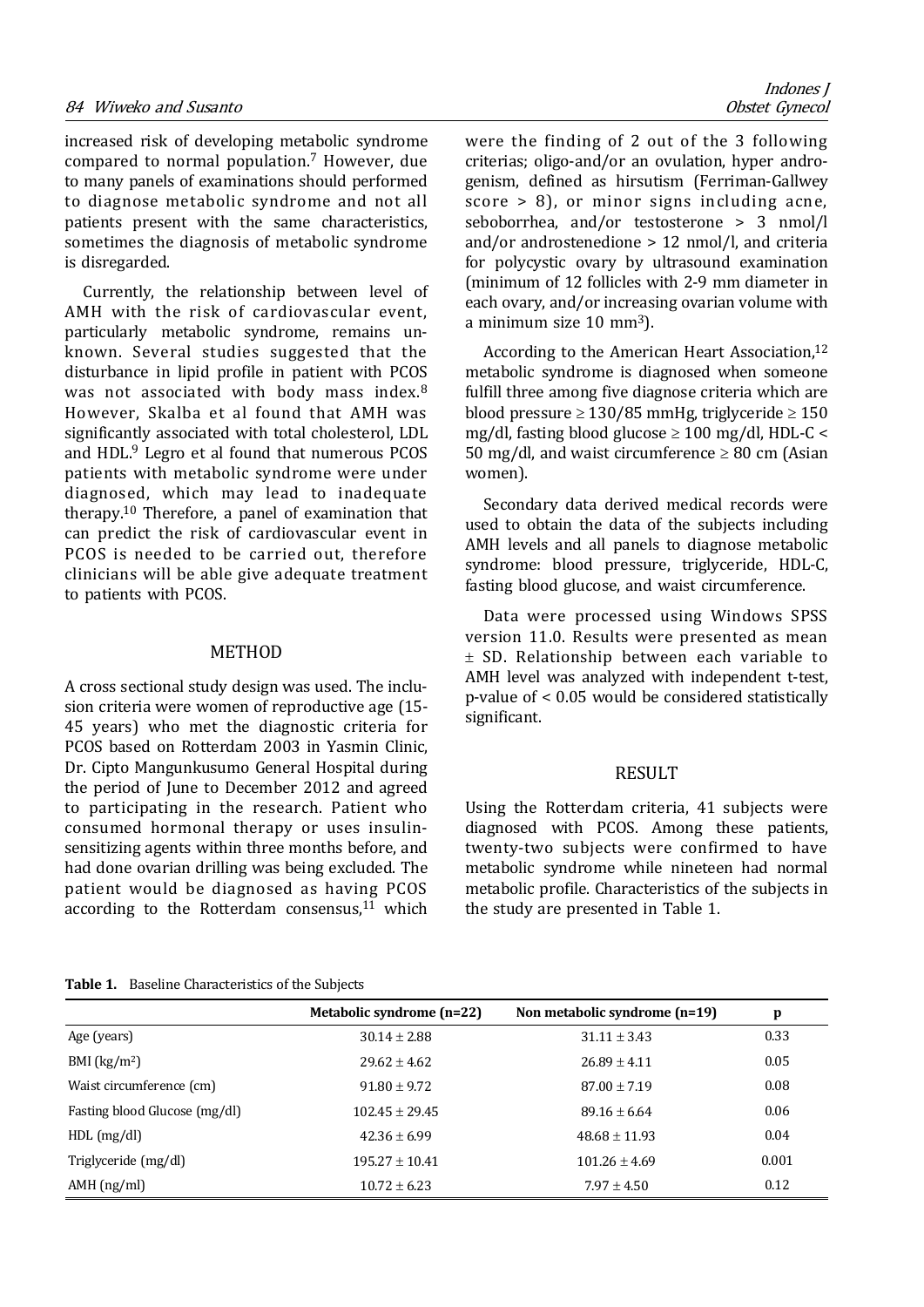Mean age between patients who had metabolic syndrome was younger than non metabolic syndrome  $(30.14 \pm 2.88 \text{ vs } 31.11 \pm 3.43)$ . Significant results in the metabolic syndrome group were found in HDL level  $(42.36 \pm 6.99 \text{ vs } 10^{-12})$ 48.68  $\pm$  11.93, p = 0.04) and triglyceride (195.27  $\pm$ 10.41 vs  $101.26 \pm 4.69$ , p < 0.001). Despite no significant association was found, the level of AMH was higher in the metabolic syndrome group compared to the non - metabolic syndrome group  $(10.72 \pm 6.23 \text{ vs } 7.97 \pm 4.50 \text{, p} = 0.12)$ .

Independent t-test was performed to determine the association of AMH between each of variable of metabolic syndrome. Variables such as BMI, waist circumference and fasting blood glucose were not significantly associated with AMH, whereas both HDL and triglyceride were significantly associated with AMH ( $p < 0.05$ ) [Table 2]).

**Table 2.** p-value of AMH as Predictor of each Variable of Metabolic Syndrome

|                       | <b>AMH</b> p-value |
|-----------------------|--------------------|
| BMI                   | 0.05               |
| Waist circumference   | 0.08               |
| Fasting blood glucose | 0.06               |
| HDL.                  | 0.04               |
| Triglyceride          | 0.01               |

# DISCUSSION

We found no significant difference between metabolic syndrome and non metabolic syndrome in PCOS. Moreover, metabolic syndrome can be seen as early as 30 years old. This finding is consistent a previous study conducted Park which demonstrated that young PCOS Korean women with mean age of 26.5 years old were three times at risk in developing metabolic syndrome in later life.7

In this study, AMH was higher in the PCOS group. This is consistent with previous studies.3,4 In addition, the metabolic syndrome population had higher AMH levels compared to the nonmetabolic syndrome group.  $(10.72 \pm 6.23 \text{ vs } 7.97)$  $\pm$  4.50, respectively). Despite the non-sigfniciant difference (p=0.12), 25% difference in clinical view might be considered as a significant finding.

Numerous studies found that increased plasma AMH level was significantly correlated with body weight.13,14 However, we found no significant association between BMI and AMH level (p=0.05), which is consistent with a previous study conducted by Skalba et al.<sup>13</sup>

To date, there is a new finding that AMH can replaced one of the criteria diagnosis of Rotterdam, such as polycystic ovarian morphology. Wiweko et al found that AMH was proven to be significant predictor of PCOS (cutoff value = 4.19ng/ml).4 More over, AMH can be used of predictor of therapeutic response in PCOS.15 AMH was found to have significant association with fasting insulin, glucose, in women with or without PCOS. However, this study did not demonstrate significant association between fasting blood glucose with level of AMH ( $p = 0.06$ ).

It is well known that metabolic syndrome is related to the development of cardiovascular risk in later life. PCOS is not only disease of reproductive system but also a disease of metabolic. 46% women with PCOS suffer from metabolic syndrome.6,8 In addition, PCOS was associated with the development of dyslipidemia in obese women due to the increment of androgen level which may lead to atherosclerosis.<sup>10,16</sup> We found that AMH was significantly associated with HDL and triglyceride, which is in line with a previous study conducted by Skalba et al. Based on these findings, we suggest that AMH can be used as potential predictor of metabolic syndrome in PCOS. Our limitations include limited sample size. Further studies are required to make the result more useful, to treat PCOS more holistically.

# CONCLUSIONS

AMH level is associated with two markers of metabolic syndrome, triglyceride and HDL. This study demonstrates that AMH might be used as a potential predictor of metabolic syndrome in PCOS. Thus clinician can be aware and treat it as early as it can to prevent women with PCOS from developing cardiovascular event.

#### **REFERENCES**

1. Gruijters MJ, Visser JA, Durlinger AL, Themmen AP. Anti-Mullerian hormone and its role in ovarian function. Mol Cell Endocrinol. 2003; 211: 85-90.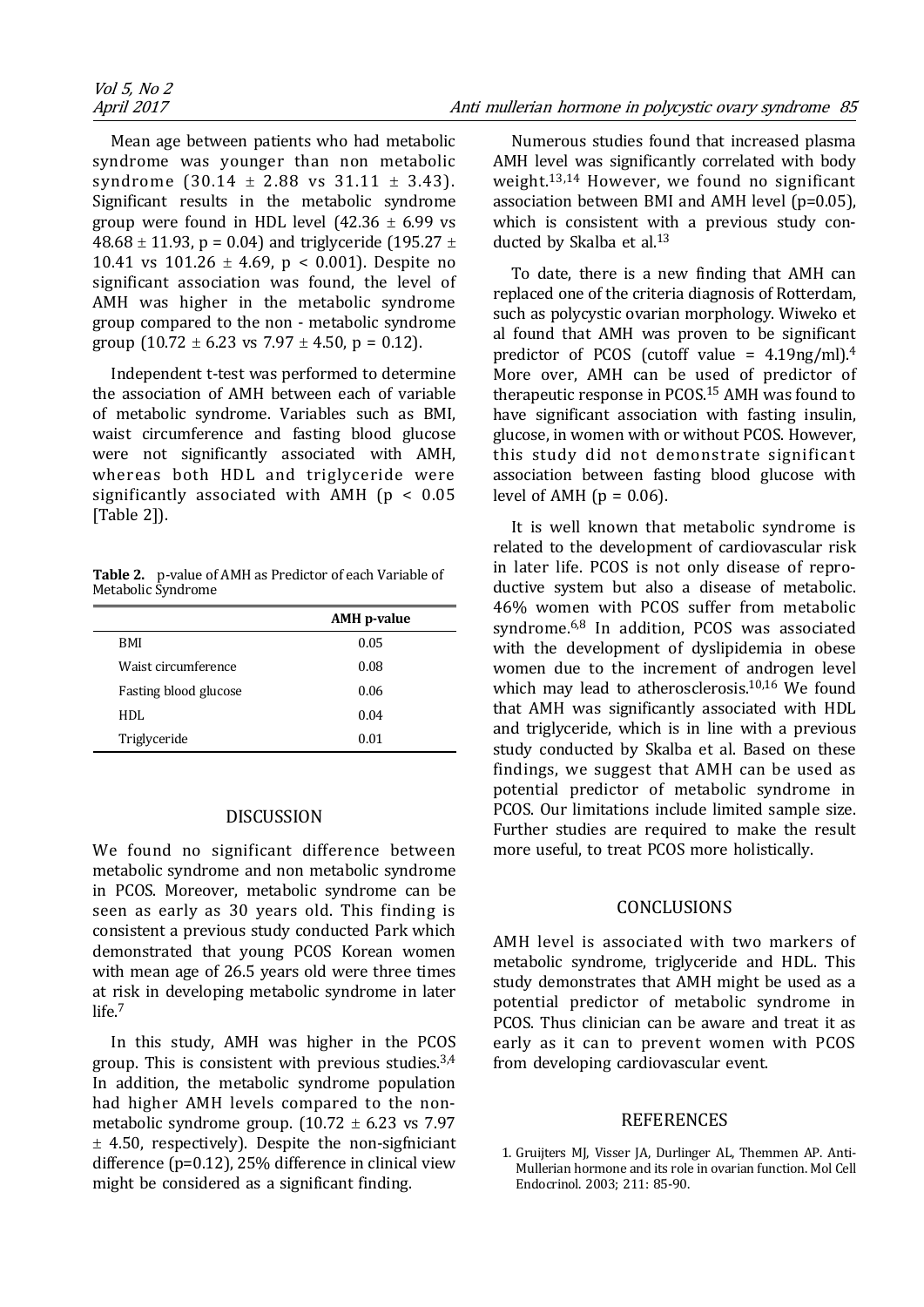- 2. Durlinger AL, Visser JA, Themmen AP. Regulation of ovarian function: the role of anti-Mullerian hormone. Reprod. 2002; 124(5): 601-9.
- 3. Dewailly D, Gronier H, Poncelet E, Robin G, Leroy M, Pigny P, et al. Diagnosis of polycystic ovary syndrome (PCOS): revisiting the threshold values of follicle count on ultrasound and of the serum AMH level for the definition of polycystic ovaries. Hum Reprod. 2011; 26(11): 3123-9.
- 4. Wiweko B, Maidarti M, Priangga M, Shafira N. AMH as a Diagnostic and Prognostic Tool of PCOS. Ferti Link presentation at Buha 2010.
- 5. Pellatt L, Rice S, Mason HD. Anti-Müllerian hormone and polycystic ovary syndrome: a mountain too high? Reprod. 2010; 139(5): 825-33.
- 6. Glueck CJ, Wang RP, Goldberg N, Sieve-Smith L. Incidence and Treatment of Metabolic Syndrome in Newly Referred Women with Confirmed polycystic Ovarian Syndrome. Metabol. 2003; 52(7): 908-15.
- 7. Park HR, Choi Y, Lee HJ, Oh JY, Hong YS, Sung YA. The metabolic syndrome in young Korean women with polycystic ovary syndrome. Diabetes Res Clin Pract. 2007; 77 Suppl 1: S243-6.
- 8. Wild R. Dyslipidemia in PCOS. Steroids. 2012; 77: 295-9.
- 9. Skalba P, Cygal A, Madej P, Dabkowska-Huc A, Sikora J, Martirosian G, et al. Is the plasma anti-Mullerian hormone (AMH) level associated with bodyweight and metabolic, and hormonal disturbances in women with and without polycystic ovary syndrome? Eur J Obstet Gynecol Reprod Biol. 2011; 158: 254-9.
- 10. Legro R, Kunselman A. Self-selected women with polycystic ovary syndrome are reproductively and metabolically abnormal and under treated. Fertil Steril. 2002; 78: 51-7.
- 11. Revised 2003 consensus on diagnostic criteria and longterm health risks related to polycystic ovary syndrome (PCOS). Hum Reprod. 2004; 19(1): 41-7.
- 12. Grundy S, Brewer H, Cleeman J, Smith S, Lenfant D. Definition of metabolic syndrome: report of the National, Heart, Lung, and Blood Institute/American Heart Association conference on scientific issues related to definition. Circul. 2004; 109: 403-38.
- 13. Freeman E, Gracia C, Sammel M, Lin H, Lim L, Strauss 3rd J. Association of anti-mullerian hormone levels with obesity in late reproductive-age-women. Fertil Steril. 2007; 87(1): 101-6.
- 14. El-Halawaty S, Rizk A, Kamal M, Aboulhassan M, Al-Sawah H, Noah O, et al. Clinical significance of serum concentration of anti-Mullerian hormone in obese women with polycystic ovary syndrome. Reprod Biomed Online. 2007; 15(5): 495- 9.
- 15. Fleming R, Harborne L, MacLaughlin DT, Ling D, Norman J, Sattar N, et al. Metformin reduces serum mullerianinhibiting substance levels in women with polycystic ovary syndrome after protracted treatment. Fertil Steril. 2005; 83(1): 130-6.
- 16. Fruzzetti F, Perini D, Lazzarini V, Parrini D, Genazzani A. Hyper androgenemia influences the prevalence of the metabolic syndrome abnormalities in adolescents with the polycystic ovary syndrome. Gynecol Endocrinol 2009; 25(5): 335-43.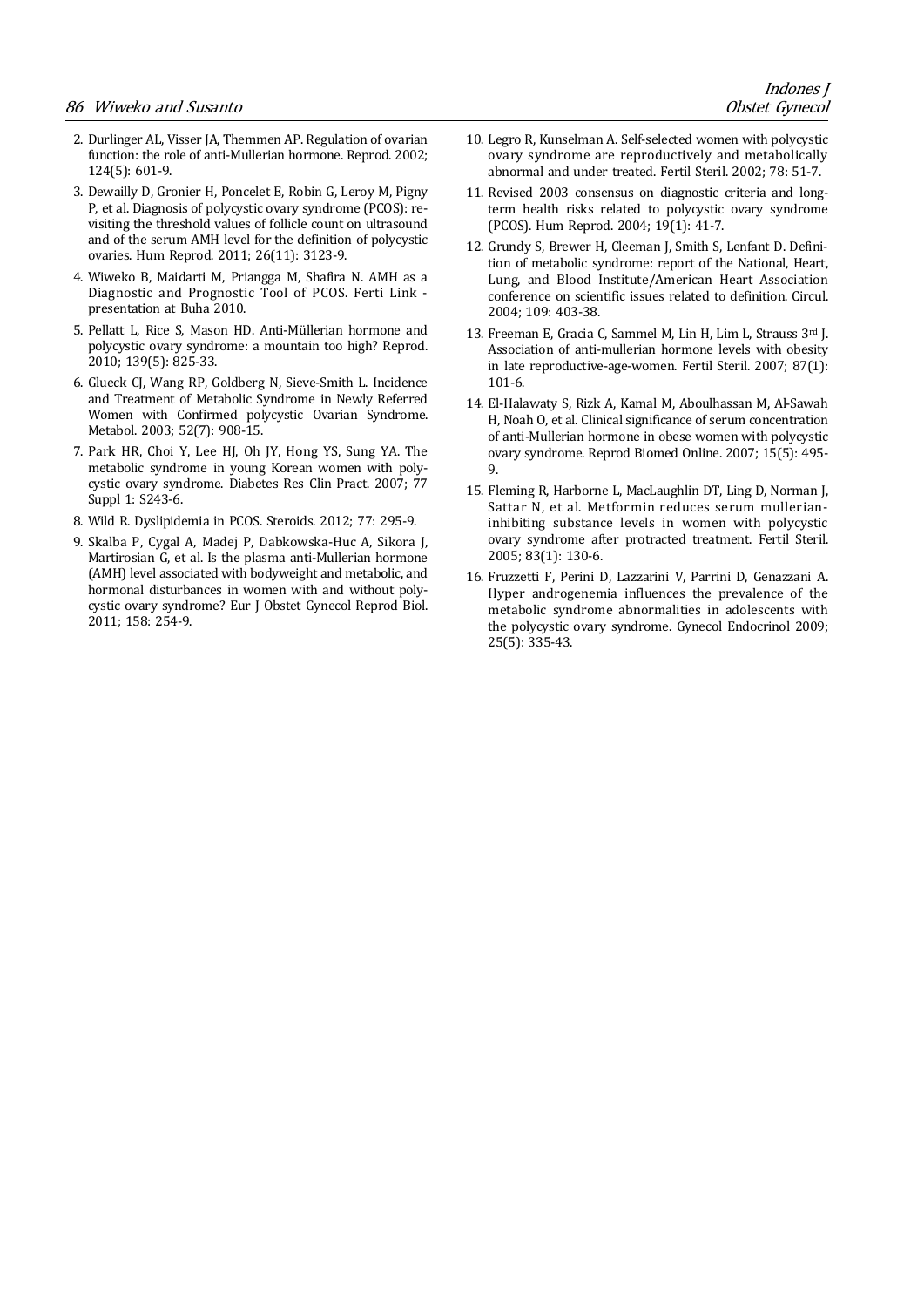# **Postlaparoscopic GnRHagonist Therapy does not Improve Spontaneous Conception Rates of Women with Endometriosis**

**Terapi GnRHagonis Postlaparoskopi tidak Meningkatkan Angka Kehamilan Spontan pada Perempuan dengan Endometriosis**

**Kevin D Tjandraprawira2, Tono Djuwantono1,2**

<sup>1</sup>Department of Obstetrics and Gynecology Faculty of Medicine Universitas Padjadjaran Dr. Hasan Sadikin General Hospital <sup>2</sup>Bandung Fertility Center, Limijati Women and Children Hospital Bandung

#### **Abstract**

**Objective**: To investigate the reproductive benefits of combining laparoscopic surgery with GnRH-agonist hormonal therapy in treating women with endometriosis.

**Methods**: This is a non-randomized prospective analytic study of patients with endometriosis conducted in a private hospital in Bandung during the period of January 2014 to December 2015, whom were later followed up after 12-24 months for assessment of post-surgical reproductive performance. A total of 121 patients were enrolled, 60 of which received post-surgical GnRH-agonist hormonal therapy.

**Results**: We discovered that 56 women (46.3%) eventually achieved spontaneous conception after surgery but upon further analysis, it was discovered that GnRH-agonist played no significantly meaningful role in improving the spontaneous pregnancy rates of these patients (OR 1.539; 95% CI 0.750-3.159; p-value 0.239). Furthermore, even though there was a wide range as to when they achieved conception, those untreated with hormonal therapy tended to conceive far more quickly than those who were  $(5.91 \pm 1.00)$ 6.28; 8.56  $\pm$  4.24; p-value: 0.011).

**Conclusion**: Post-laparoscopic GnRH-agonist administration to women with endometriosis does not significantly improve their chances of spontaneous conception. In fact, such administration seems to delay it.

[Indones J Obstet Gynecol 2017; 5-2: 87-93]

**Keywords**: endometriosis, GnRH-agonist, laparoscopy

#### **Abstrak**

**Tujuan**: Untuk menyelidiki efek reproduktif dari terapi kombinasi operasi laparoskopi dan terapi hormonal GnRh-agonis dalam manajemen perempuan dengan endometriosis.

**Metode**: Penelitian ini adalah studi analitik prospektif tidak teracak pada pasien-pasien dari sebuah rumah sakit swasta di Bandung dari tahun 2014-2015 yang menderita endometriosis dan kemudian diikuti hingga 12-24 bulan untuk mengevaluasi performa reproduktif postoperatif mereka. Terdapat 121 pasien pada penelitian ini, 60 di antaranya mendapatkan terapi hormonal GnRH-agonis post-operatif.

**Hasil**: Penelitian ini menemukan bahwa 56 pasien (46,3%) berhasil hamil setelah dilakukan laparoskopi tetapi disimpulkan bahwa GnRh-agonis tidak memainkan peranan signifikan dalam meningkatkan angka kehamilan dari pasien-pasien ini (OR 1,539; 95% CI 0,750-3,159; p 0,239). Selain itu, meskipun terdapat variasi cukup luas terkait kapan pasien-pasien ini berhasil hamil, mereka yang tidak mendapatkan GnRH-agonis cenderung berhasil hamil lebih cepat dibandingkan mereka yang dapat  $(5.91 \pm 6.28; 8.56 \pm 4.24;$ p 0,011).

**Kesimpulan**: Pemberian GnRH-agonis post-laparoskopi pada pasienpasien dengan endometriosis tidak meningkatkan kemungkinan mereka hamil dan sebaliknya, cenderung menunda kehamilan.

[Maj Obstet Ginekol Indones 2017; 5-2: 87-93]

**Kata kunci**: endometriosis, GnRH-agonis, laparoskopi

**Correspondence:** Kevin D Tjandraprawira. Email: kevintjandraprawira@gmail.com

# INTRODUCTION

Endometriosis is a gynecologic disease that stems from the presence of uterine endometrial tissue (both glands and stroma) outside the uterine cavity.1 These ectopic tissues are often planted on the pelvic viscera, e.g. ovaries, and the peritoneum. It is a disease of primarily women of reproductive age. While studies vary on its prevalence in the general population, it is estimated that endometriosis adversely affects 1 in every 10 women.2 Endometriosis acquaints itself with numerous risk factors, e.g. infertility, early age at menarche, shorter menstrual cycle length, history of endometriosis in 1st degree relative and diet high in fat and alcohol.1 Nevertheless, there are numerous protective factors against endometriosis, e.g. use of oral contraceptive drugs, increased BMI, exercise and diet high in vegetables and fruits.1,2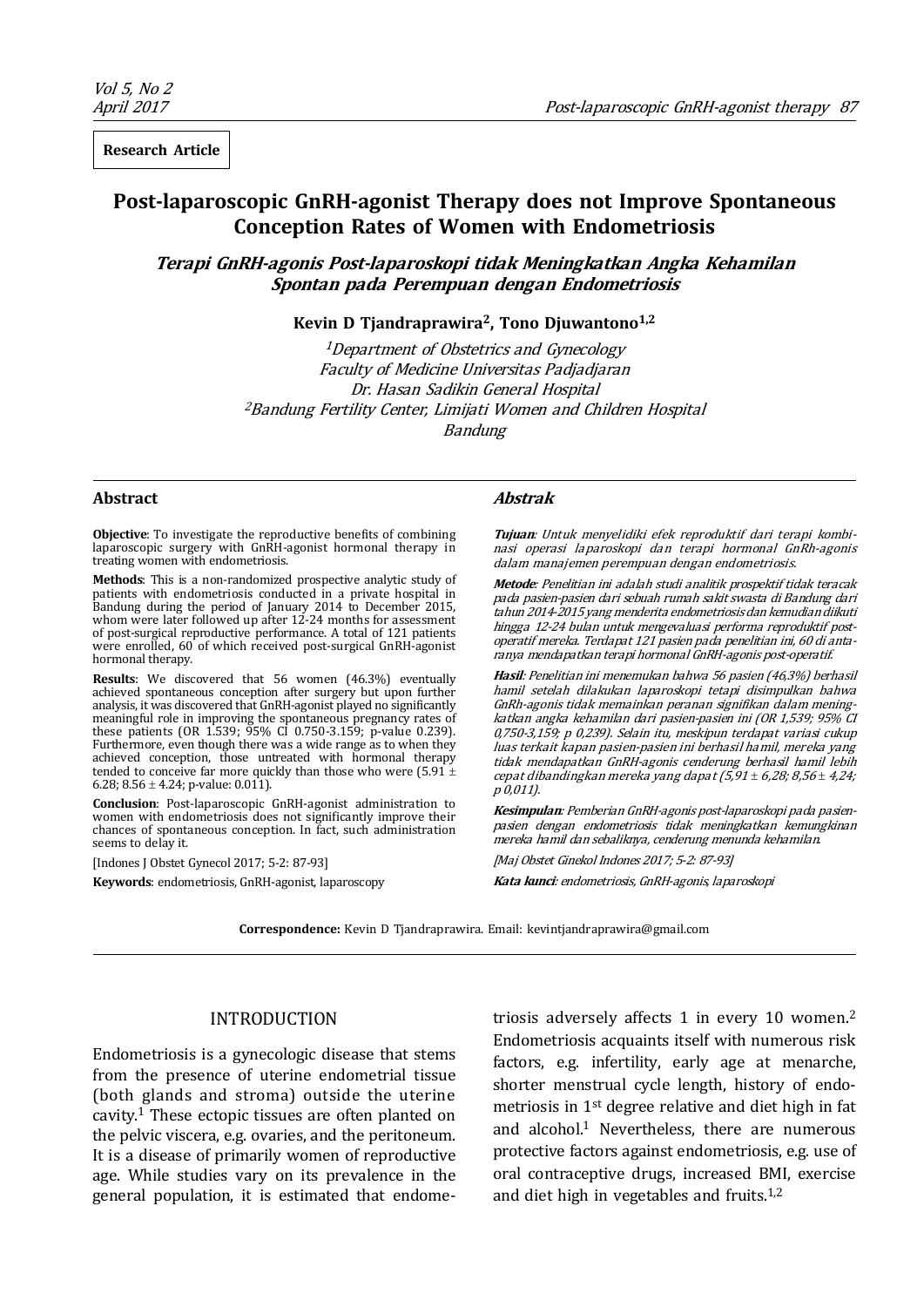Despite being a common gynecologic disease, the exact cause of endometriosis remains elusive and the available theories seem to offer only part of the explanation. The most widely supported theory is the transplantation theory proposed by Sampson which assumed that retrograde menstruation into the peritoneal cavity allowed the implantation of sloughed endometrial tissue on the pelvic viscera and/or peritoneum.1,2 This, together with heightened inflammatory state, reduced apoptosis and evasion from NK cells predation, have allowed the endometrial tissue to not just implant but also persist and flourish in their foreign territories.<sup>2,3</sup> There are other theories, including the coelomic metaplasia and the induction theories, which attempt to explain the histogenesis of endometriosis and it seems more likely that an eclectic mix of the various theories available today underlies the true pathomechanism of endometriosis.1

To date, endometriosis has many classification systems, but the original one, proposed for the ASRM remains the benchmark today. This classification divides endometriosis into 4 groups, ranging from stage I (minimal endometriosis) to stage IV (severe endometriosis). There are other systems, such as the Endometriosis Fertility Index (EFI) primarily used to predict pregnancy rates of patients based on their endometriosis severity, and the Enzian classification for classifying deep infiltrative endometriosis.4

Endometriosis adversely affects the quality of life of many females as it primarily produces pain. Various types of pain have been reported, including dysmenorrhea, dyspareunia, dyschesia and nonmenstrual pelvic pain.5 Even more unfortunate has been the revelation that the painful symptoms are only part of the misfortune befalling these patients as endometriosis is also linked to infertility.6,7

There are several causes of infertility, conveniently divided into 3 groups: ovulatory dysfunction (20-40%), tubal and peritoneal pathology (30- 40%) and male factors  $(30-40\%)$ <sup>8</sup> Endometriosis causes ovulatory dysfunction, induces a heightened inflammatory state in the peritoneum and fertilization-hampering changes in peritoneal fluid while also disrupting the hormonal interaction in the uterus.7

Fortunately, the ESHRE has published a guideline for the management of endometriosis, in the hope of providing relief and also restoring the reproductive function of the patients.9,10 The ESHRE recommends laparoscopic surgery as a means to remove the endometriosis lesions and also reduce endometriosis-associated pain.9 Another justification for surgery comes from the observation that endometriosis appears to progress in 30-60% of patients within a year of diagnosis and it is not possible to predict which patients' endometriosis will worsen. Fortunately, surgery is deemed to live up to its hype as spontaneous conception is to be expected within the 1st year post-surgery.11

There is also a widespread practice today of adding adjuvant medical therapy in the form of GnRH-agonist injections after laparoscopic surgery for these patients. This hormonal therapy should reduce and/or postpone endometriosis recurrence by inactivating, but not eliminating, the remaining microscopic endometriosis lesions.12,13 Current evidence states that this regimen is more effective than surgery alone in reducing the symptoms and recurrence of endometriosis but its effects on increasing pregnancy rate are still up to debate.14,15

Therefore, this study aims to evaluate the reproductive performance of patients with endometriosis who underwent operative laparoscopy 12- 24 months post-surgery and also the association, if any, between post-surgical GnRH agonist administration and pregnancy rates. To our knowledge, this is the first study in Indonesia that attempts this approach on endometriosis patients.

### METHOD

This is a non-randomized prospective analytic study involving a cohort of patients in a private hospital in Bandung who was operated by a single physician between January 2014 and December 2015 for various complaints, e.g. dysmenorrhea and inability to conceive and subsequently discovered to harbor endometriosis as one of the post-surgical diagnoses. Surgical treatment was performed in a standardized manner following hospital protocols. Laparoscopy was performed under general anesthesia using a 4-port approach. When an ovarian endometrioma(s) was discovered, ovarian cystectomy began with adhesiolysis. Once the ovary was mobilized, the ovarian cortex was grasped with forceps and incision of the cortex was made. If the cyst was opened and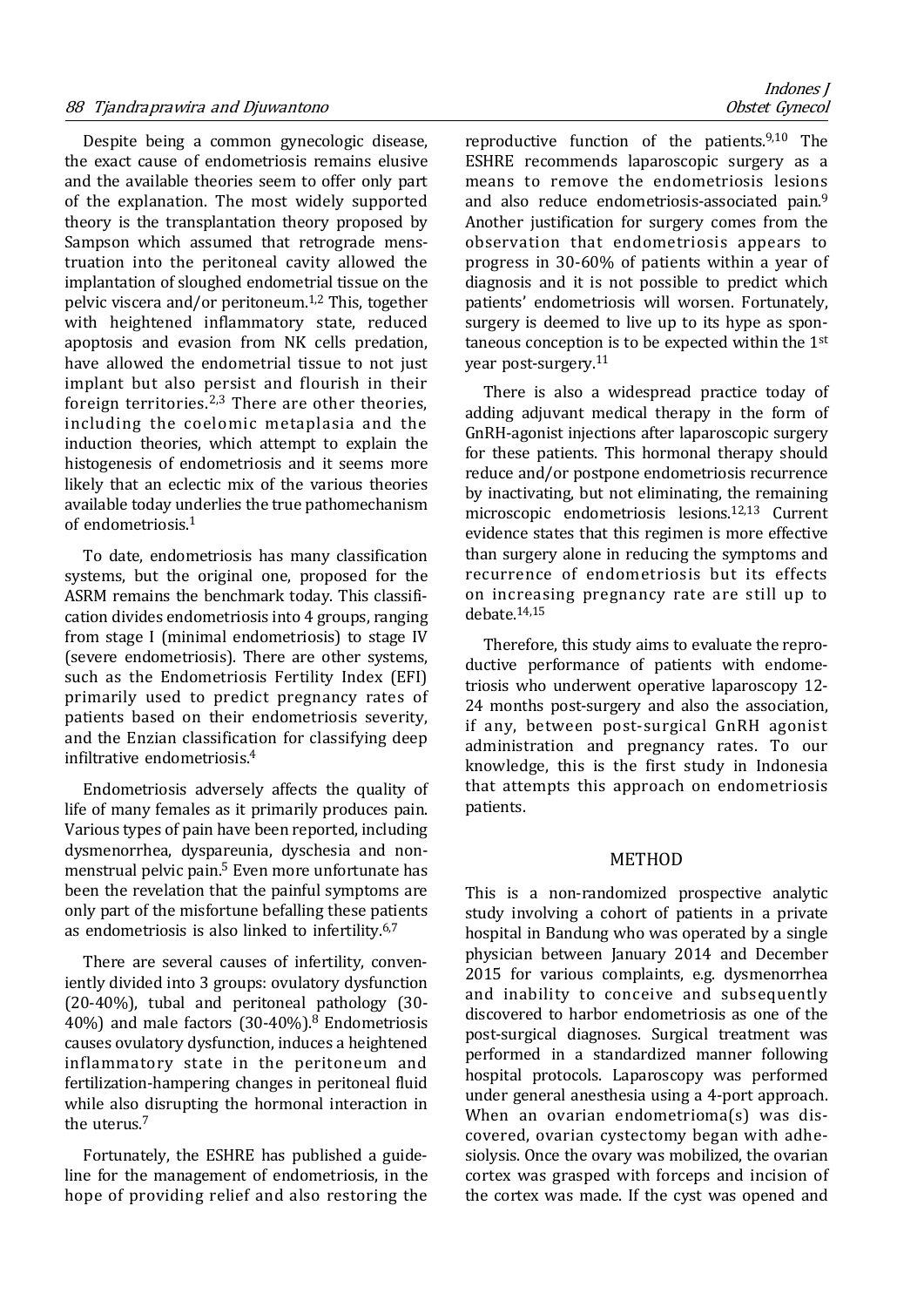there was a spillage, peritoneal irrigation as performed. Upon cyst decompression, its wall was exposed, inspected and finally stripped from the normal ovarian tissue. Should there be any bleeding from the cortex after stripping, such bleeding zones were coagulated using the bipolar forces. The endometrioma was then removed through a 10-mm trocar. When a peritoneal endometriosis was encountered, endometriosis removal was done through ablation. Adhesiolysis was first performed to obtain proper visualization of the lesions. The lesions were then destroyed using either bipolar coagulation or laser vaporization. Vaporization was continued until no pigment remained to be seen.16 Documentation of endometriosis location and rASRM stage was undertaken. All the surgeries were undertaken by a single physician (T.D) to minimize operator bias. Routine follow-up consisted of an obligatory postoperative visit at 1-2 weeks where a physical examination was done and patients were questioned regarding their bowel and bladder functions. Planning on whether to treat the patient with an adjuvant hormonal therapy (i.e., GnRH-agonist injections) was made during this consultation and should a patient be recommended to undergo such therapy, a repeat consultation was arranged at 2-4 weeks during which she would receive her first GnRH-agonist injection. Patients would normally receive either 3 or 4 monthly injections, and the decision to assign which regimen to which patients was subject to the physician's (T.D) clinical assessment.

Women identified as having endometriosis of any rASRM stage were then contacted by telephone from November to December 2016 (on at least 2 separate days for those who didn't respond to our first call) and were requested, by phone, for their consent to participate in the study and divulge their post-surgical reproductive performance. The following items were collected during the interviews: any pregnancy and/or abortion postsurgery; any additional GnRH-agonist injection(s) post-surgery for those whose records were incomplete and/or who had to receive their monthly injections elsewhere due to various reasons; and details of the pregnancy and its outcome for those who did conceive which included the last menstrual date, mechanism of pregnancy (spontaneous conception, intrauterine insemination (IUI), IVF/ ICSI)), gender of the child, weight and length of the child at delivery, date of delivery, means of delivery and site of delivery.

Initially, 166 eligible patients were identified from our 2014-2015 databases to participate in this study. However, 45 patients had to be opted out due to one or more of the following reasons: the patient did not respond to telephone calls on 2 separate days; the patient's contact numbers were inactive, out of reach or incorrect; the patient already had children prior to surgery and did not desire to conceive again; the patient was already > 42 years old at the time of surgery; the patient was widowed prior to surgery and did not remarry; the patient was unmarried until the time of follow-up and the patient's successful conception was by assisted reproduction technology (ART). In the end, 121 patients were included in the final cohort for analysis.

Data were then recorded in a purpose-built database on Microsoft Excel with subsequent statistical analysis undertaken with Statistical Package for Social Sciences (SPSS), version 21. An 80% power was assigned at the beginning of the study, which determined the sample size for each group. Shapiro-Wilk's test was then used to determine the data's normality. Chi-squared and Mann-Whitney U tests were later used to analyze the data. Finally, probability values of less than 5% were considered statistically significant.

# RESULTS

| <b>Table 1.</b> Demographics of Study Population |
|--------------------------------------------------|
|                                                  |

| <b>Variables</b>                  | $GnRH$ -agonist $(+)$ | GnRH-agonist (-) | p-value (Sig.) |
|-----------------------------------|-----------------------|------------------|----------------|
| Age during surgery (mean SD)      | $29.88 \pm 3.87$      | $31.62 \pm 3.93$ | 0.014          |
| Pre-surgical reproductive history |                       |                  |                |
| Parturition                       |                       |                  |                |
| 0                                 | 52                    | 56               |                |
| $\geq 1$                          | 8                     |                  |                |
|                                   |                       |                  |                |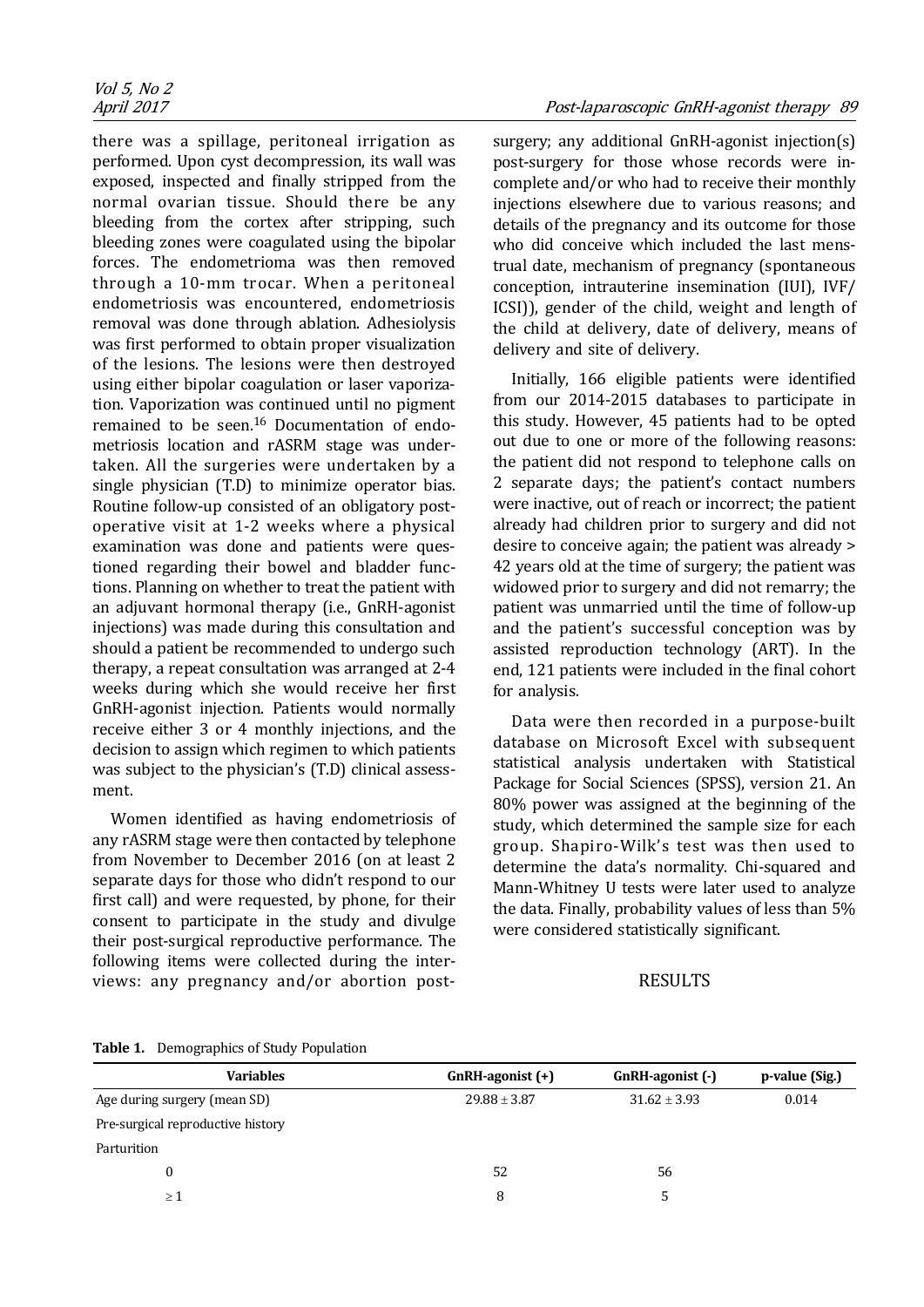| <b>Variables</b>                                  | GnRH-agonist (+)     | GnRH-agonist (-)  | p-value (Sig.) |
|---------------------------------------------------|----------------------|-------------------|----------------|
| Abortion                                          |                      |                   |                |
| $\boldsymbol{0}$                                  | 52                   | 56                |                |
| $\geq 1$                                          | $\, 8$               | 5                 |                |
| GnRH-ag inj.                                      |                      |                   |                |
| $\leq 3$                                          | 27                   | N/A               |                |
| $\geq 4$                                          | 34                   | N/A               |                |
| Post-surgical reproductive history                |                      |                   |                |
| ongoing pregnancy                                 | 12                   | 5                 |                |
| parturition                                       | 15                   | 16                |                |
| abortion                                          | $\overline{4}$       | $\overline{4}$    |                |
| Timing of pregnancy post-surgery* (mean $\pm$ SD) | $8.56 \pm 4.24$      | $5.91\pm6.28$     | 0.011          |
| range of timing                                   | $(3-21)$             | $(0-26)$          |                |
| Pregnancy outcome (parturition)                   | 15                   | 16                |                |
| Gender                                            |                      |                   |                |
| Male                                              | $\overline{7}$       | 13                |                |
| Female                                            | 8                    | 3                 |                |
| Average weight (g)                                | $3008.67 \pm 326.49$ | $2980 \pm 397.06$ | 0.770          |
| Average length (cm)                               | $49.13 \pm 1.25$     | $48.38 \pm 1.79$  | 0.232          |
| Status at delivery                                |                      |                   |                |
| preterm                                           | $\boldsymbol{4}$     | 5                 |                |
| term                                              | $\overline{9}$       | 10                |                |
| postterm                                          | 2                    | $\mathbf{1}$      |                |
| Weight status at delivery                         |                      |                   |                |
| SGA                                               | $\mathbf{1}$         | $\overline{2}$    |                |
| AGA                                               | 14                   | 14                |                |
| LGA                                               | $\boldsymbol{0}$     | $\boldsymbol{0}$  |                |

\*some patients' details who had abortion were missing, so calculation of the average timing could not include all 56 patients

|  |  |  | Table 2. Spontaneous Conception Rates among Study Population |  |
|--|--|--|--------------------------------------------------------------|--|
|--|--|--|--------------------------------------------------------------|--|

|                       | Pregnant $(+)$ | Pregnant (-) | <b>Total</b> |
|-----------------------|----------------|--------------|--------------|
| $GnRH$ -agonist $(+)$ | 31             | 29           | 60           |
| GnRH-agonist (-)      | 25             | 36           | 61           |
| Total                 | 56             | 65           | 121          |

Odd-ratio: 1.539 (95% CI 0.750 - 3.159), p-value: 0.239

From January 2014 to December 2015, 166 patients underwent fertility-preserving operative laparoscopy by a single surgeon for varying states of endometriosis (stages I-IV) at a private hospital in Bandung, Indonesia. Follow-up was performed over the course of 2 months, from November to December 2016. Data were retrieved from 121/166 patients (72.9%), whom were then divided into two groups: those who received GnRH-agonist injections after surgery and those who didn't. On average, those who received GnRHagonist injections were younger at the time of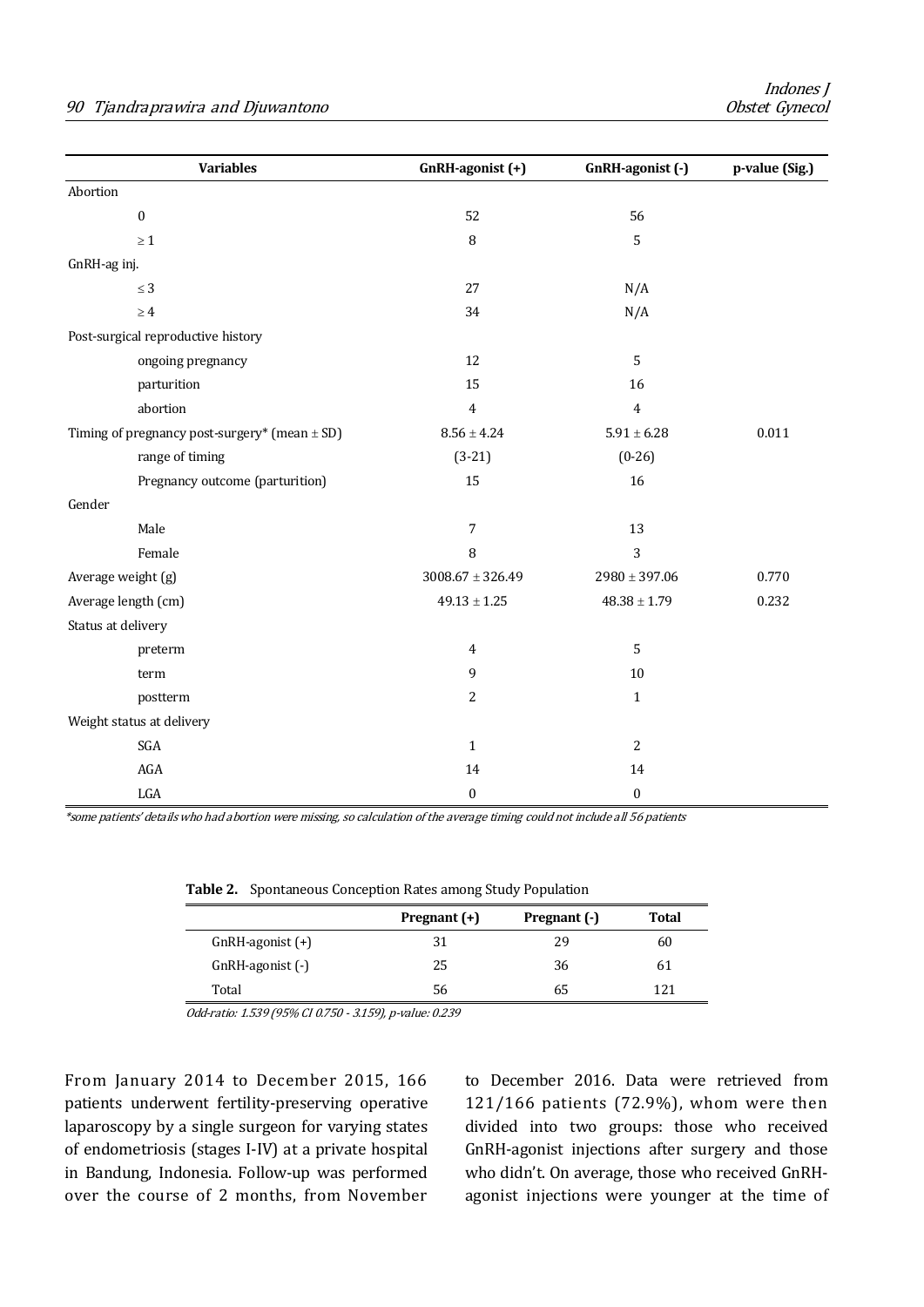surgery than those who didn't (p-value 0.014). Then, for both groups, most women had never conceived prior to surgery (108/121 patients, 89.3%). Among those who received GnRH-agonist injections, the number of women who received 3 monthly injections or less (27 patients) was slightly lower than those who received 4 monthly injections or more.

After surgery, the reproductive performances of the two groups were compared. Firstly, of those whom are currently pregnant, two-thirds come from those who received GnRH-agonist injections post-surgery (12 to 5, respectively). Secondly, about the same number of patients from both groups have delivered a child after undergoing laparoscopic surgery (15 and 16, respectively). Finally, the same number of patients from both groups have experienced an abortion after the surgery (4 and 4, respectively).

Thus, in total 56 patients managed to spontaneously conceive after surgery. However, when the association between the administration of GnRHagonist (regardless of the number of injections received by the patients) and spontaneous pregnancy rates was investigated, the Chi-squared test revealed no significant role to be played by GnRHagonist injections in increasing spontaneous pregnancy rate (OR 1.539; 95% CI 0.750-3.159; p-value 0.239).

Of those who did conceive though, there was a wide range as to when they managed to conceive. Some conceived immediately after surgery (a patient managed to conceive within a single month after surgery) while others had to wait significantly longer to achieve pregnancy (the longest was 26 months). On average, though, those who did not receive GnRH-agonist injections tended to conceive significantly more quickly than those who did  $(5.91 \pm 6.28; 8.56 \pm 4.24;$  p-value: 0.011).

Of those who delivered, both groups yielded notable results. Firstly, those who received GnRH-agonist injections had more female children while those who did not, delivered predominantly male children. Secondly, there were no significant differences on the average weights and lengths of the children at delivery across the two groups (p-value 0.770 and 0.2332, respectively). Finally, most of the deliveries were at term (19/31; 61.3%) and had normal weights at delivery (28/31; 90.3%)

# DISCUSSION

Endometriosis is a benign gynecologic disease defined by the ectopic presence of endometrial tissue outside the uterus. $8$  It affects the pelvic viscera and/or peritoneum and characteristically, it is often present in the most declivitous parts of the pelvis, such as the Douglas pouch. Its characteristic symptom is pain, manifesting as dysmenorrhea, dyspareunia, dyschesia and non-menstrual pelvic pain.5 The symptoms may be so severe that it degrades the patient's quality of life (QoL) as well as debilitating the patient from performing her daily activities. It is this painful characteristic of endometriosis that has prompted ESHRE to recommend laparoscopic surgery as a means to both diagnose and treat endometriosis.<sup>9</sup> ESHRE recommends operative laparoscopy to both relieve the patient of endometriosis-associated pain as well as preserve the patient's fertility. An Australian study by Abbott et al lent support to this ESHRE recommendation as patients who underwent surgery for endometriosis reported significant improvement for the above-mentioned 4 pain symptoms, the patient's QoL and sexual pleasure. Relieved of endometriosis, the patients later should try to conceive naturally for at least 12 months prior to resorting to assisted reproductive technology (ART). This is a recommendation of at least 2 studies from France and Australia.5,11

In the present study, 56 out of 121 patients (46.3%) managed to conceive naturally. This is a comparable rate of conception when compared to a study in Australia in which they analyzed the spontaneous conception rate among nurses who underwent laparoscopic surgery for endometriosis and got a spontaneous conception rate of 46.5%  $(66/142 \text{ patients})$ .<sup>10</sup> In addition, our results are slightly more superior to another similar study in Korea, in which they analyzed the natural conception rate among women who had their endometriosis surgically removed.17 The Korean study exhibited a 41.4% conception rate but a major difference was their follow-up period, which was limited to only 12 months post-laparoscopy. Had they extended the follow-up period to match ours (12-24 months post-laparoscopy), it would be realistic to assume their natural conception rate would have been higher.

In our present study, our patients were divided into two equally sized groups: those who received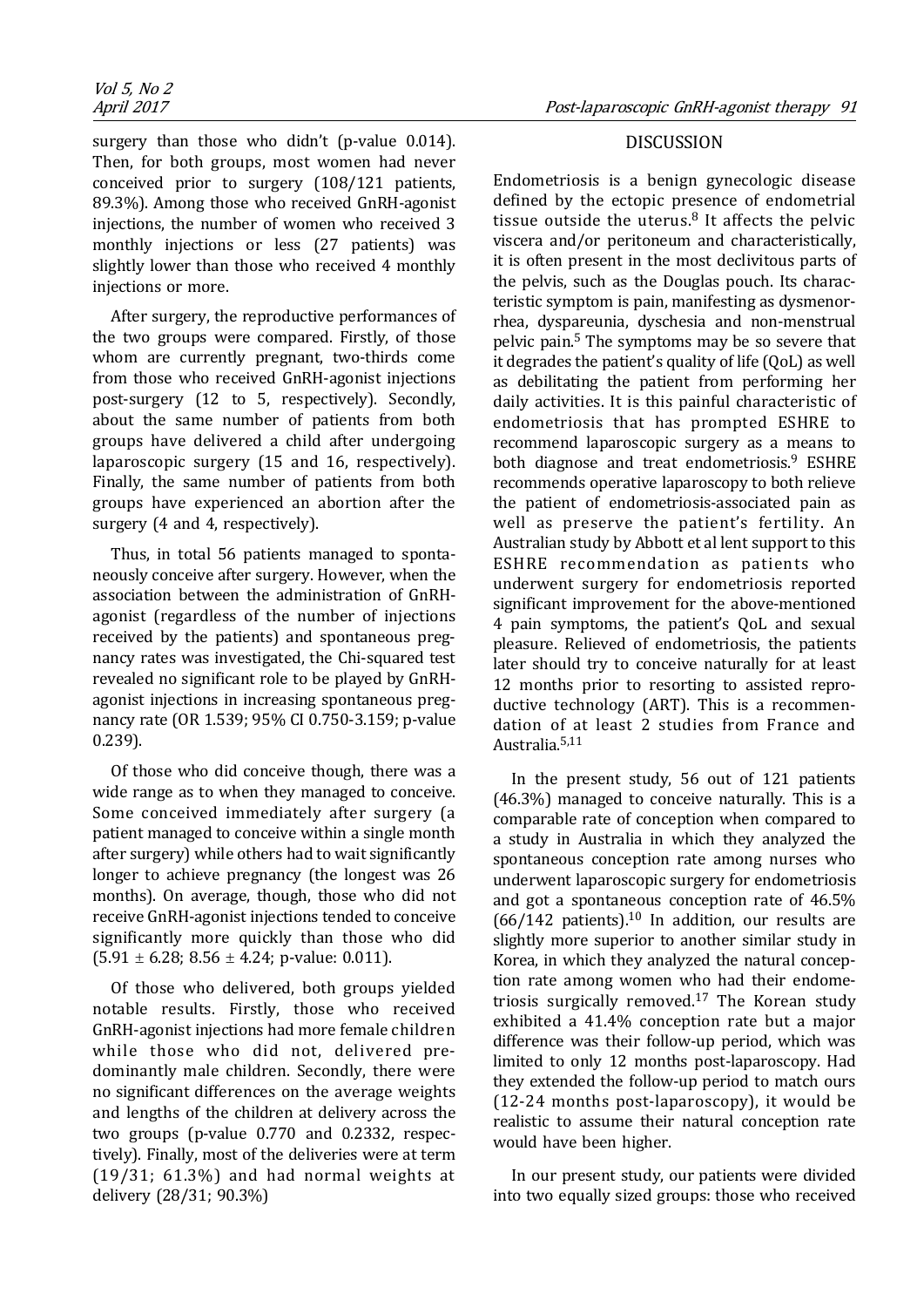GnRh-agonist monthly injections post-surgery and those who didn't. The GnRH-agonist used in this study was leuprolide, falling under two brand names: Tapros and Divalin . Of those who received the injections, slightly more patients (34 patients) received at least 4 injections than those who received only 3 injections or less (27 patients). When this exposure was accounted for and compared towards the natural conception rates of each group's members, it was revealed that the administration of a GnRH-agonist did not significantly improve natural conception rates. This is in agreement with many other studies that have also been conducted throughout the years.14,18-21 A study in Germany by Alkatout et al even went a step further, by analyzing conception rates from women with endometriosis treated with hormonal therapy alone, surgical therapy alone, and combined surgical-hormonal therapy. The results they had led to the same conclusion, that there were not any significant differences in the natural conception rates across the 3 different groups.14 In fact, this result is to be expected, as the primary rationale to prescribe GnRH-agonist injections after laparoscopic surgery is to prevent endometriosis recurrence by inactivating any remaining microscopic endometriosis lesions and not to directly improve fertility.<sup>22,23</sup> The mechanism by which GnRh-agonist administration prevent sendometriosisre currence is by abolishing the pulsatile release of follicle-stimulating hormone (FSH) and luteinizing hormone (LH), thereby inactivating the ectopic endometrial lesions which would otherwise grow along the pulsatile FSH and LH secretion. $24$  However, it is important to stress that such hormonal therapy only function to inactivate and not eliminate the ectopic endometrial lesions. GnRH-agonist and all forms of hormonal therapy place the ectopic endometrial tissue in a quiescent state and as long as the drug is administered, the patient may expect to remain free of endometriosis symptoms.13

It is interesting to note that upon further analysis, there is a significant difference in the average waiting time to pregnancy after surgery between those who were treated with GnRHagonist and those who were not. In our results, those who did not receive GnRH-agonist injections had to wait significantly less to conceive  $(5.91 \pm 6.28)$  than those who did  $(8.56 \pm 4.24)$ , p-value: 0.011. This result does support the views expressed in other studies, which recommended patients to attempt natural conception for at least 12 months post-surgery before requesting the help of ART.10,11

However, as with all other scientific studies, our study is still replete with limitations from various aspects. The first is selection bias, introduced by the non-randomized nature of this study and also the specific population from which the study participants were recruited, as they all came from a single private hospital. The second limitation was the relatively small cohort of patients this study could work with (only from 2014-2015) and this small pool was further hampered by nonresponders, which would have introduced non response bias. Another limitation was with the presence of possible confounders, e.g. male factor infertility and the presence of other gynecologic comorbidities. Finally, missing details from the medical records also disallowed us from stratifying the endometriosis diagnosis into the rASRM classification.

# **CONCLUSION**

To conclude, post-laparoscopic administration of GnRH-agonist to women with endometriosis does not significantly improve their spontaneous conception rates. In fact, those who had postlaparoscopic GnRH-agonist injections tended to wait longer before eventually conceiving.

# **REFERENCES**

- 1. D'Hooghe TM. Endometriosis. In: Berek JS, editor. Berek & Novak's Gynecology. 14nd ed. Philadelphia: Lippincott Williams & Wilkins; 2007: 1138-85.
- 2. Viganò P, Parazzini F, Somigliana E, Vercellini P. Endometriosis: epidemiology and aetiological factors. Best Practice & Research, Clin Obstet Gynecol. 2004; 18(2): 177-200.
- 3. Margari KM, Zafiropoulos A, Hatzidaki E, Giannakopoulou C, Arici A, Matalliotakis I. Peritoneal fluid concentrations of beta-chemokines in endometriosis. Eur J Obstet Gynecol Reprod Biol. 2013; 169(1): 103-7.
- 4. Tinneberg H-R, Tuttlies F, Berkes E, Krombach GA, Hackethal A, Konrad L, et al. Classification of Endometriosis. In: Harada T, editor. Endometriosis: Pathogenesis and Treatment. Tokyo: Springer Japan; 2014: 341-62.
- 5. Abbott JA, Hawe J, Clayton RD, Garry R. The effects and effectiveness of laparoscopic excision of endometriosis: a prospective study with 2-5 year follow up. Hum Reprod. 2003; 18(9): 1922-7.
- 6. Prescott J, Farland LV, Tobias DK, Gaskins AJ, Spiegelman D, Chavarro JE, et al. A prospective cohort study of endometriosis and subsequent risk of infertility. Hum Reprod. 2016; 31(7): 1475-82.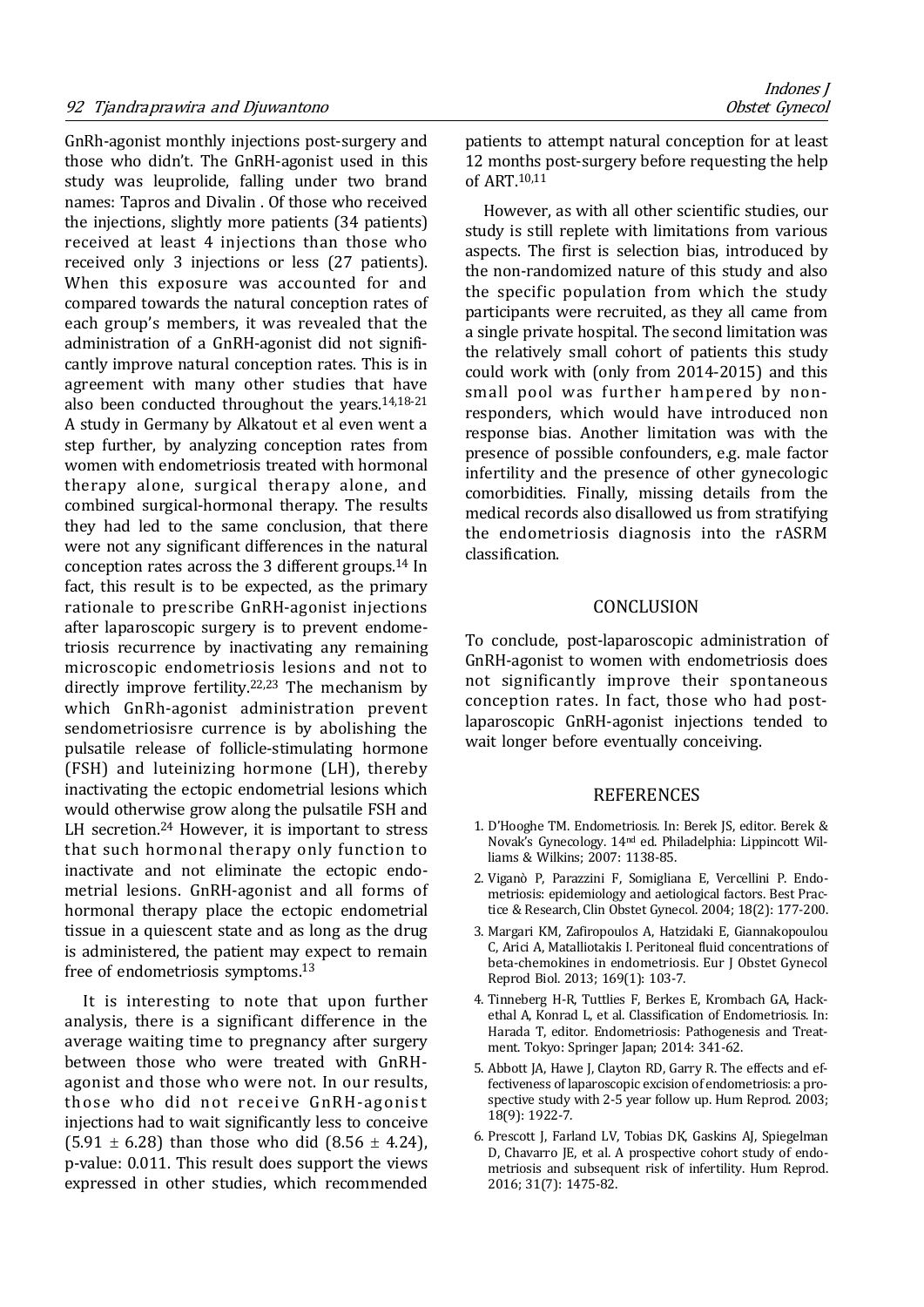- 7. de Ziegler D, Borghese B, Chapron C. Endometriosis and infertility: pathophysiology and management. The Lancet. 2010; 376(9742): 730-8.
- 8. Fritz MA, Speroff L. Clinical Gynecologic Endocrinology and infertility. 8th ed. Philadelphia: Lippincott Williams and Wilkins; 2011: 1221-48.
- 9. Dunselman GAJ, Vermeulen N, Becker C, Calhaz-Jorge C, D'Hooghe T, De Bie B, et al. ESHRE guideline: management of women with endometriosis. Hum Reprod. 2014; 29(3): 400-12.
- 10. Nesbitt-Hawes EM, Campbell N, Maley PE, Won H, Hooshmand D, Henry A, et al. The Surgical Treatment of Severe Endometriosis Positively Affects the Chance of Natural or Assisted Pregnancy Postoperatively. Bio Med Research Int. 2015; 2015: 7.
- 11. Fuchs F, Raynal P, Salama S, Guillot E, Le Tohic A, Chis C, et al. Fertilité après chirurgie cœlioscopique de l'endométriose pelvienne chez des patientes en échec de grossesse. J Gynécol Obstét Biol Reprod. 2007; 36(4): 354-9.
- 12. Khan KN, Kitajima M, Hiraki K, Fujishita A, Sekine I, Ishimaru T, et al. Changes in tissue inflammation, angiogenesis and apoptosis in endometriosis, adenomyosis and uterine myoma after GnRH agonist therapy. Hum Reprod. 2010; 25(3): 642-53.
- 13. Somigliana E, Busnelli'A, Benaglia L, Vigano P, Leonardi M, Paffoni A, et al. Postoperative hormonal therapy after surgical excision of deep endometriosis. Eur J Obstet Gynecol Reprod Biol. 2017; 209: 77-80.
- 14. Alkatout I, Mettler L, Beteta C, Hedderich J, Jonat W, Schollmeyer T, et al. Combined surgical and hormone therapy for endometriosis is the most effective treatment: prospective, randomized, controlled trial. J Minimal Invasive Gynecol. 2013; 20(4): 473-81.
- 15. Sõritsa D, Saare M, Laisk-Podar T, Peters M, Sõritsa A, Matt K, et al. Pregnancy Rate in Endometriosis Patients according to the Severity of the Disease after Using a Combined Approach of Laparoscopy, GnRH Agonist Treatment and in vitro Fertilization. Gynecol Obstet Investi. 2015; 79(1): 34-9.
- 16. Jadoul P, Kitajima M, Donnez O, Squifflet J, Donnez J. Surgical treatment of ovarian endometriomas: state of the art? Fertil Steril. 98(3): 556-63.
- 17. Lee HJ, Lee JE, Ku S-Y, Kim SH, Kim JG, Moon SY, et al. Natural conception rate following laparoscopic surgery in infertile women with endometriosis. Clin Exp Reprod Med. 2013; 40(1): 29-32.
- 18. Bianchi S, Busacca M, Agnoli B, Candiani M, Calia C, Vignali M. Effects of 3 month therapy with danazol after laparoscopic surgery for stage III/IV endometriosis: a randomized study. Hum Reprod (Oxford, England). 1999; 14(5): 1335-7.
- 19. Vercellini P, Crosignani PG, Fadini R, Radici E, Belloni C, Sismondi P. A gonadotrophin-releasing hormone agonist compared with expectant management after conservative surgery for symptomatic endometriosis. BJOG. 1999; 106(7): 672-7.
- 20. Busacca M, Somigliana E, Bianchi S, De Marinis S, Calia C, Candiani M, et al. Post-operative GnRH analogue treatment after conservative surgery for symptomatic endometriosis stage III-IV: a randomized controlled trial. Hum Reprod. 2001; 16(11): 2399-402.
- 21. Parazzini F, Fedele L, Busacca M, Falsetti L, Pellegrini S, Venturini PL, et al. Postsurgical medical treatment of advanced endometriosis: results of a randomized clinical trial. Am J Obstet Gynecol. 1994; 171(5): 1205-7.
- 22. Zheng Q, Mao H, Xu Y, Zhao J, Wei X, Liu P. Can postoperative GnRH agonist treatment prevent endometriosis recurrence? A meta-analysis. Arch Gynecol Obstet. 2016; 294(1): 201-7.
- 23. Jee BC, Lee JY, Suh CS, Kim SH, Choi YM, Moon SY. Impact of GnRH agonist treatment on recurrence of ovarian endometriomas after conservative laparoscopic surgery. Fertil Steril. 2009; 91(1): 40-5.
- 24. Masters SB. Hypothalamic and Pituitary Hormones. In: Katzung BG, Masters SB, Anthony J. Trevor PD, editors. 11nd ed. Boston: Mc Graw Hill; Basic Clin Pharmacol. 2009; 643-63.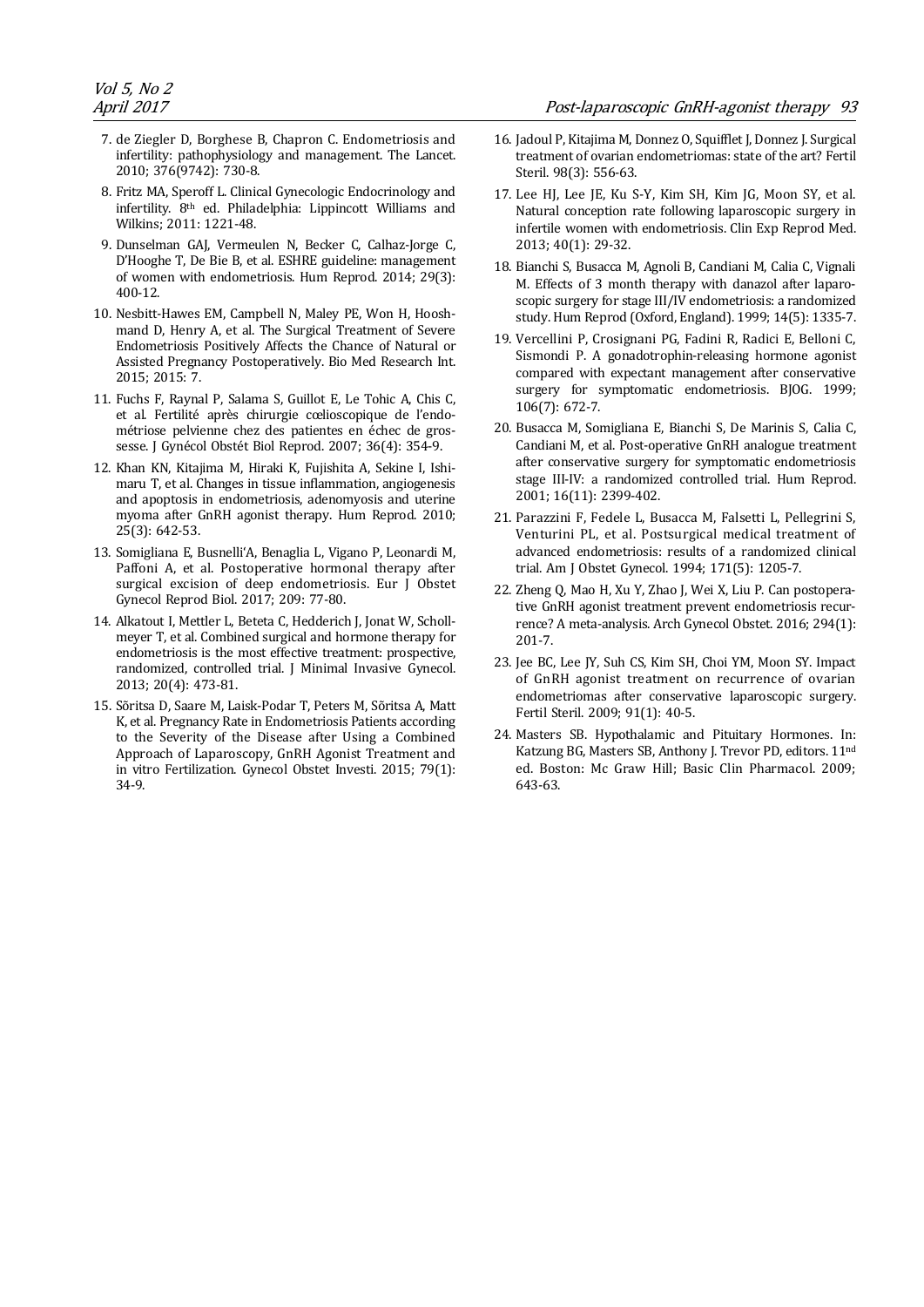# **The Efficacy of Monoplant® and Indoplant® as Contraceptive Methods: A Comparative Study**

**Efektivitas Susuk Monoplant® dan Indoplant® sebagai Kontrasepsi: Sebuah Studi Komparative**

**Eka R Gunardi, Frista Ballo**

Department of Obstetrics and Gynecology Faculty of Medicine Universitas Indonesia/ Dr. Cipto Mangunkusumo Hospital Jakarta

#### **Abstract**

**Objective**: To determine the effectiveness, safety, and time of insertion between Monoplant® with Indoplant® to prevent pregnancy.

**Methods**: Data were collected from November 2015 until May 2016 in Raden Saleh Clinic. A total of 153 patients met the inclusion and exclusion criteria for the study and were divided into 77 patients who received Monoplant® and 76 patients received Indoplant®. The study period was 6 months.

**Results**: The data obtained showed no significant difference in the effectiveness of both contraceptive methods. In addition, side effects such as menstrual disorders and weight gain did not differ significantly in those study groups. However, the time of insertion between Monoplant® and Indoplant® was siginificantly different (162.91 + 197.04 + 49.81 seconds versus 44.96 seconds, p<0.001). For complications such as skin irritation, inflammation, there are no differences between Monoplant® (0.0%) and Indoplant® users (0.0%).

**Conclusion**: There are no significant differences in efficacy and side effects using Monoplant® and Indoplant® during the 6-month follow-up. However, the insertion time of Monoplant® is shorter compared to Indoplant®'s. Monoplant® can be considered for use as contraception with the effectiveness and side effects are almost the same, but with shorter time of insertion compared to Indoplant®.

[Indones J Obstet Gynecol 2017; 5-2: 94-98]

**Keywords**: contraception, implant, indoplant®, monoplant®

#### **Abstrak**

**Tujuan**: Untuk mengetahui efektivitas, keamanan penggunaan, dan waktu penyisipan antara Monoplant® dibandingkan dengan Indoplant® untuk mencegah kehamilan.

**Metode**: Pengambilan data dilakukan sejak November 2015 hingga Mei 2016 di Klinik Raden Saleh. Sebanyak 153 pasien memenuhi kriteria inklusi dan eksklusi penelitian dan dibagi menjadi 77 pasien yang menerima susuk Monoplant® dan 76 pasien menerima susuk Indoplant®. Penelitian dilakukan secara kohort prospektif hingga observasi selama 6 bulan.

**Hasil**: Data yang didapat menunjukkan tidak terdapat perbedaan bermakna pada efektivitas yaitu kejadian hamil pada penggunaan Monoplant® dan Indoplant®. Selain itu, efek samping seperti gangguan haid dan kenaikan berat badan tidak berbeda bermakna pada kedua kelompok penelitian. Namun, waktu penyisipan antara Monoplant® dan penyisipan Indoplant® (162,91 + 49,81 detik vs 197,04 + 44,96 detik, p<0,001) berbeda secara berkmakna. Untuk komplikasi sepert iritasi kulit, peradangan, tidak terdapat perbedaan komplikasi pada saat penyisipan Monoplant® (0,0%), dan Indoplant® (0,0%).

**Kesimpulan**: Tidak terdapat perbedaan bermakna pada efektivitas serta efek samping pada penggunaan Monoplant® dan Indoplant® selama 6 bulan follow-up. Namun, waktu penyisipan lebih singkat untuk penggunaan Monoplant® dibandingkan Indoplant®. Dapat dipertimbangkan untuk menggunakan Monoplant® sebagai implan untuk kontrasepsi dengan efektifitas dan efek samping yang hampir sama, namun waktu penyisipan yang lebih singkat dibanding Indoplant®.

[Maj Obstet Ginekol Indones 2017; 5-2: 94-98] **Kata kunci**: indoplant®, kontrasepi, monoplant®, susuk

**Correspondence:** Frista Ballo. frista\_ballo@yahoo.co.id

# INTRODUCTION

Every contraceptive method has advantages and disadvantages. The advantages of implant are high effectiveness, long-term usage, convenient usage, minimal maintenance, quickly returned after releasing the implant, minimal metabolic effects, and relatively low cost. Limitations of the implant are menstrual disorders, requiring surgical procedures for insertion and removal, and no providing of protection against sexually transmitted infections. The side effects are the main reason that women stop using implants. The side effects include irregular or prolonged bleeding, headaches, mood swings, weight gain, depression or anxiety, acne, abdominal discomfort, and pain in the area of insertion.1-8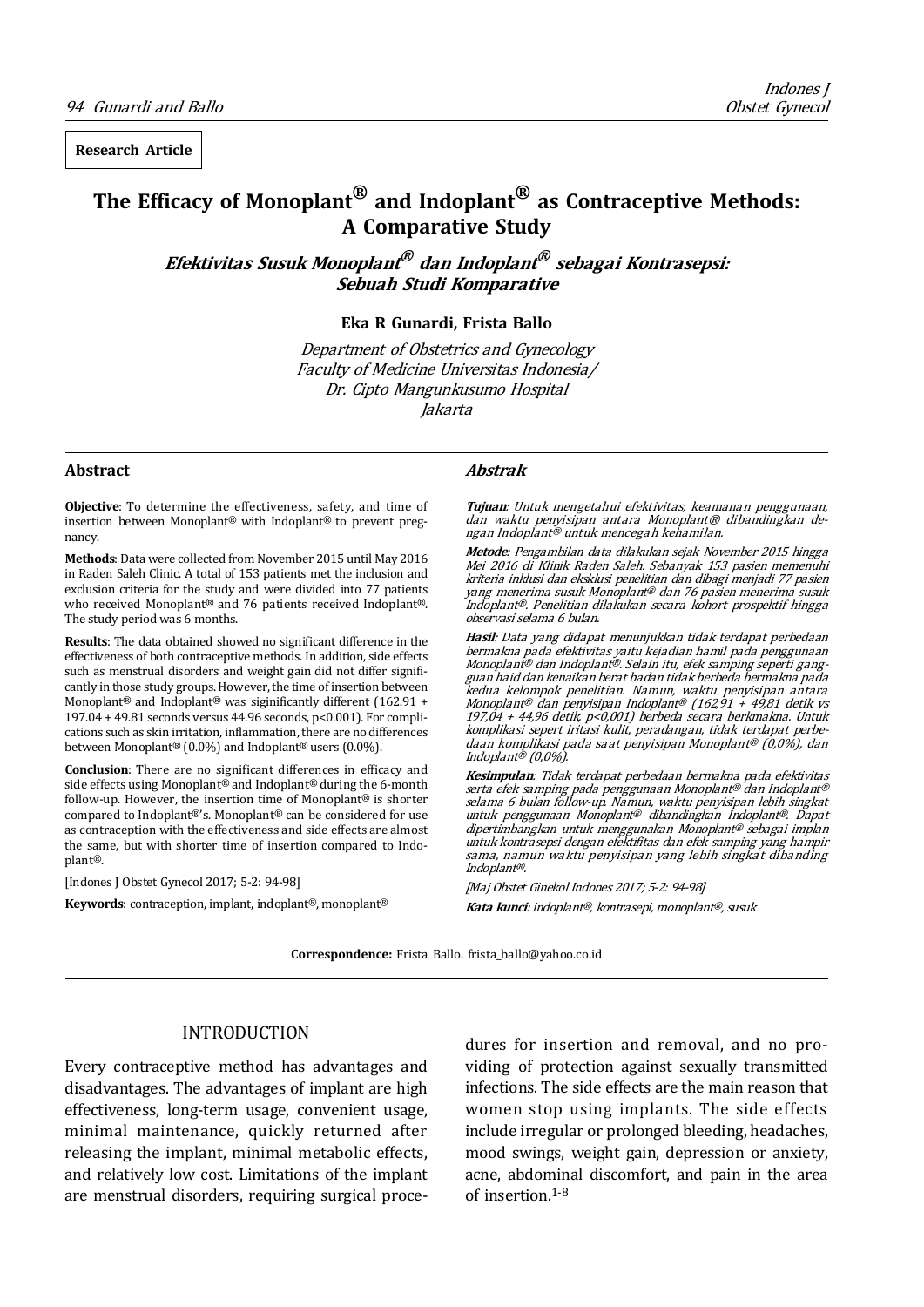Indoplant® has already been marketed in Indonesia since 2005 and gets good response among family planning users in Indonesia. Indoplant®, consistsed of two rods, is reported to have an effective and safe contraceptive based on research.9 Monoplant® is a contraceptive implant containing the same hormonal content as Norplant® but have different packaging because it consists only one rod. Monoplant® is expected to be one of the more desirable contraceptive method because the packaging is simpler which is expected easier insertion and removal. Therefore, it is needed to study further about comparison of the effectiveness and safety of new contraceptive implant that consists of one rod, which is Monoplant®, with Indoplant®.

From the background, it can be formulated whether there are differences in effectiveness. safety, and the time of insertion between Monoplant® compared with Indoplant®. This study aims to determine the effectiveness, safety, and time of insertion between Monoplant® with Indoplant® to prevent pregnancy.

### **METHODS**

A double-blind randomized clinical trial was used. The affordable population were implant acceptors in Family Planning Clinic, RSUPN Dr. Cipto Mangunkusumo from August 1st, 2015 until August 31st, 2018. Inclusion criteria of this study were reproductive age women between 20 and 35 years, healthy, not in a pregnant, had active sexual

April 2017 **The efficacy of monoplant**® and indoplant® 95

intercourse, not used hormonal contraception within 6 months, explained and signed informed consent, were willing to do repetitive visits, and were only using implant as a contraceptive during the three years period of study. Exclusion criteria were having a family history of any type of cancer, abnormal uterine bleeding, cardiovascular problem, mental disorders, tuberculosis, frequent headaches, history of liver disease or active liver disease, using drugs that induce liver enzymes, having high blood pressure, and severe hirsutism.

Data were collected using consecutive sampling. If the corresponding patients were available, they would be recruited as a research subject. Processing and data analysis were performed using the software "SPSS for Windows" version 20.0.

# RESULTS

After the data were collected prospectively in Obstetrics and Gynecology clinic, RSCM, we obtained 153 subjects with 77 subjects of Monoplant® and 76 subjects of Indoplant®. At 1-month follow-up, there were three subjects that is loss-tofollow-up and 16 subjects had not yet reached the period of 1 month during the study period. At 3 month follow-up, there were two subjects who dropped out of the study because they developed intolerable side effects including drastic weight gain and continuous spotting. At 6-month followup, there were four subjects that can be assessed when writing this report. Characteristics of the subjects are presented in Table 1.

**Table 1.** Characteristics of the Subjects

| <b>Characteristics</b> |                 | Monoplant <sup>®</sup> ( $n=77$ ) | Indoplant <sup>®</sup> ( $n=76$ ) |
|------------------------|-----------------|-----------------------------------|-----------------------------------|
| Age                    | 18-19 years old | 0(0.0)                            | 1(1.3)                            |
|                        | 20-24 years old | 15(19.5)                          | 15(19.7)                          |
|                        | 25-29 years old | 22 (28.6)                         | 26 (34.2)                         |
|                        | 30-34 years old | 35(45.5)                          | 28 (36.8)                         |
|                        | 35-40 years old | 5(6.5)                            | 6(7.9)                            |
| Weight (kg)            |                 | $58.78 \pm 11.59$                 | $56.99 \pm 12.52$                 |
| Height (cm)            |                 | $155.31 \pm 6.42$                 | $154.93 \pm 5.25$                 |
| BMI $(kg/m2)$          |                 | $24.37 \pm 4.57$                  | $23.70 + 4.74$                    |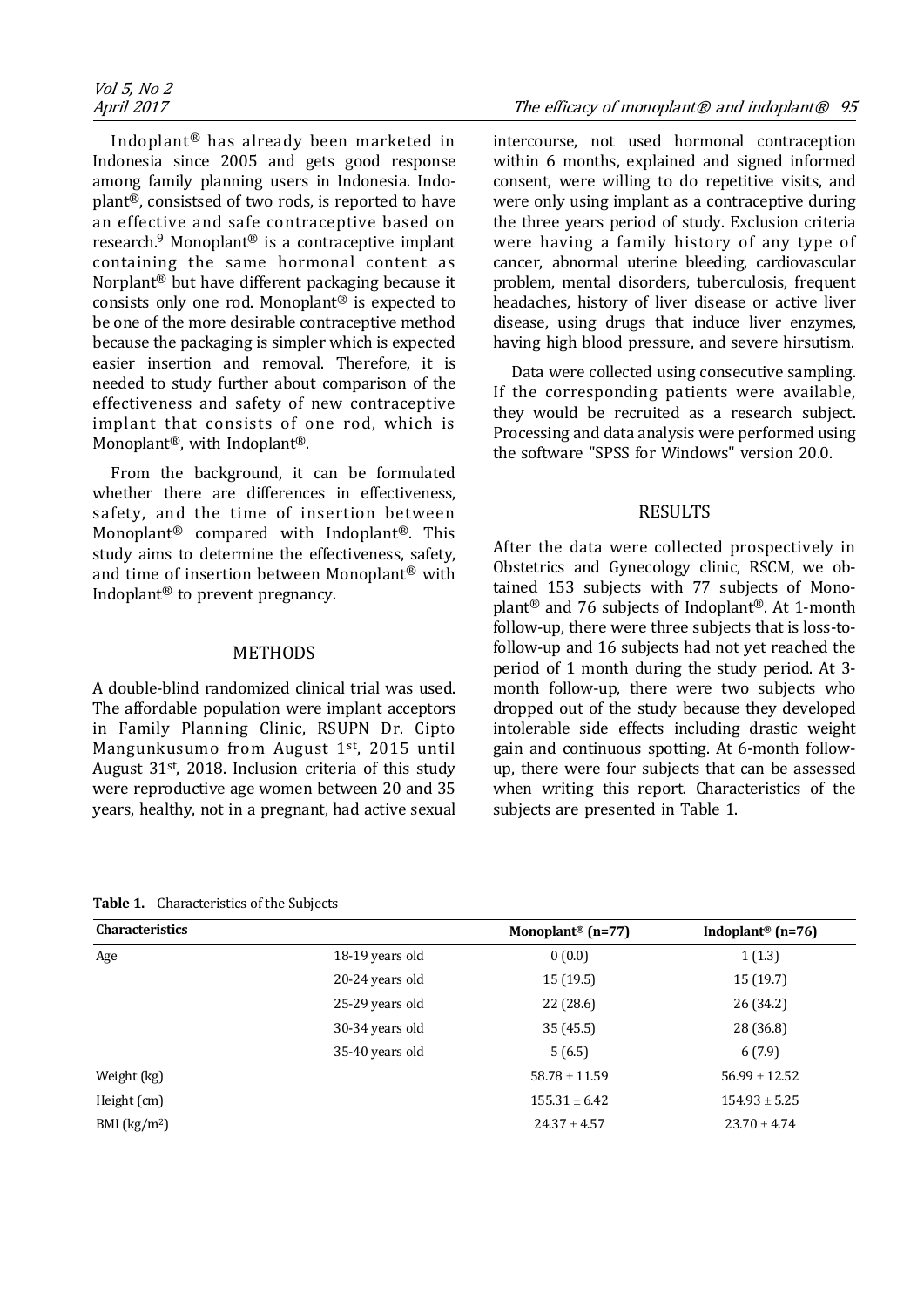| Characteristics           |                                        | Monoplant <sup>®</sup> (n=77) | Indoplant <sup>®</sup> ( $n=76$ ) |
|---------------------------|----------------------------------------|-------------------------------|-----------------------------------|
| Blood pressure (mmHg)     | Systolic                               | $115.06 \pm 12.51$            | $116.47 \pm 14.45$                |
|                           | Diastolic                              | $75.90\pm9.43$                | $75.64 \pm 10.71$                 |
| Parity                    | P <sub>0</sub>                         | 2(2.6)                        | 0(0.0)                            |
|                           | P1                                     | 21 (27.3)                     | 25 (32.9)                         |
|                           | P <sub>2</sub>                         | 34 (44.2)                     | 30 (39.5)                         |
|                           | P <sub>3</sub>                         | 15 (19.5)                     | 20 (26.3)                         |
|                           | <b>P4</b>                              | 3(3.9)                        | 0(0.0)                            |
|                           | $>$ P4                                 | 2(2.6)                        | 1(1.3)                            |
| Length of menstruation    | < 3 days                               | 0(0.7)                        | 1(1.3)                            |
|                           | 3-7 days                               | 73 (94.8)                     | 72 (94.7)                         |
|                           | > 7 days                               | 4(5.2)                        | 3(3.9)                            |
| Lactation                 | N <sub>o</sub>                         | 40 (51.9)                     | 36 (47.4)                         |
|                           | Yes                                    | 37 (48.1)                     | 40 (52.9)                         |
| Last contraceptive method | Pill                                   | 14 (18.2)                     | 13 (17.1)                         |
|                           | Implant                                | 6(7.8)                        | 12 (15.8)                         |
|                           | Injection                              | 34 (44.2)                     | 30 (39.5)                         |
|                           | <b>IUD</b>                             | 3(3.9)                        | 2(2.6)                            |
|                           | Condom/diaphragma                      | 0(0.0)                        | 2(2.6)                            |
|                           | Withdrawal                             | 0(0.0)                        | 0(0.0)                            |
|                           | Lactational amenorrhea<br>method (LAM) | 3(3.9)                        | 2(2.6)                            |
|                           | Never                                  | 17 (22.1)                     | 15 (19.7)                         |

Normal distribution of data presented in mean  $±$  standard deviations; abnormal distribution data presented in median (minimum - maximum); categorical data are presented in the amount (percentage).

From these results, the most common of last contraceptive method used by both groups as much as 34 subjects (44.2 %).

The effectiveness of a contraception assessed through the ability to prevent pregnancy. In both groups of the study, the subjects assessed as pregnant or suspected pregnant. The result of the analysis are shown in Table 2.

| Table 2. Comparison of Effectiveness between Monoplant® and Indoplant® |  |  |
|------------------------------------------------------------------------|--|--|
|                                                                        |  |  |

| <b>Follow-up</b> | Research group         | N  | Pregnant or suspected pregnant |                | p value    |
|------------------|------------------------|----|--------------------------------|----------------|------------|
|                  |                        |    | Yes                            | N <sub>0</sub> |            |
| 1 month          | Monoplant <sup>®</sup> | 69 | 0(0.0)                         | 69 (100.0)     | $_{\star}$ |
|                  | Indoplant®             | 68 | 0(0.0)                         | 68 (100.0)     |            |
| 3 months         | Monoplant <sup>®</sup> | 32 | 0(0.0)                         | 32 (100.0)     | $\cdot^*$  |
|                  | Indoplant <sup>®</sup> | 30 | 0(0.0)                         | 30(100.0)      |            |
| 6 months         | Monoplant <sup>®</sup> |    | 0(0.0)                         | 1(100.0)       | $\cdot^*$  |
|                  | Indoplant <sup>®</sup> | 3  | 0(0.0)                         | 3(100.0)       |            |

\* Chi-Square test can not be conducted because the result of variable dependent is only 1 category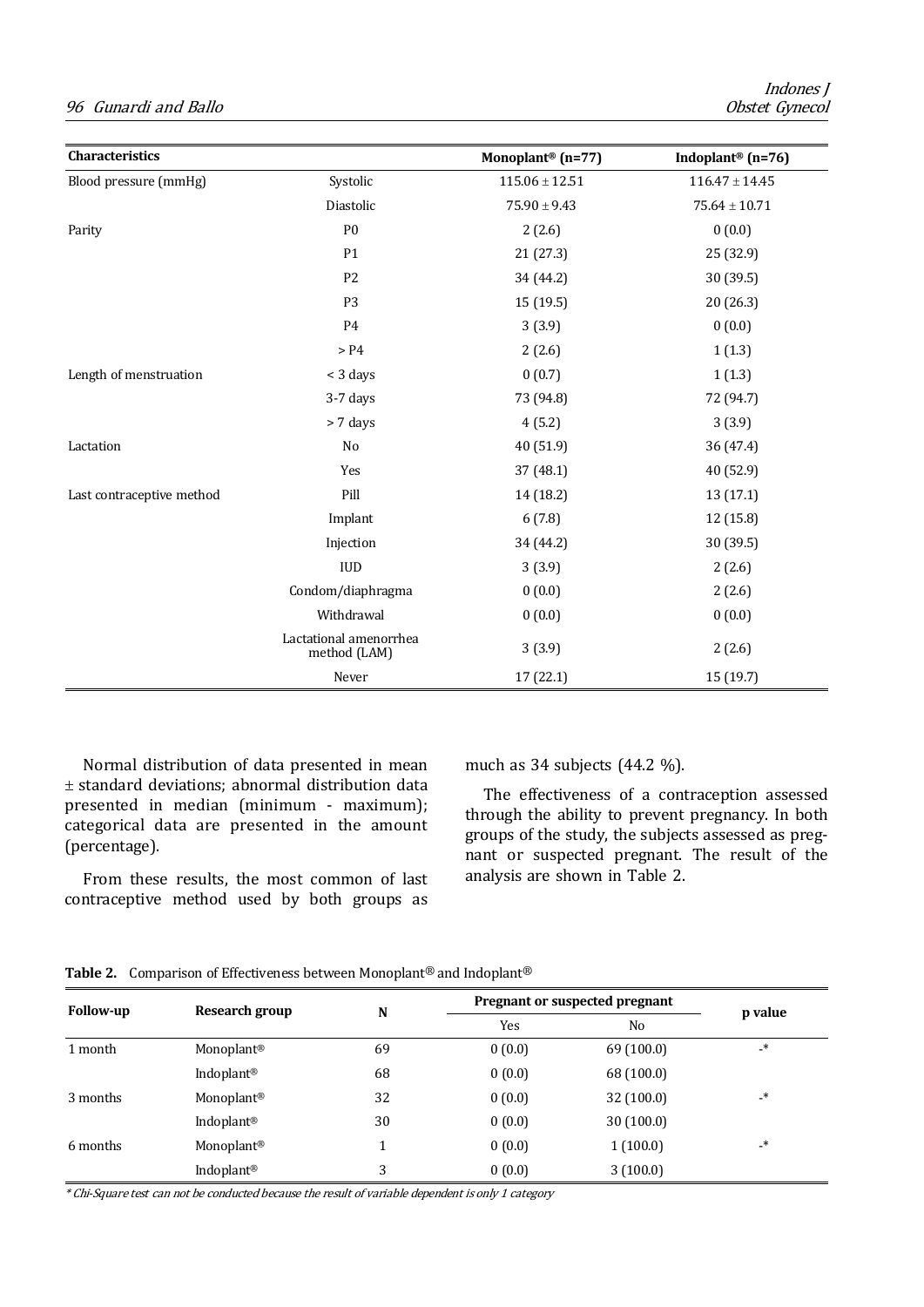Weight of the subjects were assessed at the beginning of the implant insertion, 1 month, 3 months, and 6 months follow-up. The number of subjects who reached 1-month follow-up was 35 subjects for Monoplant® and 37 subjects for Indoplant®. Both group had increments in body weight, ie 0.85 kg for Monoplant® and 0.5 kg to Indoplant®. For the 3-month follow-up, insertion of 1 and 3 months of Monoplant®, there were increments of 0.27 kg and 0.57 kg from initial body weight. After the insertion of 1 month and 3 months of Indoplant®, weight tended to be stable. In four subjects who had reached the 6-month follow-up, one Monoplant<sup>®</sup> subject gained 0.5 kg since the use of the implant and stable 3 months onward. For three Indoplant® subjects, two of which gained 2 kg and 1 subjects gained 1 kg. It should be noted that there was one Monoplant® subject who dropped our study because she gained 11 kg in one month. The average weight gained in 3000 acceptors in China that used Norplant® was 2.5 kg.11 Within three years of usage of LNG implant, the mean weight changed as much as 0.6 to 0.8 kg, of which 49.6 and 52.2% women in the study had gain 1 kg or more, while 29.5 and 29.7% decreased body of 1 kg or more.<sup>12</sup>

At the time of follow-up, menstrual disorders of both groups of the study were assessed. The result of the analysis is shown in Table 3.

Insertion time between Monoplant® and Indoplant® were assessed. The insertion time for Monoplant<sup>®</sup> and Indoplant<sup>®</sup> is 162.91  $\pm$  49.81 seconds and  $197.04 \pm 44.96$  seconds consecutively. This difference is significant based on statistical test (p value <0.001). At the time of insertion, complications were also assessed. The results showed no complications such as skin irritation, infection, inflammation, or anaphylactic reaction in Monoplant<sup>®</sup> (0.0%) and Indoplant<sup>®</sup> (0.0%).

# DISCUSSION

Table 2 suggested that there was no contraceptive failure at Monoplant<sup>®</sup> group  $(0.0\%)$  and Indoplant® (0.0%). Thus, it can be concluded that there is no difference in effectiveness between Indoplant® and Monoplant®. Another studies showed that there were two Indoplant<sup>®</sup> subjects  $(0.7%)$ who experienced pregnancy during  $36$  months<sup>9</sup> and no pregnancy found in 30 Monoplant® subjects at 6 months follow-up.10

**Table 3.** Comparison of Menstrual Disorders in Monoplant® and Indoplant®

| <b>Follow-up</b> | Characteristics |                    | <b>Monoplant®</b> | <b>Indoplant®</b> | p value            |
|------------------|-----------------|--------------------|-------------------|-------------------|--------------------|
| 1 month          | Dismenorrhea    | Yes                | 6(8.7)            | 24(2.9)           | 0.274              |
|                  |                 | No                 | 63 (91.3)         | 30 (97.1)         |                    |
|                  | Menstruation    | Amenorrhea         | 26 (37.7)         | 27 (39.7)         | 0.931              |
|                  |                 | Shorter than usual | 9(13.0)           | 8(11.8)           |                    |
|                  |                 | Normal/usual       | 21 (30.4)         | 18 (26.5)         |                    |
|                  |                 | Longer than usual  | 13 (18.8)         | 15 (22.1)         |                    |
| 3 months         | Dismenorrhea    | Yes                | 1(3.1)            | 0(0.0)            | 1.000a             |
|                  |                 | No                 | 31 (96.9)         | 30 (100.0)        |                    |
|                  | Menstruation    | Amenorrhea         | 9(28.1)           | 10 (33.3)         | 0.937 <sup>b</sup> |
|                  |                 | Shorter than usual | 3(9.4)            | 3(10.0)           |                    |
|                  |                 | Normal/usual       | 8(25.0)           | 8(26.7)           |                    |
|                  |                 | Longer than usual  | 12 (37.5)         | 9(30.0)           |                    |
| 6 months         | Dismenorrhea    | Yes                | 0(0.0)            | 0(0.0)            | $\cdot^*$          |
|                  |                 | No                 | 1(100.0)          | 3(100.0)          |                    |
|                  | Menstruation    | Amenorrhea         | 1(100.0)          | 1(33.3)           | 1.000              |
|                  |                 | Shorter than usual | 0(0.0)            | 0(0.0)            |                    |
|                  |                 | Normal/usual       | 0(0.0)            | 2(66.6)           |                    |
|                  |                 | Longer than usual  | 0(0.0)            | 0(0.0)            |                    |

<sup>a</sup>T-dependent test, <sup>b</sup>Fisher test, \*Chi-Square test can not be conducted because the result of variable dependent is only 1 category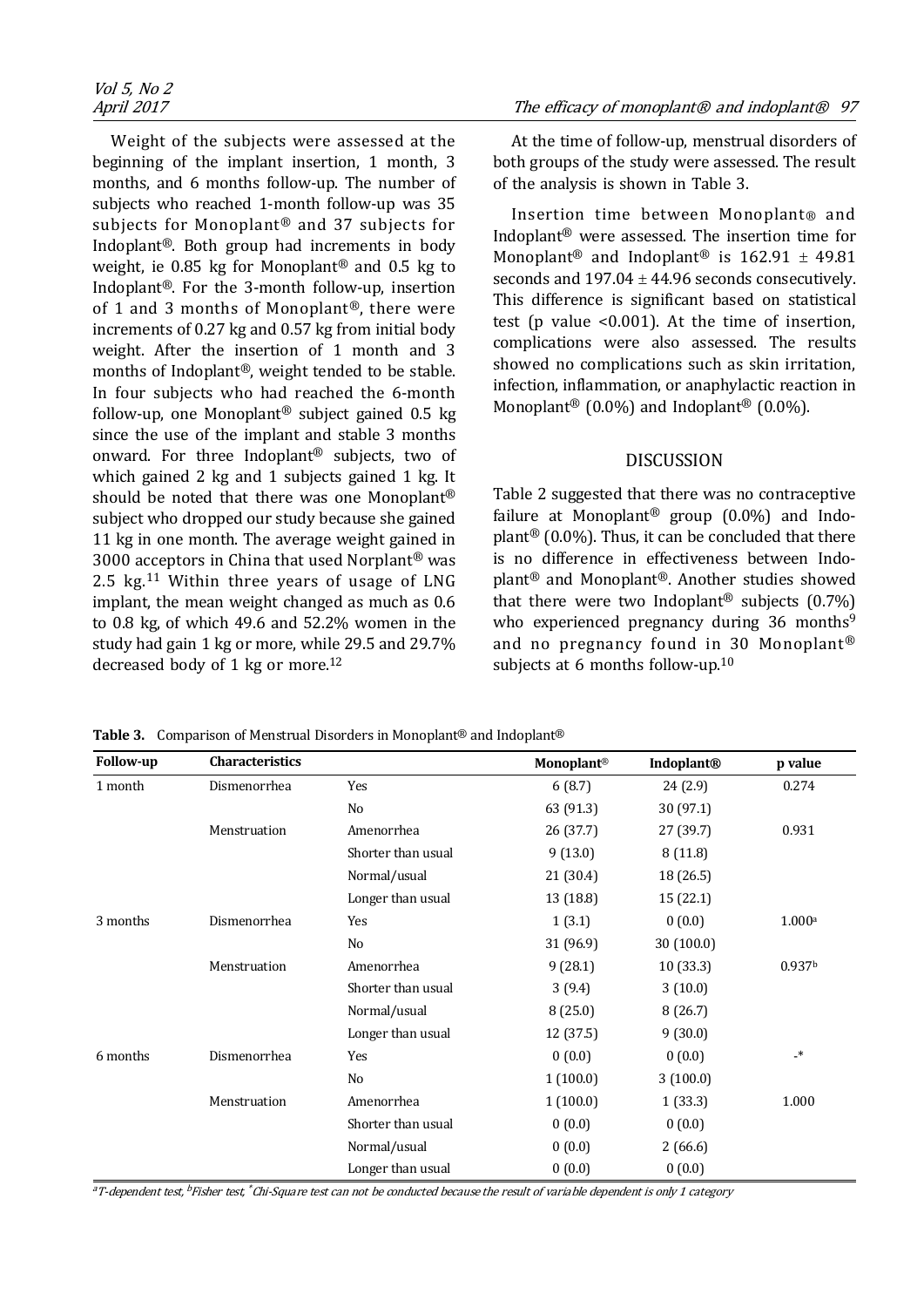There were no differences in menstrual disorders between Monoplant® and Indoplant® at 1, 3, and 6 months follow-up. In addition, there was one subject using Monoplant® who dropped out due to exessive spotting. In both groups, there were increased percentage of subjects with longer menstrual duration. This is contrast with a study conducted by Affandi  $B<sup>9</sup>$  in Indonesia which compared Norplant® and Indoplant®. It is reported that were an increment in the percentage of subjects with shorter periods than usual from the beginning, 12, 24, and 36 months follow-up. This may occur due to differences in measurement time in our study, where the follow-up were conducted at 1, 3, and 6 months, while Affandi  $B^9$  are at 12, 24, and 36 months.

#### CONCLUSION

Both implant have the same effectiveness, safety, no differences in weight gain and menstrual disorders during 1, 3, and 6 months follow-up. However, the insertion of Monoplant® are faster than Indoplant®. Monoplant® can be used as a contraceptive method with the same effectiveness and safety as Indoplant®, yet with shorter insertion time.

### REFERENCES

1. Shoupe D, Mishell DR Jr, Bopp BL, Fielding M. The significance of bleeding patterns in Norplant implant users. Obstet Gynecol. 1991; 77(2): 256-60.

- 2. Fraser IS, Tiitinen A, Affandi B, Brache V, Croxatto HB, Diaz S, et al. Norplant consensus statement and background review. Contracept. 1998; 57(1): 1-9.
- 3. Diaz J, Faundes A, Olmos P, Diaz M. Bleeding complaints during the first year of norplant implants use and their impact on removal rate. Contracept. 1996; 53(2): 91-5.
- 4. Coutinho EM, Athayde C, Barbosa I, Alvarez F, Brache V, Gu ZP, et al. Results of a user satisfaction study carried out in women using Uniplant contraceptive implant. Contracept. 1996; 54(5): 313-7.
- 5. Vekemans M, Delvigne A, Paesmans M. Continuation rates with a levonorgestrel-releasing contraceptive implant (Norplant). A prospective study in Belgium. Contracept. 1997; 56(5): 291-9.
- 6. Fleming D, Davie J, Glasier A. Continuation rates of long-acting methods of contraception. A comparative study of Norplant implants and intrauterine devices. Contracept. 1998; 57(1): 19-21.
- 7. Frank ML, Ditmore JR, Ilegbodu AE, Bateman L, Poindexter AN, 3rd. Characteristics and experiences of American women electing for early removal of contraceptive implants. Contracept. 1995; 52(3): 159-65.
- 8. Croxatto HB. Clinical profile of Implanon: a single-rod etonogestrel contraceptive implant. Eur J Contracept Reprod Health Care. 2000; 5 Suppl 2: 21-8.
- 9. Affandi B. Multi Centers Research Comparative Study of Indoplant and Norplant in Indonesia: The Faculty of Medicine of Universitas Indonesia, Gynecology; 2005.
- 10. Gu S, Du M, Zhang L, Liu Y, Wang S, Sivin I. A five-year evaluation of Norplant II implants in China. Contracept. 1994; 50(1): 27-34
- 11. Meirik O, Farley TM, Sivin I. Safety and efficacy of levonorgestrel implant, intrauterine device, and sterilization. Obstet Gynecol. 2001; 97(4): 539-47.
- 12. Fan H, Han L. A multicenter clinical comparative study of domestically produced implant contraceptives no. 1 and no. II with Norplant®. J Reprod Med 1999; 8 Suppl. 1: 47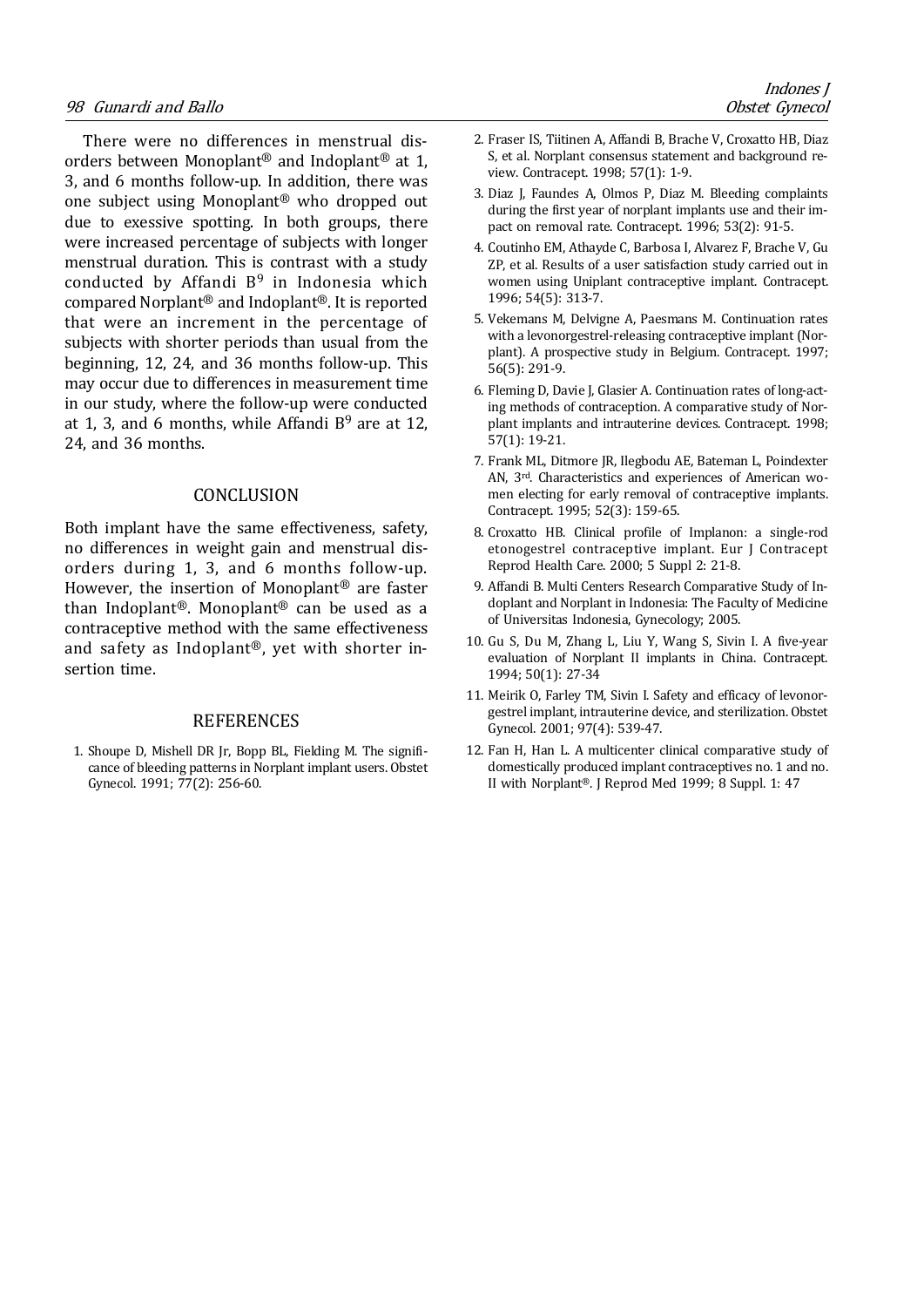# **The Impacts of Pelvic Floor Dysfunction Counseling to Knowledge Level and Attitude of Pregnant Women with Gestational Age above Thirty Six Weeks in the Selection of Delivery Method**

**Dampak Penyuluhan Disfungsi Dasar Panggul terhadap Pengetahuan dan Sikap Ibu Hamil lebih dari Tiga Puluh Enam Minggu dalam Pemilihan Metode Persalinan**

**Surahman Hakim, Fajar Ekaputra**

Department of Obstetrics and Gynecology Faculty of Medicine Universitas Indonesia/ Dr. Cipto Mangunkusumo General Hospital Jakarta

#### **Abstract**

**Objective**: To determine the level of knowledge about pelvic floor dysfunction before and after counseling in term pregnant women and knowing whether a difference a change of attitude in the selection method of delivery before and after counseling.

**Methods**: This study design using pre - post test. At the beginning of our study provide some sort of written test to determine the initial knowledge of participants prior to the extension and the selection of the desired method of delivery. Having obtained the results of the test, followed by education about pelvic floor dysfunction. Then do the post-test to determine the level of knowledge of the subject and mode of delivery that would be pursued. The study took place between February and May 2016 in 5 Public Health Center (PHC) in Jakarta that PHC Warakas (North Jakarta), PHC Tanah Abang (Central Jakarta), PHC Cengkareng (West Jakarta), PHC Jatinegara (East Jakarta) and PHC Jagakarsa (South Jakarta).

**Results**: A total of 102 study subjects who began the study gave the results of the pretest mean  $71 \pm 10.49$  (p<0.0001) and post test results of  $80.725 \pm 7.7$  (p<0.0001). Of the 102 subjects who began the study, there were two people who had previously chose method of delivery by caesarean section turned into vaginal.

**Conclusion**: There is a change scores better in knowledge about pelvic floor dysfunction after counseling. There was no significant difference between selecting the desired method of delivery before the after counseling.

[Indones J Obstet Gynecol 2017; 5-2: 99-104]

**Keywords**: fecal incontinence, pelvic floor dysfunction, sexual dysfunction, stress urinary incontinence, uterine prolapse

#### **Abstrak**

**Tujuan**: Untuk mengetahui tingkat pengetahuan seorang ibu hamil > 36 minggu yang datang ke puskesmas di wilayah DKI Jakarta tentang disfungsi dasar panggul dan apakah edukasi yang diberikan akan mempengaruhi pemilihan metode persalinan yang akan dipilihnya.

**Metode**: Penelitian ini menggunakan desain pre - post tes. Pada awal penelitian kita memberikan semacam tes tertulis untuk mengetahui pengetahuan awal peserta sebelum dilakukan penyuluhan dan pemilihan metode persalinan yang diinginkan. Setelah didapatkan hasil tes, dilanjutkan dengan pemberian edukasi tentang disfungsi dasar panggul. Kemudian dilakukan post tes untuk mengetahui tingkat pengetahuan subjek penelitian dan cara persalinan yang akan ditempuh. Penelitian ini berlangsung pada bulan Februari hingga Mei 2016 di 5 Puskesmas Wilayah DKI Jakarta.

**Hasil**: Sebanyak 102 subjek penelitian yang mengikuti penelitian ini memberikan hasil mean pre-tes 71  $\pm$  10,49 (p<0,0001) dan hasil posttes 80,725 7,7 (p<0,0001). Dari 102 subjek yang mengikuti penelitian ini, setelah mereka mendapat penyuluhan dan pengetahuan yang memilih metode persalinan secara pervaginam sebanyak 97 subjek (95,1%) dan memilih metode persalinan secara seksio sesarea sebanyak 5 orang (4,9%).

**Kesimpulan**: Bahwa terdapat perbedaan skor pengetahuan setelah dilakukan penyuluhan dan terdapat perubahan pemilihan metode persalinan antara sebelum dan sesudah penyuluhan.

[Maj Obstet Ginekol Indones 2017; 5-2: 99-104]

**Kata kunci**: disfungsi dasar panggul, disfungsi seksual, inkontinensia fekal, prolaps uteri, stres inkontinensia urin

**Correspondence:** Fajar Ekaputra; kusikafajart716@gmail.com

# INTRODUCTION

A woman has 11% lifetime risk for developing pelvic floor dysfunction. Sometimes, when pelvic floor dysfunction is severe enough, surgery is indicated. More than 300.000 surgeries had been perfomed to treat the condition. Pelvic floor

dysfunctions may lead to urinary inconticence, fecal incontinence, obstruction in miction or defecation, pain in perineal area, and bulging in vaginal area (specific symptoms clinically related with pelvic organ prolapse) and sexual dysfunction.1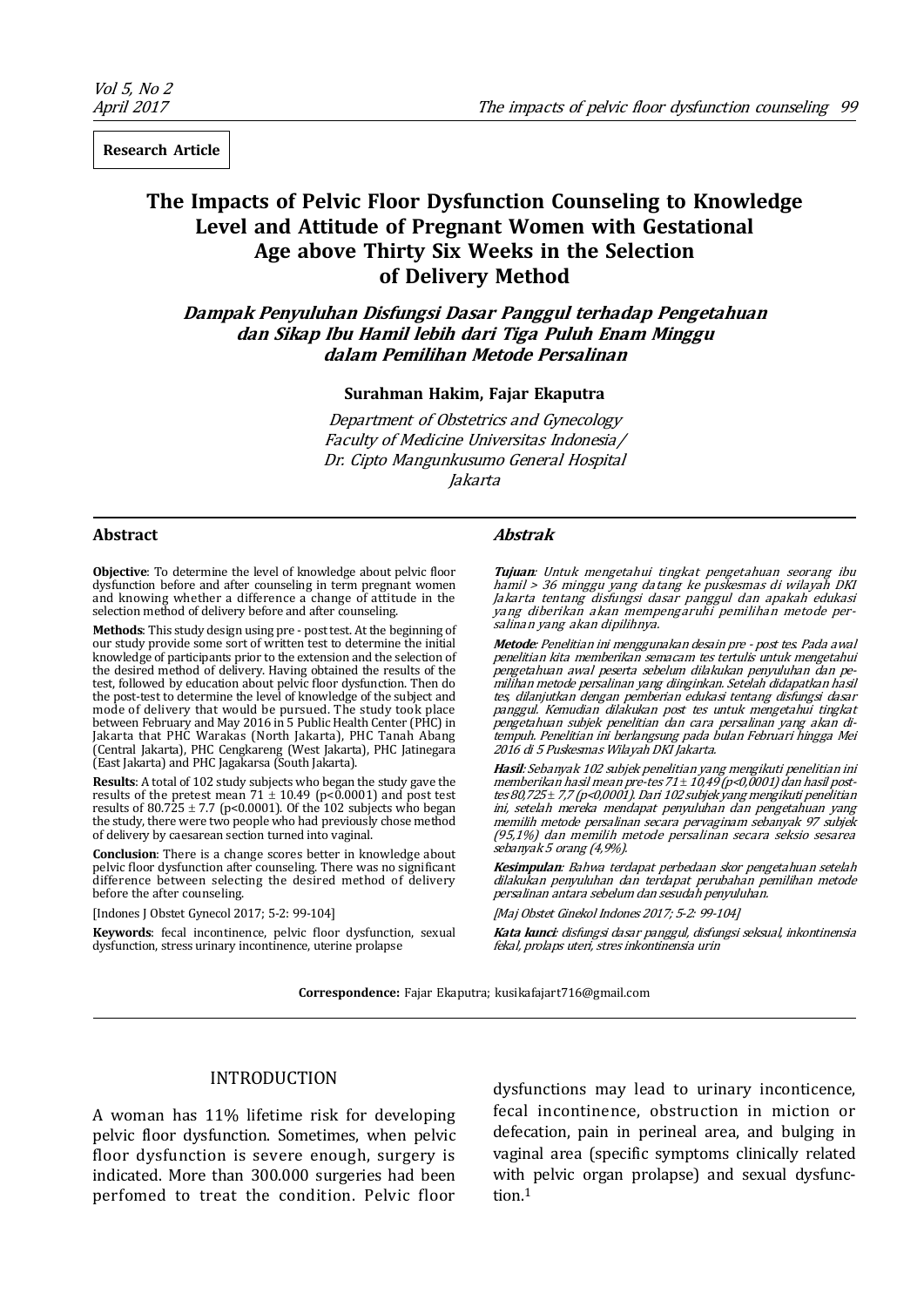As the incidence of pelvic floor dysfunction increases, the demand of cesaeran section in Nigeria also increases. There are several reasons, including labor pain (68.9%), afraid of problems that may occur during labor (60.1%), afraid of fecal incontinence incidence (20.2%) and afraid of urinary incontince incidence (16.8%).2

Pregnancy and labor are the major risk factors in the development of pelvic floor dysfunction. Never the less, women with risk factors have greater chance to develop pelvic floor dysfunction. Budi I Santoso concluded that risk factors could be determined from birth weight of the baby, history of episiotomy, second stage of labor duration, and history of perineal laceration.3

Inaccurate knowledge and understandings will make the wrong choice of delivery mode. Researchers believe that with good, correct, and comprehensive counseling, a woman will be able to choose mode of delivery more rationally and not based on the fear of pelvic floor dysfunction. Discussion about pelvic floor dysfunction needs early recognition of pelvic floor dysfunction risk factors.4

Uterovaginal prolapse can be equated to a herniation, which is the protruding of uterus into, or through the vagina caused by weakening of pelvic floor muscles and ligaments and fascia supporting the uterus. Many factors affecting strength and integrity of pelvic floor fascia will affect pelvic floor function. These factors can be congenital anomaly (such as hyperelasticity of collagen components of fascia) or environmental factors (such as distention or rupture of fascia during labor or weight bearing). Muscles in pelvic floor will experience degradation and denervation along with time. This denervation process is the cause of weakening of pelvic floor muscle. Usually, if a women experienced prolonged second stage of labor, cesarean section can protect from this injury. There is still a debate regarding cause from labor, some believe the rise from the stretch of distal pudendal nerve up to alcock canal in spina schiadica or from crushing injury on neuromuscular junction.

Urinary incontinence is a condition that can disturb all aspects in quality of life of a woman. There is an assumption that loss of bladder control due to labor and ageing is a normal thing. Generally definition and majority of urinary incontinence are when pressure of bladder exceeds pressure in urethra due to weakening urethra sphincter mechanism (urodynamic urinary incontinence) or due to high detrusor pressure (detrusor overactivity, neurogenic detrusor overactivity).

Consensus regarding classifications for sexual dysfunction in women which are sexual desire disorder where there is hypoactive sexual desire disorder, the diminished or lack of sexual fantasy and/or desire or urge to do sexual activity that persists or recurs, which cause personal distress; and there is sexual aversion disorder: rejection or avoidance of sexual contacts with partner that persists or recurrents, which caused personal distress.

There are two components which have major role in the incidence of fecal incontinence, which are anal sphincter (internal and external) and puborectalis muscle. Contraction from smooth muscle of internal anal sphincter can lasts long, in charge of closing anal canal up to 85%, and work 24 hours non stop, including when sleeping. If there is a damage in internal anal sphincter, then it is enough to cause fecal incontinence. External anal sphincter will help internal sphincter during certain sudden times; which is when there is elevation of intra abdominal pressure such as when coughing, sneezing, and more.

#### METHODS

This study used cross sectional as a study design to measure the change in knowldege score and method of delivery mode choice. In the beginning of the study, we gave a written test to know the initial knowledge of subjects before counseling was performed and choice of mode of delivery wanted. After we got the tests result, it was continued with counseling about pelvic floor dysfunction. Then post tests was done to determine level of knowledge of subjects and delivery mode they would undergo.

This study was conducted in public health centers (PHC) in DKI Jakarta, which include Warakas PHC in North Jakarta, Jatinegara PHC in East Jakarta, Tanah Abang PHC and Maternity Hospital, Cengkareng PHC in West Jakarta, and Jagakarsa PHC in South Jakarta. These public health centers were chosen for having maternity hospital facility and having the most antenatal care visitors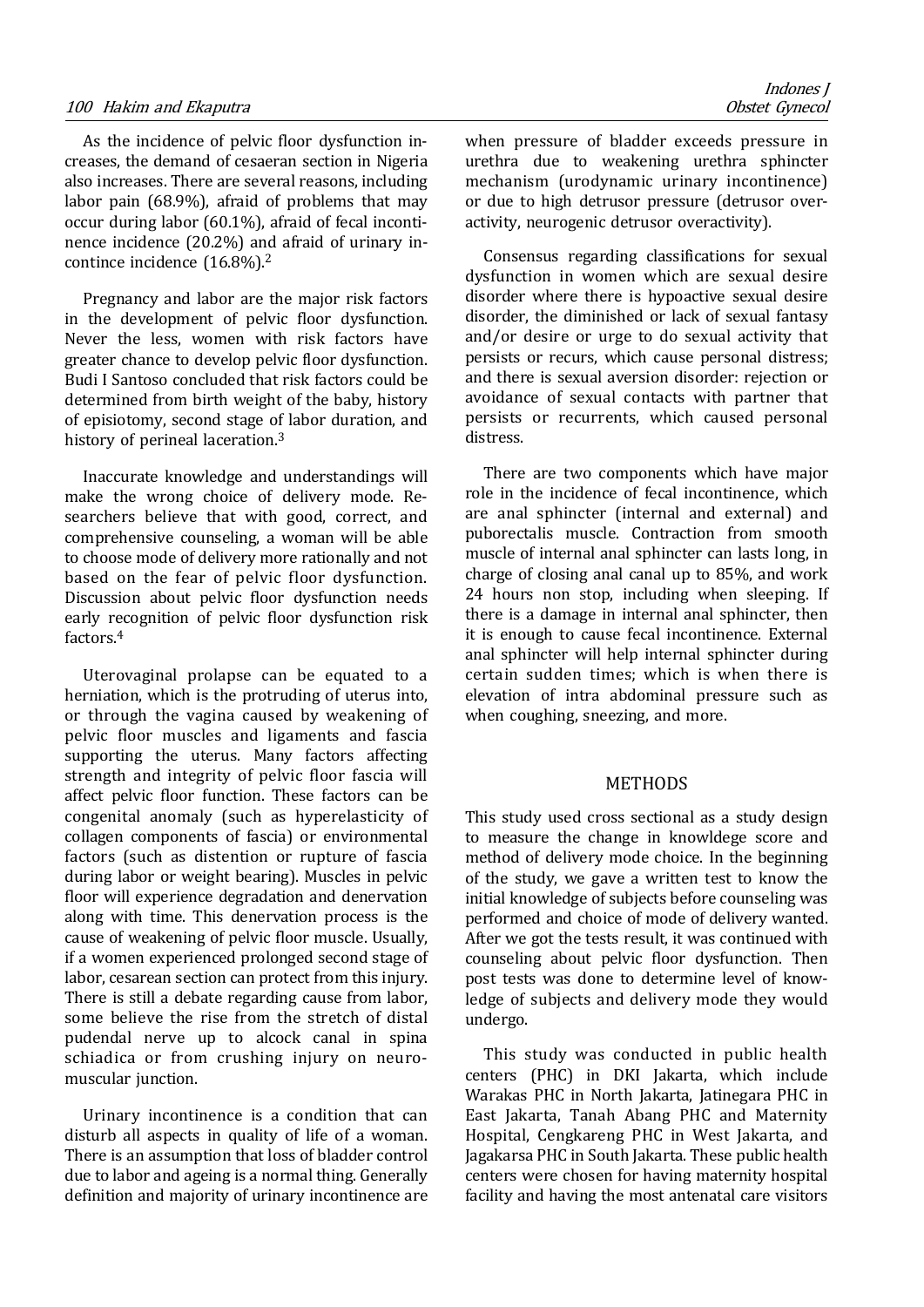April 2017 **The impacts of pelvic floor dysfunction counseling** 101

comparing with PHC in same area in DKI Jakarta. This study was conducted for 4 months, starting from February 2016 to May 2016.

The inclusion criteria were all pregnant mother with gestational age > 36 weeks that had never attend any class or counseling about pelvic floor dysfunction, had not known about method of delivery that would be planned, agree to participate in the study by signing informed consent, and had educational level from junior high school and above. The exclusion criteria were are all pregnant women with gestational age > 36 weeks with disorders that blocked birth canal such as tumors, huge hemorrhoid that may delay labor, patients with preeclampsia and eclampsia, patients that had known method of delivery planned was per abdominam labor, patients who were unwilling to be interviewed, and patients who couldn't communicate properly. All other clinical condition would be considered by main researcher of this study.

Plan of data analysis of this study was used to know the level of knowledge before and after education and selection of method of delivery that would be chosen by subjects before and after counseling. For the first data analysis, the score was obtained from subjects from test results before and after counseling. Analysis used for these data based on paired numeric comparative analysis was paired t-test if data distribution was normal. If the data distribution was not normal, we used Wilcoxon test. In this study, the expected results were mean of each group, mean difference between group, and confidence interval from the mean difference. For the analysis of selection of method of delivery chosen by subjects where subjects choice categorized into two categories, so for this data the test that will be used is McNemar test. In this study result expected were proportion in each group, comparison of proportion between group, confidence interval and p value of the comparison.

| <b>Variable</b>         | n (%)     | <b>Variable</b>     | Mean $\pm$ SD    |
|-------------------------|-----------|---------------------|------------------|
| Education               |           | Age                 | $29.59 \pm 6.2$  |
| SMP (junior high)       | 40 (39.2) |                     |                  |
| SMU (senior high)       | 50 (49.0) |                     |                  |
| D <sub>3</sub>          | 4(3.9)    |                     |                  |
| S1                      | 8(7.8)    |                     |                  |
| Employment              |           | Body weight (kg)    | $64.26 \pm 1.07$ |
| Employed                | 30 (29.4) |                     |                  |
| Unemployed              | 72 (70.6) |                     |                  |
| Gravida                 |           | Body height (meter) | $1.54 \pm 6.05$  |
| Primigravida            | 38 (37.3) |                     |                  |
| Multigravida            | 64 (62.7) |                     |                  |
| History of delivery     |           |                     |                  |
| Yes                     | 60 (58.8) |                     |                  |
| No                      | 42 (41.2) |                     |                  |
| History of complication |           |                     |                  |
| Yes                     | 4(3.9)    |                     |                  |
| $\rm No$                | 98 (96.1) |                     |                  |
| Family income (rupiah)  |           |                     |                  |
| < 1 million             | 7(6.8)    |                     |                  |
| 1 million - 2.5 million | 65 (63.7) |                     |                  |
| 2.5 million - 5 million | 27 (26.4) |                     |                  |
| > 5 million             | 3(2.9)    |                     |                  |

**Table 1.** Demographic Characteristics of the Subjects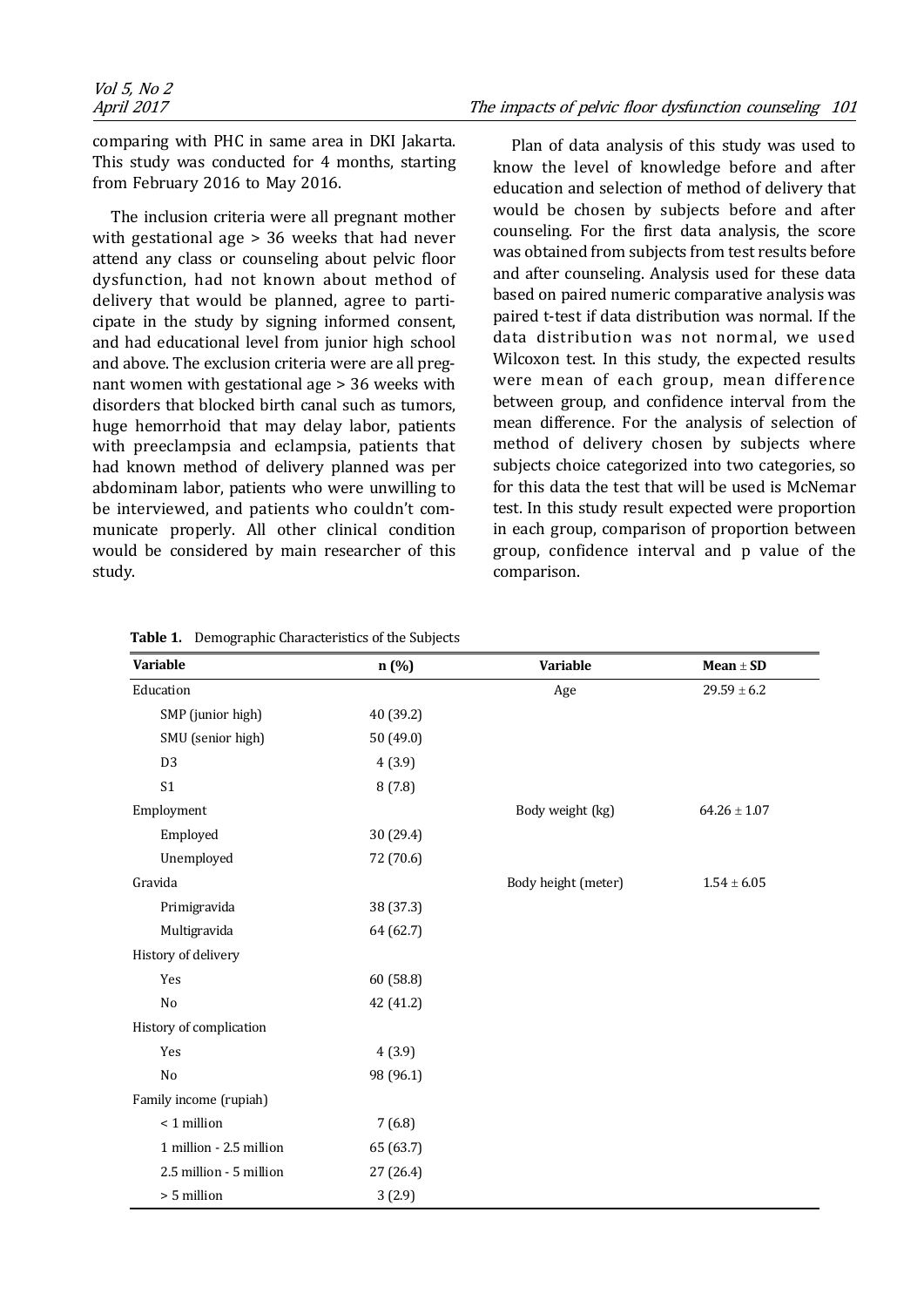# RESULTS

As many 102 respondents fulfilled inclusion criteria. All respondents performed pretest, continued with attending counseling, and ended with perfoming posttest. Demographic characteristic of subjects are presented in Table 1.

There was significant difference between respondent's knowledge about pelvic floor dysfunction before and after counseling. In this study, we achieved that pre-test score with mean 72 and post-test score mean was 80. There was 9 subjects with lower level score of knowledge, 84 subjects with higher level score of knowledge, and 9 subjects with same results.

There was significant difference of subject's delivery methods between before and after counseling. From 102 subjects, there was 9 subjects choosing abdominal delivery methods before counseling but after the counseling, 2 subjects changed their option to choose vaginal delivery method.

### DISCUSSION

A total of 102 subjects were included in this study. Most of the subjects was high-school education (49%), not working (70.6%), multigravida (62.7%), history of delivery (58.8%), absence of complications history (96.1%), and family income was about Rp 1.000.000 - 2.500.000 (63.72%).

Onkokwo NS, et al, reported that 39.6% pregnant woman from 843 subjects choosing cesarean section as a delivery method though there was no medical indication or comorbid disease that was indicated for a cesarean section. This is associated with health care facility type and educational status of subjects. In this study, most of the pregnant woman was high-school graduate (49%) and unemployed (70.6%). This research was done in primary health care facility which with the recent applied reference system, the researcher was easier to get the subjects who met the inclusion criteria than in secondary or tertiary health care facilities. In this research, compared to the previous study, the researcher not only use the physician's information, but also use the education material standardized by IUGA, where we aim to reduce mistakes in giving the information.

In this study, we would like to know whether there is improved knowledge of subjects. In this study, there is improvement in post-test score compared to pre-test score, which there was improvement in mean of score about  $9.725 \pm 2.788$ and p 0.0001. This means that most of the subjects had understand the counseling which was given about the pelvic floor dysfunction, so the subjects can acquire the knowledge and consideration about her delivery method. There was 9 subjects who has the lower post-test score compared than the pre-test score which is after the counseling. The researcher analyzed that education failure according to Clinical Training Skills for Reproductive Health Professionals that the success key of effective clinical education determined by: usage of modelling behavior, competency-based training, and human counseling technique.5

**Table 2.** Pre-test and Post-test Score Comparison

| <b>Knowledge Level</b> | Median (min, max) | <b>Mean Difference</b> |        |
|------------------------|-------------------|------------------------|--------|
| Before counseling      | 72.0 (36, 96)     | $9.725 + 2.788$        | 0.0001 |
| After counseling       | 80.0 (64.100)     |                        |        |

|  | Table 3. Selection of Delivery Method before and after Counseling |
|--|-------------------------------------------------------------------|
|  |                                                                   |

|                      |                    |                         | selection of delivery method<br>after counseling | Total       |       |
|----------------------|--------------------|-------------------------|--------------------------------------------------|-------------|-------|
| selection of         |                    | <b>Vaginal delivery</b> | <b>Abdominal delivery</b>                        |             |       |
| delivery<br>method   | Vaginal delivery   | 93                      |                                                  | 93 (91.17%) |       |
| before<br>counseling | Abdominal delivery |                         |                                                  | $9(8.83\%)$ | 0.063 |
|                      | Total              | 95 (93.1%)              | $7(6.9\%)$                                       | 102 (100%)  |       |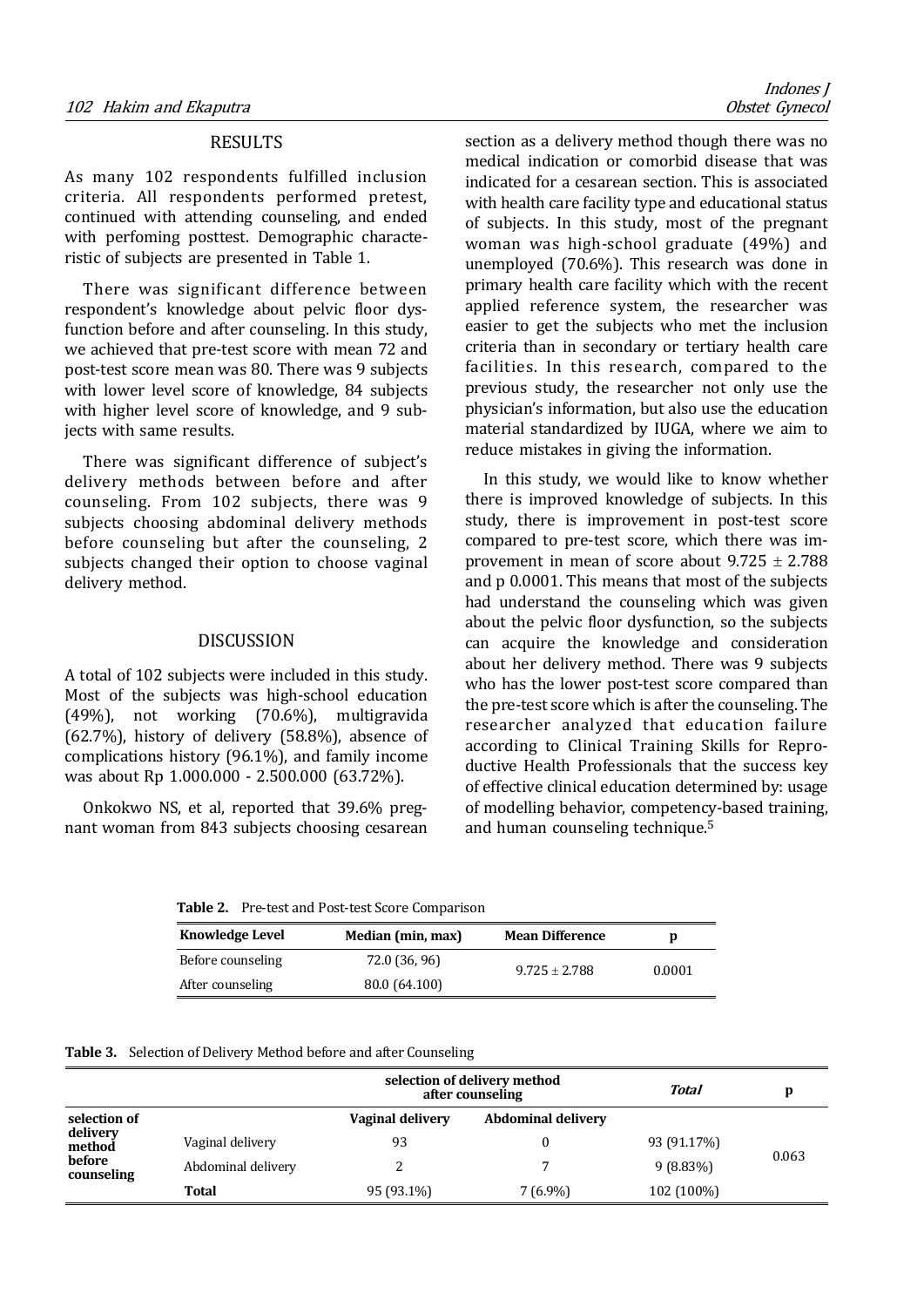After the counseling, we examined that pregnant woman choosing cesarean section procedure was 7 from 102 subjects (6.9%). If we correlate with the education factor and health care type affected this study, the result will contradict with the previous study. Most of the pregnant woman has high-school graduate (49.0%), and only a few (7.8%) which were a college graduate. So, from the education history prospective, we can conclude that woman with educational stage as high as high school have an enough consideration to choose their best delivery method.

From seven pregnant women that choose a c-section delivery method, 42.86% are afraid of getting uterine prolapse, 42.86% are afraid of the pain during labor, and the rest are afraid of getting weak pelvic floor muscles and having straining problems. Moreover, two women who had chosen to do a c-section delivery method before have changed their mind and chose pervaginam delivery instead. That's because after getting counseled and knowing the risks of getting pelvic floor dysfunction, the precautions like Kegel exercises, reduce body weight, and change of lifestyle by reduce heavy lifting, respondents switch their delivery method from c-section to vaginal delivery.

Other than that, Indonesia also have a payment system (health insurance) called BPJS (Badan Penyelenggara Jaminan Sosial) that will make sure all the medical treatments are according to indications. If someone choose a c-section delivery method but she doesn't meet the medical indications, then the cost of actions will not be insured by the government, so that the patient must pay the bill herself. The costs of c-section method in Indonesia are relatively more expensive than the normal pervaginam method. Where in our research, there are 7 subjects (6.8%) whose salaries are below one million rupiah, 65 subjects (63.7%) whose salaries are between 1 - 2.5 million rupiah, 27 subjects (26.4%) whose salaries are between 2.5 - 5 million rupiah, and 3 subjects (2.9%) whose salaries are more than 5 million rupiah.

In addition to the causes that are explained before, the other causes of the lack in awareness and rights of choosing a c-section delivery method in Indonesia are the influence from their husband and family in making a decision. The family and the husband are often make decisions that will not endanger the mom and the baby and also relatively

cheaper in costs and insured. While in Indonesia, women are more likely to obey and follow what the husband says. This was also discussed by Onkokwo NS, et. al. in his research that discovered the influences from the husband and family are pretty much big, 33.3% from the husband, 17% from the parents, and 11% from the family members.

This study has the advantage that carried out in primary care facilities in each region of the municipality of Jakarta that the sample obtained represents the Primary Health Centre in DKI Jakarta and the study subjects got the knowledge about early detection of signs and symptoms of pelvic floor dysfunction, prevention and treatment of pelvic floor dysfunction. However, there is disadvantage of this study, such as: no standarized education materials so the education materials that we use based on education guidelines from International Urogynecology Association (IUGA) so the reseachers aware that not all the subjects understand well with given content of education materials.

Because the education done in indoor hall and in big groups that each group consist of 10 - 15 people. This study was only done in Primary Health Centre where the subjects mostly use BPJS Kesehatan (Badan Penyelenggara Jaminan Sosial) insurance so the selection method of delivery was still associated with financial problems. It would require further research using more samples and conducted also in secondary and tertiary health centers where it can get more research subjects who use another financing beside BPJS so the selection method of delivery does not depend on financial terms.6

# CONCLUSION AND SUGGESTIONS

From this study, it can be concluded that there is a difference in knowledge score about pelvic floor dysfunction after counseling, where the score is better. There are 2 out of 102 subjects (1.9%) that change their choice of method of delivery from before to after counseling.

Based on these findings, further study with better method of research and larger population which covered more research location other than primary healthcare facilities need to be done so more comprehensive research data with more variative population can be acquired. Furthermore,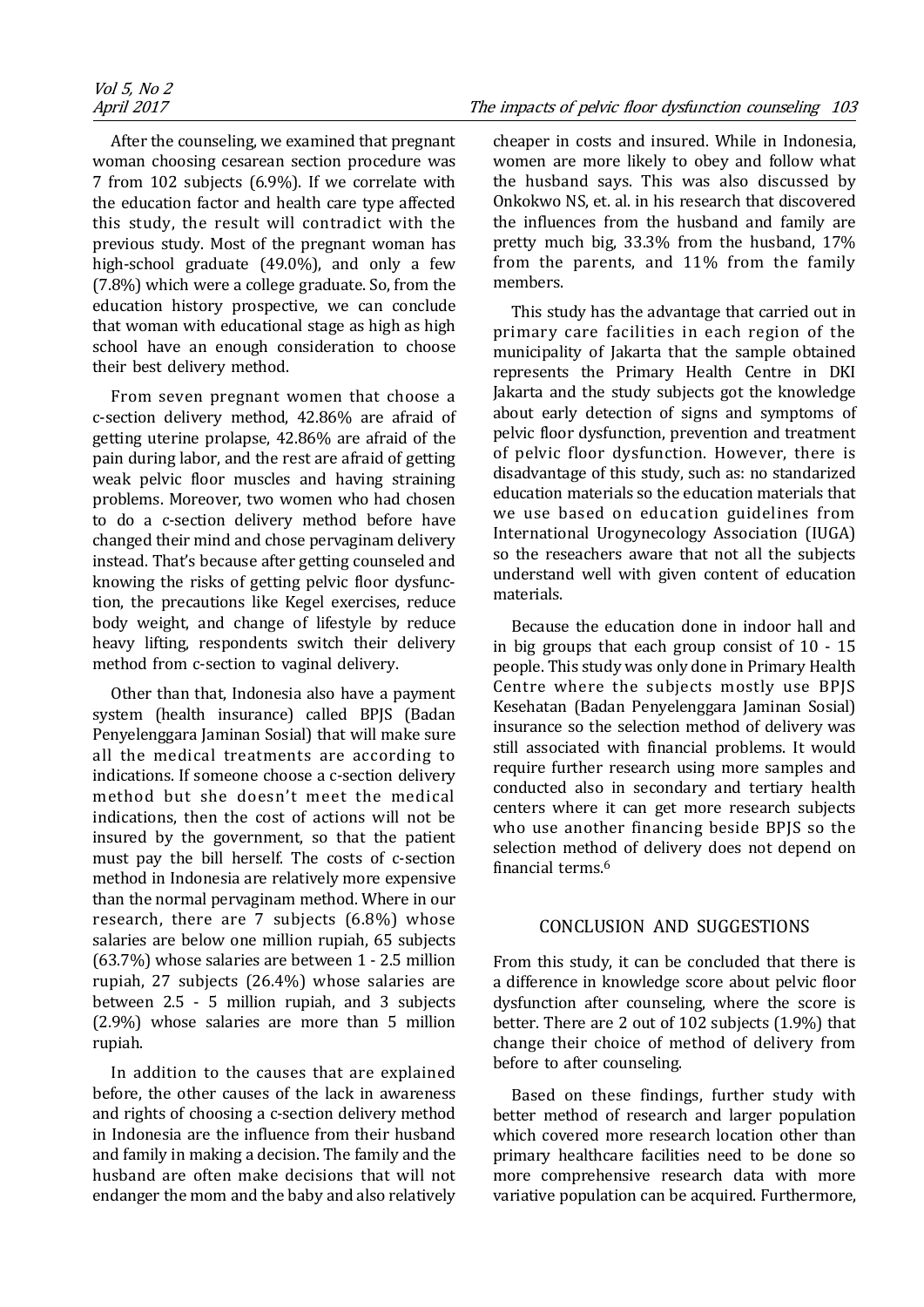standardized education/counseling guidelines about pelvic floor dysfunction need to be written to determine knowledge in larger population.

# REFERENCES

- 1. John O. L. DeLANCEY M, b, Lisa Kane Low P, RN, CNMa,b,c, Janis M. Miller P. Graphic Integration of Causal Factors of Pelvic Floor Disorders: An Integrated Lifespan Model. Am J Obstet Gynecol. 2008; 199(6): 610.e1-.e5.
- 2. Sung VW, Raker CA, Myers DL. Treatment decision-making and information-seeking preferences in women with pelvic floor disorders. Int Urogynecol J. 2010; 21(9): 1071-8.
- 3. Okonkwo NS, Ojengbede OA, Morhason-Bello IO. Maternal demand for cesarean section: perception and willingness to request by nigerian antenatal clients. Int J Women's Health. 2012: 141-8.
- 4. Santoso BI. Budi Iman Santoso Assessment (BISA): a model for predicting levator ani injury after vaginal delivery. Med J Indones. 2012; 21(2): 103-7.
- 5. Hove MCPS-t, Pool-Goudzwaard AL, Eijkemans MJC, Steegers-Theunissen RPM, Burger CW. Pelvic floor muscle function in a general female population in relation with age and parity and the relation between voluntary and involuntary contractions of the pelvic floor musculature. Int Urogynecol J 2009; 20: 1497-504.
- 6. Weemhoff M, Shek KL, Dietz HP. Effects of age on levator function and morphometry of the levator hiatus in women with pelvic floor disorders. Int Urogynecol J. 2010; 21: 1137-42.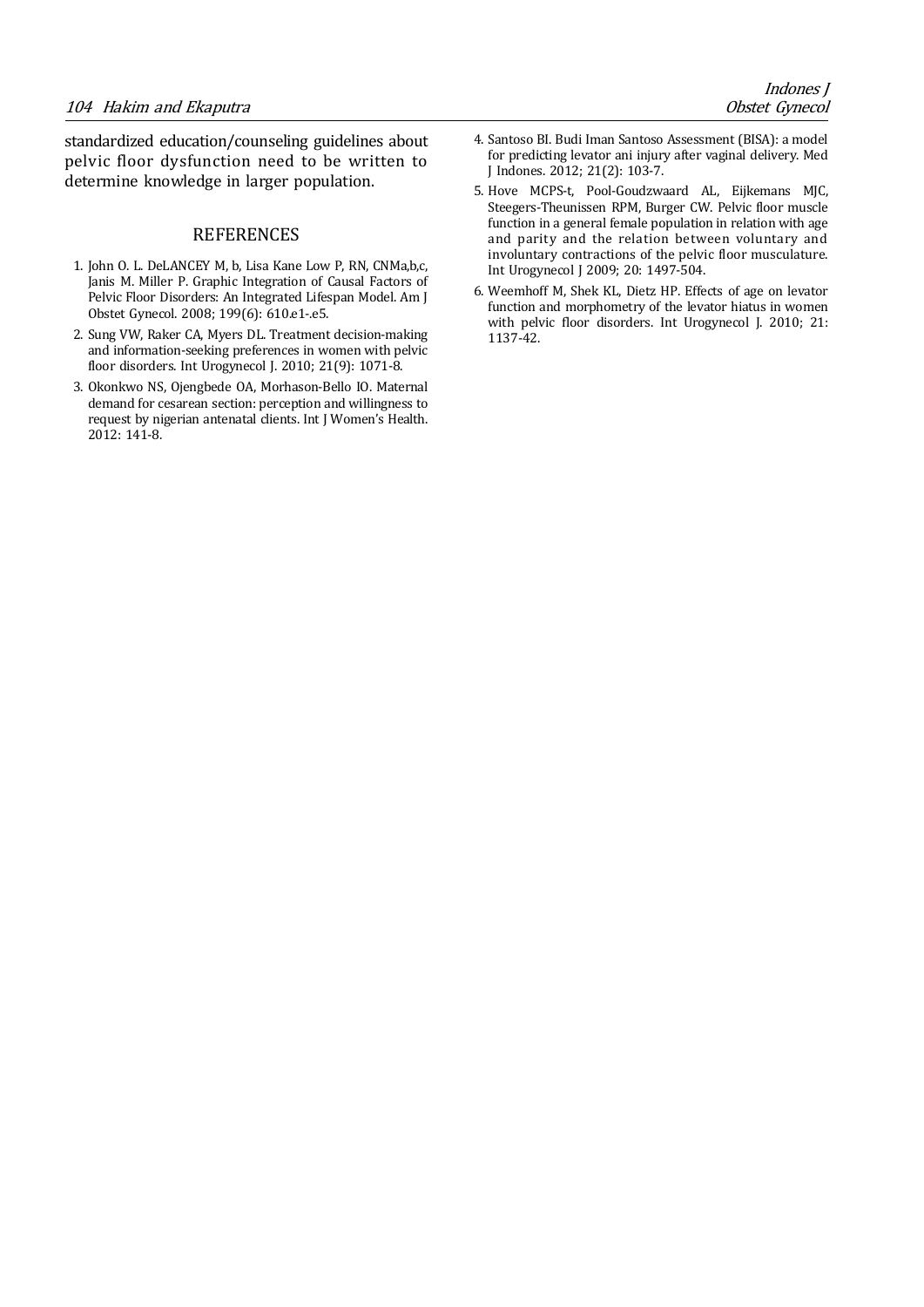# **Vascular Endothelial Growth FactorC Serum and Endostatin Serum as Predictors of Lympho Vascular Invasion in Early Stage Cervical Cancer**

**Hubungan Kadar Serum Vaskular Endothelial Growth FactorC (Serum VEGFC) dan Serum Endostatin dengan Invasi LimfoVaskuler pada Pasien Kanker Serviks Uteri Stadium Awal**

**Andhinna Rusmardiani, Syahrul Rauf, Efendi Lukas**

Department of Obstetrics and Gynecology Faculty of Medicine Universitas Hasanuddin/ Dr. Wahidin Sudirohusodo Hospital Makassar

#### **Abstract**

**Objective**: To determine the relationship of Vascular Endothelial Growth Factors-C (VEGF-C), endostatin and the ratio of VEGF-C/ endostatin with limfo vascular invasion in patient with early stage cervical cancer.

**Methods**: This study used a cross sectional method. Samples were all patients with early stage cervical cancer who came to the several teaching hospitals of Obstetrics and Gynecology Department Universitas Hasanuddin Medical Faculty that meet the criteria, then we measured the levels of VEGF-C and endostatin.

**Results**: We get 30 women with cervical carcinoma. The results showed that the serum levels of VEGF-C was higher in limfo vascular invasion positive ( $p = 0.017$ ); the ratio of VEGF-C/ endostatin higher in limfo vascular invasion positive ( $p = 0.004$ ); whereas serum levels of endostatin did not differ significantly in limfo vascular invasion positive or negative ( $p = 0.522$ ).

**Conclusion**: The level of VEGF-C and VEGF-C/ endostatin ratio was higher in patients with early stage cervical cancer with positive LVSI than negative LVSI.

[Indones J Obstet Gynecol 2017; 5-2: 105-109]

**Keywords**: cervix uteri cancer, endostatin, limfo vascular invasion, VEGF-C

#### **Abstrak**

**Tujuan**: Untuk mengetahui hubungan Vaskular Endothelial Growth Factors-C (VEGF-C) dan Endostatin serta rasio VEGF-C/ endostatin dengan invasi limfo vaskuler pada pasien kanker serviks uteri stadium awal.

**Metode**: Penelitian ini menggunakan metode cross sectional. Sampel penelitian adalah semua penderita kanker serviks uteri stadium awal yang datang ke Bagian Obstetrik dan Ginekologi Rumah Sakit Umum Pendidikan Universitas Hasanuddin dan jejaringnya yang memenuhi kriteria inklus yang kemudian dilakukan pengukuran kadar VEGF-C dan Endostatin.

**Hasil**: Kami mendapatkan 30 perempuan penderita karsinoma serviks. Hasil penelitian menunjukkan bahwa kadar serum VEGF-C lebih tinggi pada invasi limfo-vaskuler positif (p = 0,017); rasio VEGF-C/ Endostatin lebih tinggi pada invasi limfo-vaskuler positif (p = 0,004); sedangkan kadar serum endostatin tidak berbeda secara bermakna pada invasi limfo-vaskuler positif ataupun negatif  $(p = 0.522)$ .

**Kesimpulan**: Kadar VEGF-C dan rasio VEGF-C/Endostatin lebih tinggi pada pasien kanker serviks uteri stadium awal dengan LVSI positif dibandingkan dengan LVSI negatif.

[Maj Obstet Ginekol Indones 2017; 5-2: 105-109]

**Kata kunci**: endostatin, invasi limfo-vaskuler, kanker serviks uteri, VEGF-C

**Correspondence:** Andhinna Rusmardiani. Email: tbm\_andina@yahoo.com

### INTRODUCTION

Cervical cancer is the second type of cancer in women in the world and most cancers occur in women in developing countries. Lymph node metastasis in pelvic, size of tumor, depth invasion of the stroma, the invasion of parametrial and emboli limfo vascular will affect the recurrence and distant metastasis as well as a prognostic factor in early stage cervical cancer. $1,2$ 

Radical hysterectomy with pelvic lymphadenectomy was performed for cervical cancer stage IB and IIA. 5-years cure rate in patients without lymph node metastasis is 70-90% and is decreased to 40-60% in patients with lymph node metastasis. There was a reported in early-stage cervical cancer patients who undergo radical histerectomy and bilateral pelvic lymphadenectomy is detected as many as 83% of the total invasion limfo vascular, 77% are stage IB and from that stage, there are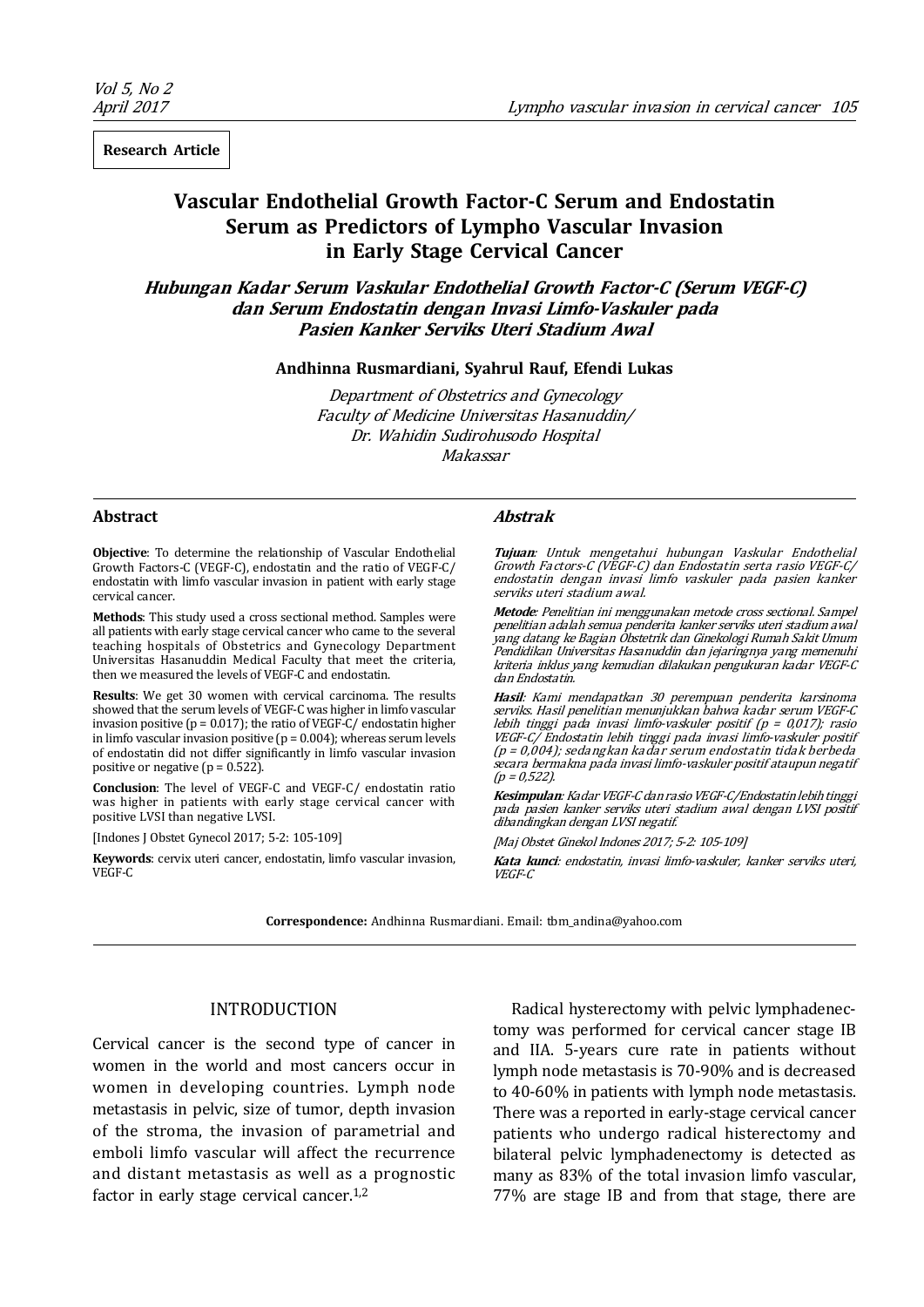21% got lymph node metastasis. Women with positive pelvic lymph nodes have recurrence risk and should be treated aggressively. $1,3$ 

Tumor growth, neovascularization and metastasis depend on the ability of cancer cells to invade the tissue that consist extracellular matrix degradation and basal membrane structure. Tumor invasion and metastasis are also crucial step in determining the aggressiveness of the cancer and the cause of death due to cancer. Molecular understanding that leads to metastasis as well as the complex interaction between the host cell metastasis, important in deciding more effective cancer therapy. Family Vascular endothelial growth factor (VEGF) VEGF-A, B, C, D, E is particularly important because it causes angiogenesis and limfangiogenesis which will further lead to tumor growth and metastasis of cancer.4-6

Several studies have been carried out by comparing the VEGF with endostatin in several human cancers, Shaarawy et al (2001) conducted a study of postmenopausal women: 72 endometrial cancers, 27 endometrial hyperplasia and 30 healthy female controls and compare their levels of VEGF and endostatin at each in each case. It was found that the serum levels of VEGF in endometrial hyperplasia (142  $\pm$  18 ng/ml) and endometrial cancer stage I (291  $\pm$  22 ng/ml), II (623  $\pm$  68 ng/ml) and stage III- IV (1527  $\pm$  119 ng/ml) was significantly higher than the average of the controls  $(12 \pm 1.6 \text{ ng/ml})$ . Serum levels of endostatin on endometrial hyperplasia (149  $\pm$  19 ng/ml), endometrial cancer stage I (320  $\pm$  41 ng/ml), II (644  $\pm$ 86 ng/ml) and stage III-IV (1253  $\pm$  114 ng/ml) also significantly higher than the average of the controls  $(13 \pm 2.4 \text{ ng/ml})$ . Elevated VEGF values above the normal levels achieved in nonmalignant state by 7% (stage I), 37% (stage II) and 100% (stage III-IV) of endometrial cancer. While endostatin was respectively 37%, 59% and 100%.7-9

These results suggested that both of the biomarker levels in the circulation were associated with staging of the tumor. Serum levels of VEGF and endostatin were significantly decreased after treatment, but will rise again if there is a relapse. The ratio of VEGF - endostatin was higher in advanced stage compared with early stage endometrial cancer. This shows that the balance between angiogenic stimulators with angiogenic inhibitor can affect metastasis and tumor progression.7,10

The objective of this study is to determine the relationship of VEGF-C, endostatin, ratio VEGF- C/ endostatin with limfo vascular invasion in patients with early-stage cervical cancer.

# METHODS

The study method was cross sectional. This study was conducted in several teaching hospitals of Obstetrics and Gynecology department Universitas Hasanuddin Faculty of Medicine in Makassar from February 2014 until February 2015. The population were women with early stage of cervical uteri cancer who examined in several teaching hospitals of Obstetrics and Gynecology department Universitas Hasanuddin Medical Faculty in Makassar. Samples who met the criteria and approved the informed consent. Data processing with SPSS. Data analysis use T independent test and Mann Whitney test. Hypothesis testing determined significant if  $\alpha$ <0.05.

### RESULTS

There were 30 samples who met inclusion criteria. In this study, the results of distribution characteristics shown in Table 1.

**Table 1.** Characteristics Comparison Distribution of the Study Sample

| <b>Characteristic</b>  | Sample<br>$(n=30)$ | Percentage<br>$(%=100)$ |
|------------------------|--------------------|-------------------------|
| Age                    |                    |                         |
| < 45 years old         | 13                 | 43.33                   |
| 45-55 years old        | 14                 | 46.67                   |
| > 55 years old         | 3                  | 10.00                   |
| <b>Education</b>       |                    |                         |
| Elementary school      | 7                  | 23.33                   |
| Middle school          | 11                 | 36.67                   |
| High school            | 10                 | 33.33                   |
| University             | $\mathfrak{D}$     | 6.67                    |
| <b>Occupation</b>      |                    |                         |
| Housewife              | 28                 | 93.33                   |
| Enterpreneur           | 2                  | 6.67                    |
| Age when first married |                    |                         |
| $\geq 16$ years old    | 27                 | 90                      |
| < 16 years old         | 3                  | 10                      |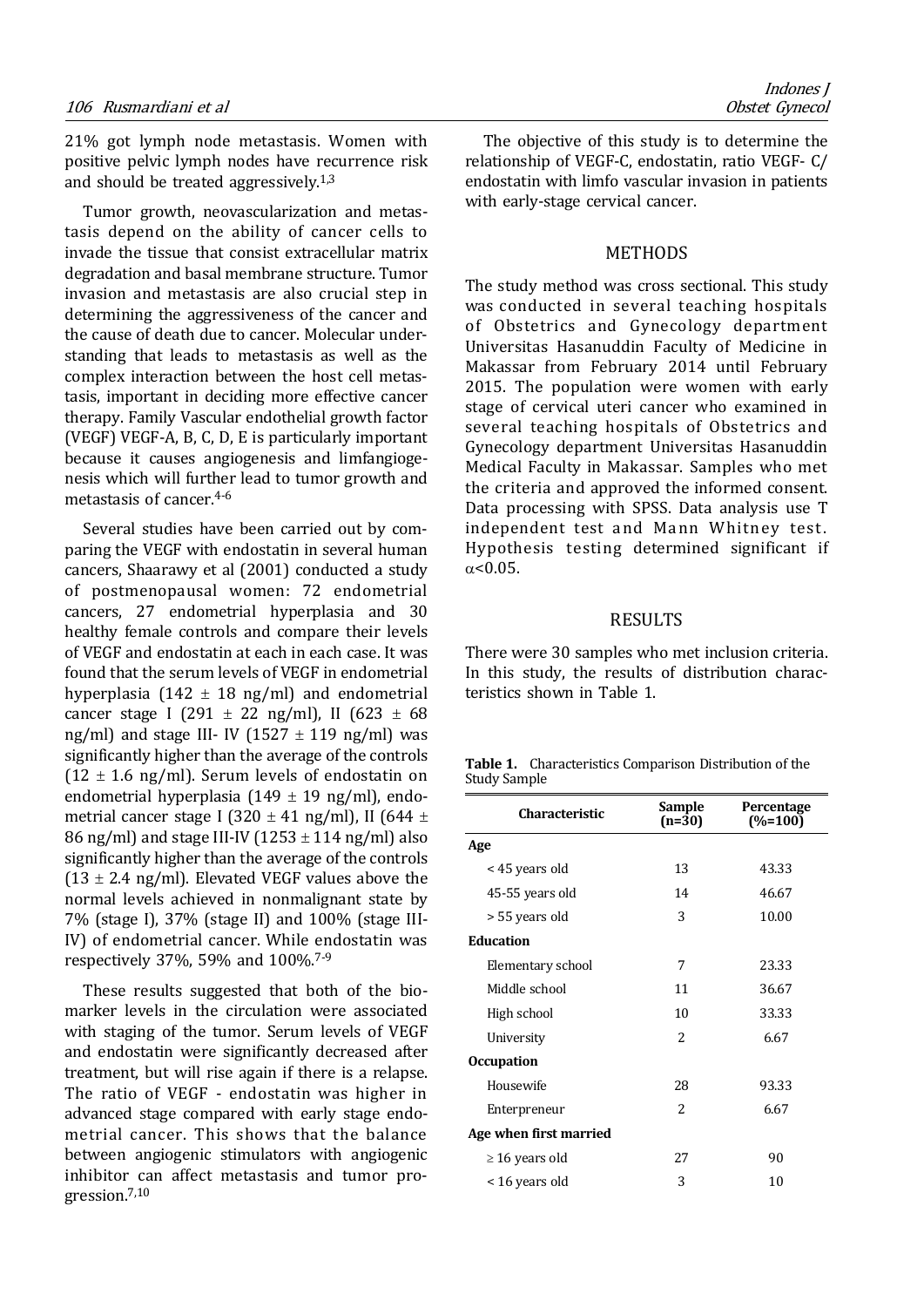Vol 5, No 2

| <b>Characteristic</b>       | <b>Sample</b><br>$(n=30)$ | Percentage<br>$(%=100)$ |
|-----------------------------|---------------------------|-------------------------|
| Parity                      |                           |                         |
| Primipara                   | 2                         | 6.67                    |
| Multipara                   | 28                        | 93.33                   |
| <b>Frequence of married</b> |                           |                         |
| Once                        | 28                        | 93.33                   |
| Twice                       | 2                         | 6.67                    |
| <b>Contraception use</b>    |                           |                         |
| <b>DMPA</b>                 | 7                         | 23.33                   |
| <b>IUD</b>                  | 1                         | 3.33                    |
| Pill                        | $\overline{c}$            | 6.67                    |
| Pill & DMPA                 | 3                         | 10.00                   |
| None                        | 17                        | 56.67                   |

#### April 2017 Lympho vascular invasion in cervical cancer 107

Table 2 shows the characteristics of biological distribution and we obtained sample highest LVSI positives and negatives in stage IB 2 each 6 cases (40%), from that sample the most histopathologic type are invasive squamous cell carcinoma 12 cases (80%) and 7 cases (46.67%), respectively. Middle differentiation was the most in LVSI positive or negative.

Table 3 demonstrates the comparison level of VEGF-C, endostatin and ratio VEGF-C/ endostatin. VEGF-C Serum higher in LVSI positive with mean  $12720.40 \pm 2593.13$  that LVSI negative. Serum levels of endostatin higher in LVSI positive with mean value  $178.20 \pm 33.99$ , and ratio VEGF-C/ endostatin higher in LVSI positive that LVSI negative with a mean value  $71.39 \pm 6.16$  and  $P = 0.04$ .

**Table 2.** Characteristics of Biological Distribution Study Sample

| <b>Biological Characteristic</b> |                           | Sample $(n=30)$           |                            | Persentage                 |
|----------------------------------|---------------------------|---------------------------|----------------------------|----------------------------|
|                                  | LVSI negative<br>$(n=15)$ | LVSI negative<br>$(n=15)$ | LVSI positive<br>$(%=100)$ | LVSI positive<br>$(%=100)$ |
| <b>Clinical stage</b>            |                           |                           |                            |                            |
| IB <sub>1</sub>                  | $\overline{4}$            | 6                         | 26.67                      | 40                         |
| IB <sub>2</sub>                  | 6                         | 6                         | 40                         | 40                         |
| II A                             | 5                         | 3                         | 33.33                      | 40                         |
| Histopathological diagnosis      |                           |                           |                            |                            |
| Servical adenocarcinoma          | 3                         | 6                         | 20                         | 40                         |
| Squamous cell carcinoma          |                           |                           |                            |                            |
| Large cell non keratinizing type | 12                        | 7                         | 80                         | 46.67                      |
| Large cell keratinizing type     | $\Omega$                  | 2                         | $\Omega$                   | 13.33                      |
| <b>Differentiation degree</b>    |                           |                           |                            |                            |
| Well defined                     | 1                         | 3                         | 6.67                       | 20                         |
| Moderate                         | 9                         | 9                         | 60                         | 60                         |
| Poor defined                     | 5                         | 3                         | 33.33                      | 20                         |

**Table 3.** Comparison Level of VEGF-C, Endostatin, and Ratio VEGF-C/ Endostatin

| <b>Variable</b>           | <b>LVSI</b>              | p value                  |       |
|---------------------------|--------------------------|--------------------------|-------|
|                           | Positive (mean $\pm$ SD) | Negative (mean $\pm$ SD) |       |
| Level of VEGF-C           | $12720.40 + 2593.13$     | $10704.46 \pm 16909.86$  | 0.17  |
| Level of endostatin       | $178.20 + 33.99$         | $170.46 + 31.24$         | 0.552 |
| Ratio VEGF- C/ endostatin | $71.39 \pm 6.16$         | $63.58 + 7.50$           | 0.04  |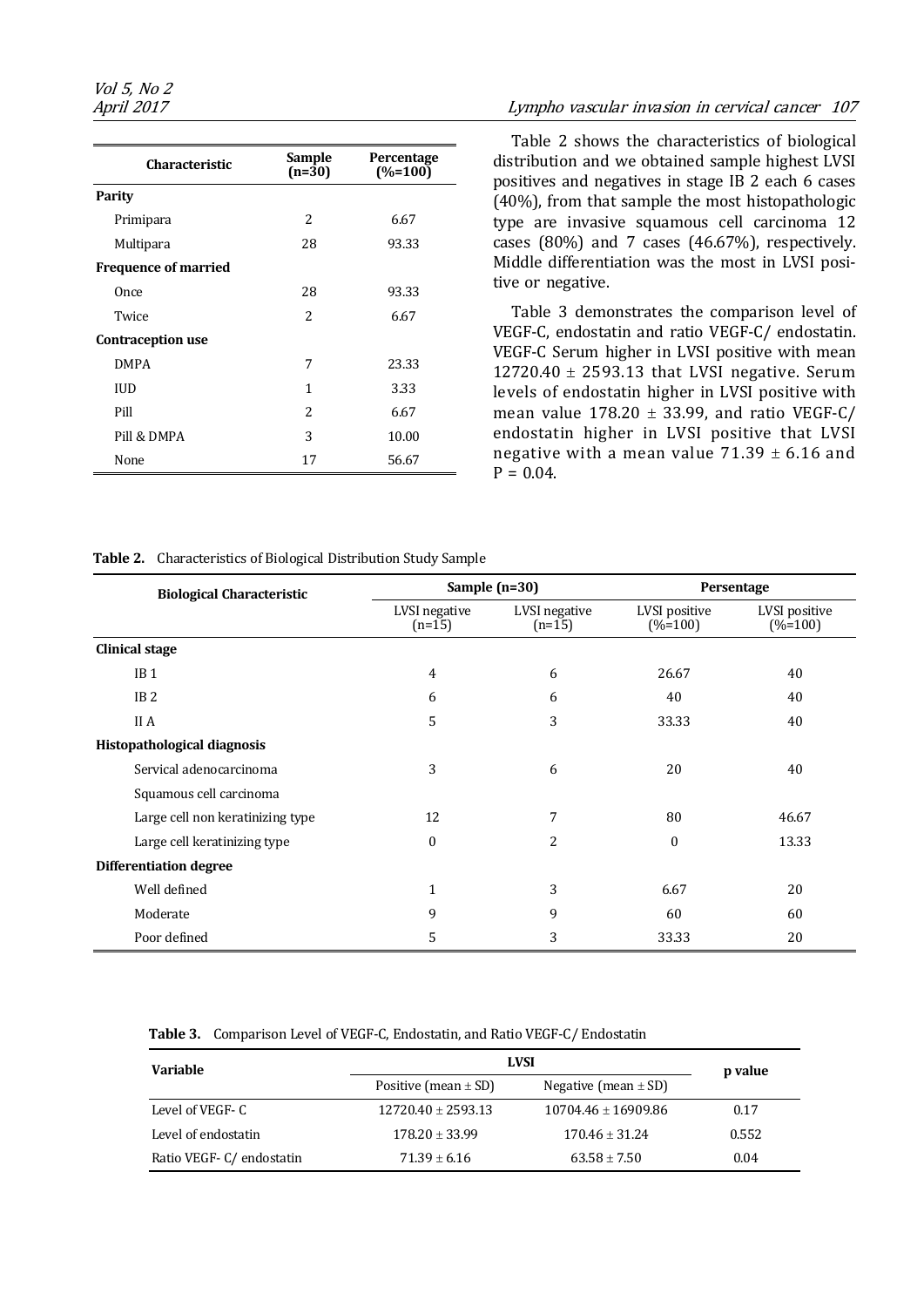### DISCUSSION

In some other studies showed similar results that cervical cancer frequently found at the age of 45- 55 years old, studies by Turah, Hasan and Perfitri. In the United States, the mean age about 52.2 years. Based on study by Aziz MF with gynecologic cancer data in Indonesia on 2009, the peak age of cervical cancer incidence is found in the age range 45-54 years old.

The results showed the sample is usually first married at age  $\geq 16$  years old. One risk factor for cervical carcinoma is sexual intercourse at an early age. The result similar with study by MF Aziz that suggested that the first sexual intercourse at age < 20 years old had higher risk of developing cervical cancer than doing first sexual intercourse at the age of > 20 years old.

Samples were generally educated middle and high school as well as the daily activities as housewife. While the sample who graduated from college were only two people. This result is accordance with a study conducted by MF Aziz that showed that were less educated had higher risk those who were well educated and those who compared to did not work have higher risk of developing cervical cancer compared to those who work.

In terms of parity, frequency of marriage and contraception usage showed that almost the entire sample were multiparas and frequency of marriage was once and samples generally did not use contraception. This is according to study by Aziz MF which showed that multiparous women with the number of children  $\geq 6$  have higher risk than primiparous. In addition, it also concluded that who were not taking birth control pills have higher risk than those taking birth control pills.

In this study, the most histopathological type samples were squamous cell carcinoma, large cell non keratinize type. Based on study conducted by AP Vizcaino, around two thirds of cervical cancer types were squamous cell carcinoma and approximately 15% were adenocarcinoma.

The study showed that the level of VEGF-C serum was higher in the LVSI positive (12720.40  $\pm$  2593.13) than LVSI negative (10704.46  $\pm$ 1609.86) with  $p = 0.17$ . VEGF-C works well on blood vessels and lymphatic vessels and play an important role in the process of angiogenesis, and metastasis limfangiogenesis. Study conducted by Tjandra on 47 patients with early stage cervical cancer found that stage results, the size of lesions > 40 mm, degree of differentiation, limits of the vaginal incision, limfo vascular invasion, levels of VEGF-C > 10066.90 were lymph node metastasis risk factor and they could be used as predictors. Lesions size of > 40 mm, differentiation, parametrial invasion, levels of VEGF-C > 10066.90 were limfovascular invasion risk factor. VEGF-C levels > 10066.90 is likely have 80 times risk get lymphnode metastasis compared to VEGF-C  $\leq$  10066.90 (p < 0.001) and 12.5 times get limfo vascular invasion  $(p = 0.022)$ .

Mitsuhashi A in his study concluded that the levels of VEGF-C serum were signs of biomolecular potential for cervical cancer squamous cell type. Yu H did study in 2007-2009 in Qi Lu Hospital, Shandong University on 97 patients with cervical cancer stage Ia-IIa, which 30 of them had positive lymphnode metastasis with the result of VEGF-C, VEGF-D, FLT-4 relating to limfangiogenesis. Similarly, in study by Wang et al on 89 patients (22 cervicitis chronic, 24 CIN, 43 squamous cell carcinomas) with a result higher expression of VEGF-C in tissue, the higher levels in serum ( $p = 0.024$ ), VEGF-C in serum and tissues associated with clinical stage, tumor size, lymphnode metastasis and not related to the degree of differentiation.

We could see that the levels of endostatin on the LVSI positive (178.20  $\pm$  33.99) was higher than LVSI negative (170.46  $\pm$  31.24), but this result was not significant because the p-value was 0.552. Tjandra found that endostatin levels  $\geq 184.5$  ng/ml was a protection factor of the invasion limfo vascular but in statistics are also not significant  $(p = 0.562)$ . Endostatin is an angiogenesis inhibitor. It is produced by our body as a reaction of the malignant tumor through the degradation of the basement membrane. There were elevated levels of endostatin in circulation (with over gene expression in endothelial) less than 2 times can suppress tumor growth by 2- 3 fold. It would require further research on the relationship endostatin with limfo vascular invasion with a larger number of samples.

# CONCLUSIONS AND SUGGESTIONS

Levels of VEGF-C and ratio VEGF-C/ endostatin are higher in patients with early-stage cervical cancer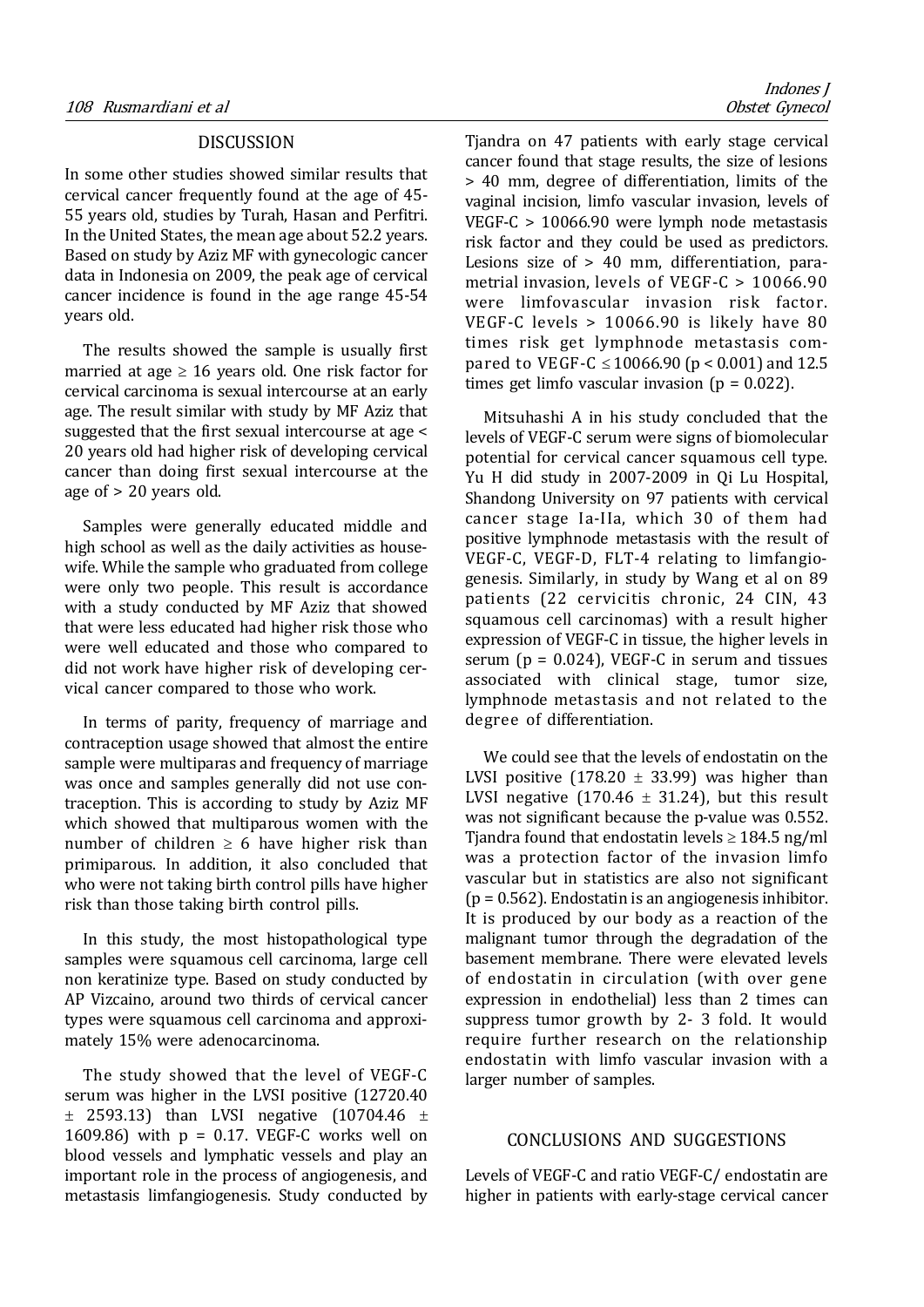with LVSI positive than negative. Further research on angiogenesis inhibitor and endostatin in cervical cancer with a larger number of samples is required.

# **REFFERENCES**

- 1. Chandacham, Monaghan JM, Davies BR, et al. Extent of lymphovascular space invasion and risk of pelvic lymph node metastases in stage 1b1 cervical cancer. J Med Assoc Thai. 2010; 88: S31-S36.
- 2. Yan M, Yoneda J, Kuniyasu H, et al. Influence of lymph vascular space invasion on prognosis of patients with early stage cervical squamous cell carcinoma. Chinese J Cancer. 2010; 29: 425-30.
- 3. Schoppmann S, Bardelli A, Buckhaults P, et al. VEGF-C expressing tumor-associated machrophages in lymph node positive breast cancer: impact on lymphangiogenesis and survival. Sur. 2011; 139: 839-46.
- 4. Su J, Darcy KM, Hutson A, et al. The role of the VEGF-C/VEGFR-3 axis in cancer progression. Bri J Cancer. 2011; 96: 541-5.
- 5. Afonso J, Wong AS, Choi KC, et al. Angiogenesis, Lymphangiogenesis and Lymphovascular Invasion: Prognostic Impact for Bladder Cancer Patients. 2011; 22: 255-88.
- 6. Behtash N, Qiu D, Pallen CJ, et al. Preoperative prognostic factors and effect of adjuvant therapy on outcomes of early stage cervical cancer in iran. Asian Pacific J Cancer Prev. 2011; 10: 613-8.
- 7. Shaarawy M, Andrade L, Martinez, et al. Biomarkers of intrinsik angiogenic and anti-angiogenic acivity in patients with endometrial hyperplasia and endometrial cancer. Acta Onco. 2011; 40: 513-8.
- 8. Tiandra O, Calin G, Russo A, et al. Clinicopathologic factor, endostatin serum level, and vascular endothelial growth factor-C (VEGF-C) serum level as predictors of lymph nodes metastasis in early stage cervical cancer patients. Indones J Obstet Gynecol. 2011; 35(4): 225-9.
- 9. Kajiyama H, Seo Y, Kasuga M, et al. Expression of twist enhances risk of poor oncologic outcome in patients with stage Ib to II cervical carcinoma with lymphovascular space involvement. Hum Pathol. 2013; 44: 181-8.
- 10. Polterauer S, Codegoni A, Fruscio R, et al. The impact of lymph node density on survival of cervical cancer patients. Bri J Cancer. 2010; 103: 613-6.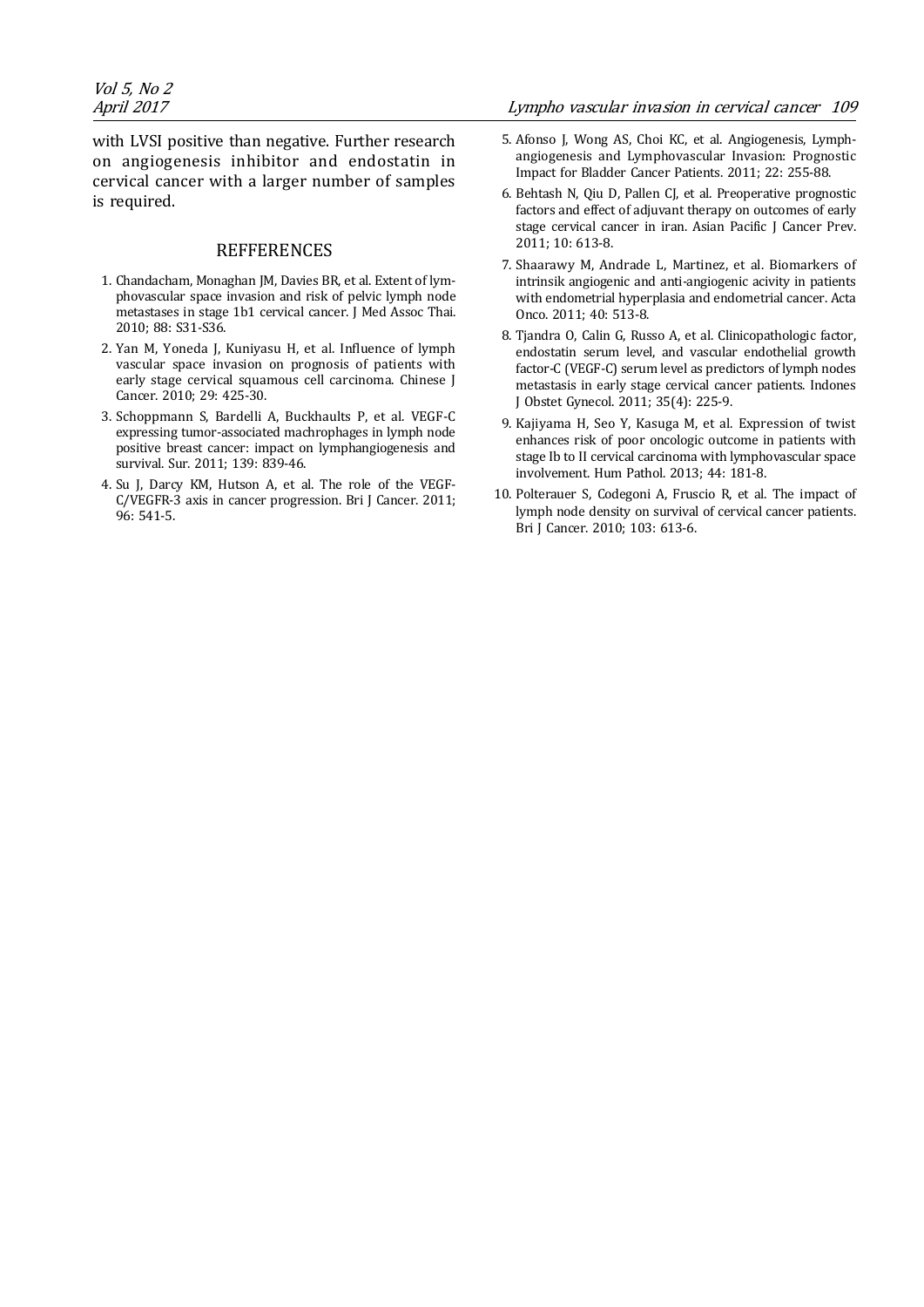# **Evaluation of the Accuracy of Human Kallikrein6, Cancer Antigen125, and Human Epididymis 4 in Predicting Ovarian Cancer**

**Evaluasi Akurasi Human Kallikrein6, Cancer Antigen125, dan Human Epididymis4 dalam Memprediksi Kanker Ovarium**

**Yongki Wenas, Ketut Suwiyoga, I Nyoman H Sanjaya**

Department of Obstetrics and Gynecology Faculty of Medicine Universitas Udayana/ Sanglah Hospital Bali

#### **Abstract**

**Objective**: To evaluate the accuracy of hK6, HE4, and CA125 in predicting the malignancy of ovarian mass.

**Methods**: The design of this study was cross-sectional. This study was conducted in the Obstetrics and Gynecology Clinic, Sanglah Hospital, Denpasar, between the period of September 2014 and August 2016. Samples were all patients with ovarian tumors who underwent surgery at Sanglah Hospital, Denpasar. Data analysis was performed using McNemar and chi square test in SPSS for windows version 17.0.

**Results**: 22 samples were obtained. P > 0.05 value of age and parity variables indicated no differences between the two groups. There is no accuracy differences (sensitivity, specificity, positive predictive value, negative predictive value) of hK6 compared to histopathology examination in diagnosing ovarian cancer  $(p = 1)$ . There is no accuracy differences (sensitivity, specificity, positive predictive value, negative predictive value) of HE4 compared to histopathology examination in diagnosing ovarian cancer  $(p = 1)$ . There is no accuracy difference (sensitivity, specificity, positive predictive value, negative predictive value) of CA125 compared to histopathology examination in diagnosing ovarian cancer ( $p = 0.687$ ).

**Conclusion**: There was no accuracy differences (sensitivity, specificity, positive predictive value, negative predictive value) found between hK6, CA125, HE4 compared to histopathology examination in predicting ovarian cancer.

[Indones J Obstet Gynecol 2017; 5-2: 110-113]

**Keywords**: cancer antigen 125, human epididymis-4, human kallikrein 6, ovarian cancer

#### **Abstrak**

**Tujuan**: Untuk mengetahui akurasi hK6, CA125 dan HE4 dalam memprediksi keganasan ovarium pada massa ovarium.

**Metode**: Rancangan penelitian ini adalah uji diagnostik (cross sectional) yang dilaksanakan di Poliklinik Kebidanan dan Kandungan RSUP Sanglah, Denpasar. Sampel penelitian ini adalah semua penderita dengan tumor ovarium yang datang ke Poliklinik Kebidanan dan Kandungan RSUP Sanglah dan menjalani operasi di RSUP Sanglah, Denpasar. Pengambilan sampel dilakukan dengan cara consecutive sampling mulai September 2014 sampai Agustus 2016. Analisis data memakai uji Chi Square dan McNemar dengan bantuan SPSS for windows 17.0 version.

**Hasil**: Didapatkan sebanyak 22 sampel penelitian variabel usia dan paritas didapatkan nilai p > 0,05, yang menyatakan bahwa tidak adanya perbedaan antara kedua kelompok. Tidak ada perbedaan kurasi hK6 (sensitivitas, spesivisitas, nilai prediksi positif, nilai prediksi negatif) dibandingkan dengan hasil pemeriksaan histopatologi dalam mendiagnosis kanker ovarium (p=1). Tidak ada perbedaan kurasi HE4 (sensitivitas, spesivisitas, nilai prediksi positif, nilai prediksi negatif) dibandingkan dengan hasil pemeriksaan histopatologi dalam mendiagnosis kanker ovarium (p=1). Tidak ada perbedaan kurasi CA125 (sensitivitas, spesifisitas, nilai prediksi positif, nilai prediksi negatif) dibandingkan dengan hasil pemeriksaan histopatologi dalam mendiagnosis kanker ovarium  $(p=0,687)$ .

**Kesimpulan**: Tidak ada perbedaan kurasi antara hK6, CA125, HE4 (sensitivitas, spesifisitas, nilai prediksi positif, nilai prediksi negatif) dibandingkan dengan hasil pemeriksaan histopatologi dalam memprediksi kanker ovarium.

[Maj Obstet Ginekol Indones 2017; 5-2: 110-113]

**Kata kunci**: cancer antigen 125, human epididymis-4, human kallikrein 6, kanker ovarium

**Correspondence:** Yongki Wenas, dokter.yongki@gmail.com

# INTRODUCTION

Ovarian cancer is a major burden in the field of gynecology oncology, due to high rate of mortality resulted from this cancer.<sup>1</sup> Increasing ratio of morbidity and mortality in ovarian cancer patients is due to progression of disease that shows no

symptoms found until metastasis. 70% of women with ovarian cancer are diagnosed at advanced stage. The five year survival rate of ovarian cancer is 85% when diagnosed at early stage (stage I and II), but may decrease to less than 20% if diagnosed at advanced stage (stage III or IV).2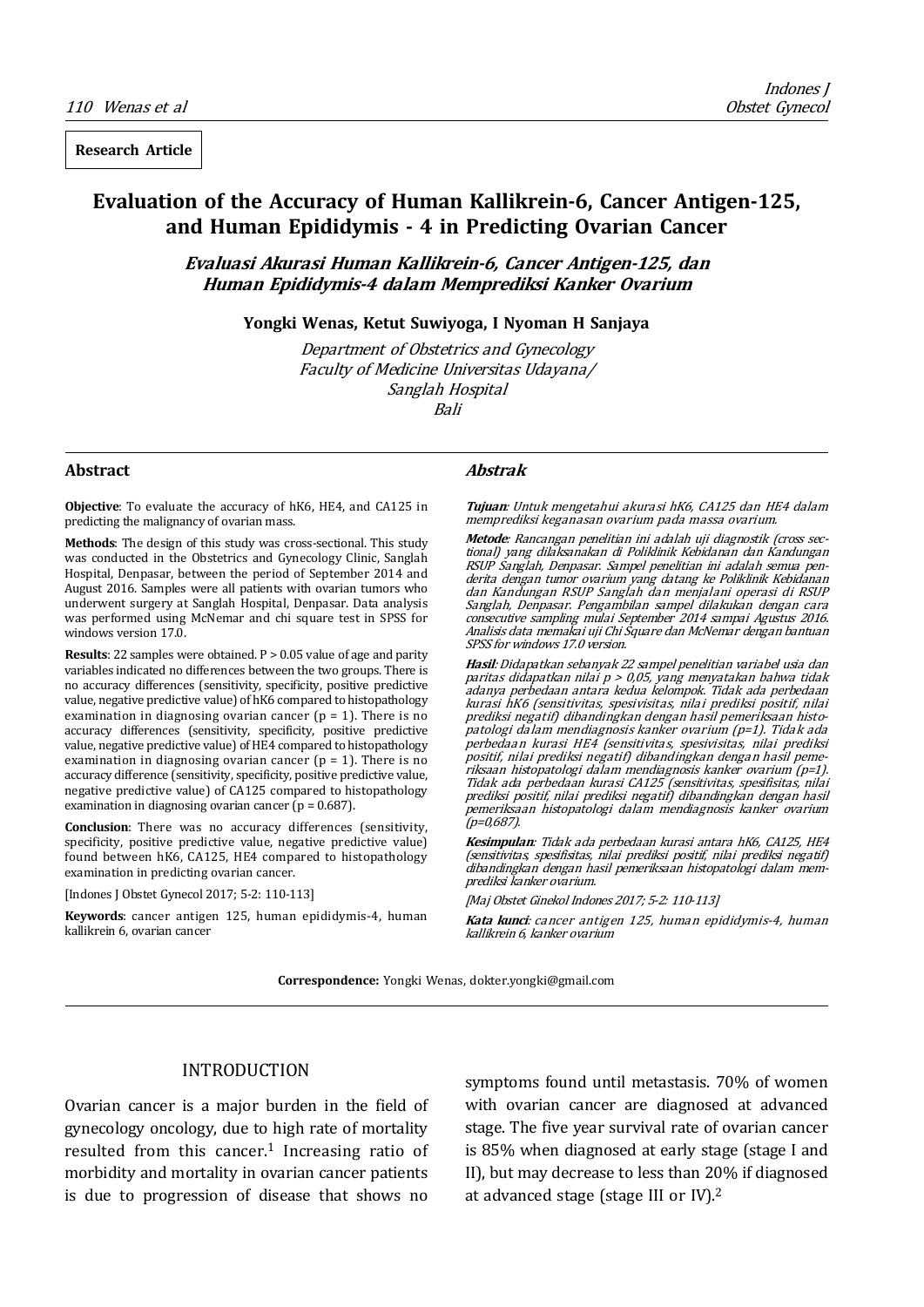Serum of CA125 tumor marker to predict the presence of malignancy in patients with ovarian mass has lower sensitivity and specificity in pre and postmenopausal women.3 Several studies conducted to diagnose ovarian cancer in patients with ovarian mass using tumor marker HE4 and combination of HE4 and CA125 have shown that HE4 has higher sensitivity and specificity compared to CA125.4

Kallikrein 6 gene is a trypsin-like serine protease of human gene, family kallikrein that has great potential to be developed as a tool for early detection for ovarian cancer and various preliminary research have been conducted to support towards it and result of the research can be used as rationale that hK6 can be used as a medium or tool for early detection of ovarian cancer<sup>5</sup>

Based on explanation elaborated above, assessment of the correlation or relationship between hK6 with ovarian cancer will be performed. This study is expected to be a reference or additional consideration to support usage hK6 as the early detection of ovarian cancer diagnostic.

# METHOD

We used cross-sectional study design. This study was conducted at the Obstetrics and Gynecology Clinic, Sanglah Hospital, Denpasar, during the period between September 2014 and August 2016. The subjects were all patients with ovarian tumors who came to Obstetrics Clinic of Sanglah Hospital and underwent surgery in Sanglah Hospital, Denpasar. Data analysis was performed using SPSS for Windows version 17.0.

### RESULT

In this study, T-independent test was conducted toward age and parity variable between the two groups. As seen in Table 1, p value> 0.05 of age and parity was obtained, indicated no differences between both groups.

To determine diagnostic test of hK6 toward histopathology in the diagnosis of ovarian cancer, it was analyzed using Chi-Square test. The results of the analysis are presented in the following table.

Table above with 2x2 cross table, showed 80.0% sensitivity, 75.0% specificity, 72.7% positive predictive value, 81.8% negative predictive value, 27.3% false positive, 18.2% false negative values, and 77.3% accuracy. McNemar test showed no accuracy differences of hK6 (sensitivity, specificity, positive predictive value, negative predictive value) compared to histopathology examination in diagnosing ovarian cancer  $(p = 1.00)$ 

To determine diagnostic test of HE4 compared to histopathology in diagnosis of ovarian cancer, Chi-Square test analysis was conducted. Results are presented in Table 3.

**Table 1.** General and Parity Characteristics Comparison between both Groups

| <b>Risk factor</b> | Malignancy group $(n=10)$ |       | Benign tumor group (n=12) |       | р     |
|--------------------|---------------------------|-------|---------------------------|-------|-------|
|                    | Mean                      | DS    | Mean                      | DS    |       |
| Age (year)         | 52.80                     | 16.72 | 50.50                     | 14.94 | 0.737 |
| Parity             | 2.10                      | 1.10  | 2.08                      | 1.88  | 0.981 |

**Table 2.** Diagnostic Test of hK6 toward Histopathology in Diagnosing Ovarian Cancer

|       |      | Ovarian cancer |        | Total |
|-------|------|----------------|--------|-------|
|       |      | Malignant      | Benign |       |
|       | High | 8              | 3      |       |
| hK6   | Low  | ▵              | 9      | 11    |
| Total |      | 10             | 12     | 22    |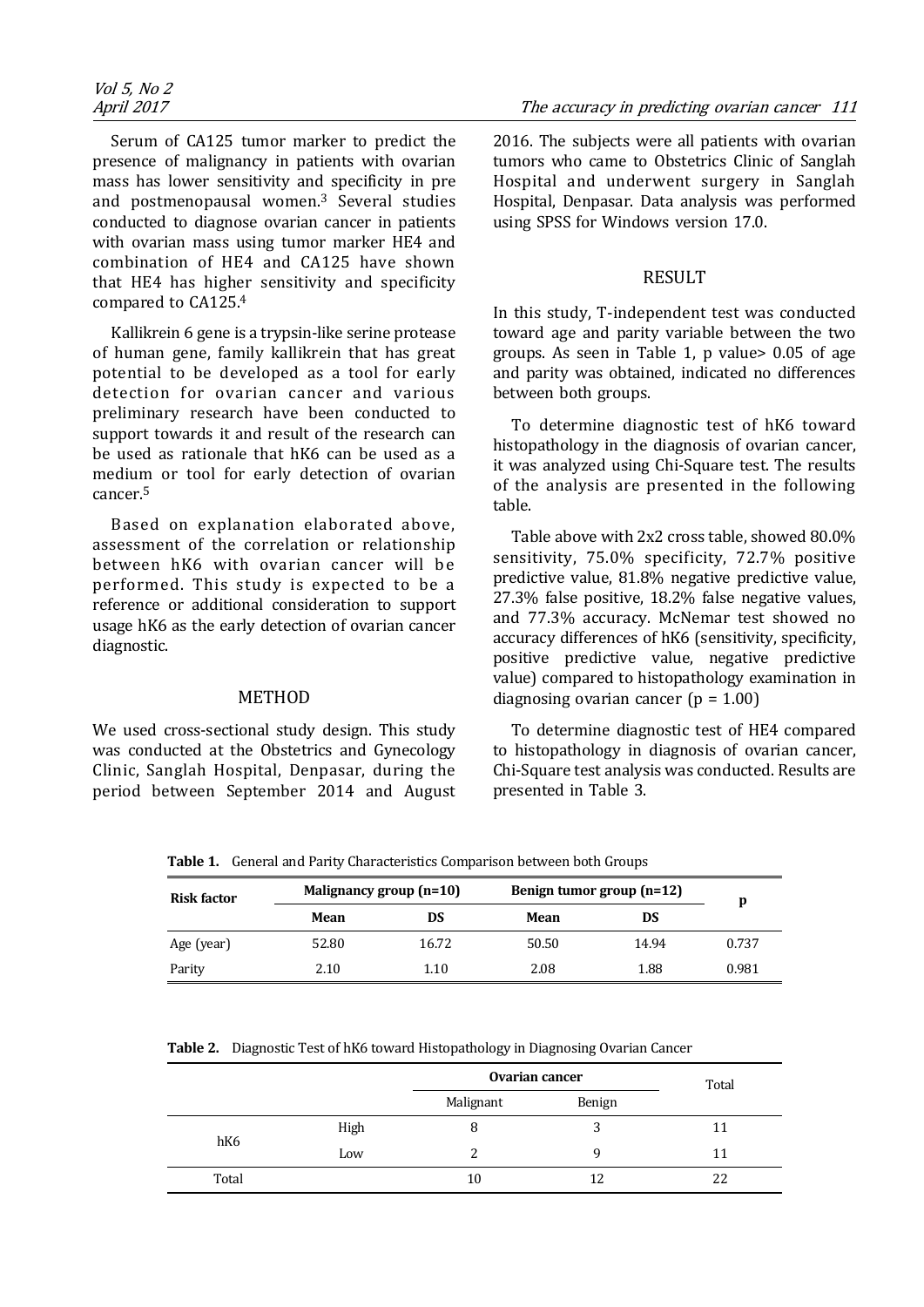|       |      |           | Ovarian cancer |       |
|-------|------|-----------|----------------|-------|
|       |      | Malignant | Benign         | Total |
| HE4   | High | −         |                |       |
|       | Low  | 3         | 10             | 13    |
| Total |      | 10        | 12             | 22    |

**Table 3.** Diagnostic Test of HE4 toward Histopathology in Diagnosing Ovarian Cancer

**Table 4.** Diagnostic Test of CA125 toward Histopathology in Diagnosing Ovarian Cancer

|       |      | Ovarian cancer |        | Total |
|-------|------|----------------|--------|-------|
|       |      | Malignant      | Benign |       |
|       | High | n              |        | 8     |
| CA125 | Low  |                | 10     | 14    |
| Total |      | 10             | 12     | 22    |

Table above with a 2x2 cross table showed 70.0% sensitivity, 83.3% specificity, 77.8% positive predictive value, 76.9% negative predictive value, 22.2% false positive, 23.1% false negative values, and 77.3% accuracy. McNemar test showed no differences of accuracy (sensitivity, specificity, positive predictive value, negative predictive value) HE4 compared to histopathology examination in diagnosing ovarian cancer ( $p = 1.00$ ).

To determine diagnostic test of CA125 compared to histopathology in diagnosis of ovarian cancer, Chi-Square test analysis was conducted. The results of analysis is presented in Table 4.

Table above with a 2x2 cross table showed 60.0% sensitivity, 83.3% specificity, 75.0% positive predictive value, 71.4%, negative predictive value, 25.0%, false positive, 28.6%, false negative values, and 72.7% accuracy. McNemar test showed no accuracy differences (sensitivity, specificity, positive predictive value, negative predictive value) of HE4 compared to histopathology examination in diagnosing ovarian cancer ( $p = 1.00$ ).

# DISCUSSION

Result of the research revealed p value > 0.05 of age and parity variable, suggesting no differences between the two groups.

Diagnostic test of HK6 toward histopathology in diagnosis of ovarian cancer revealed sensitivity, specificity, positive predictive value, negative predictive value, false positive value, negative value, and accuracy of 80%, 75%, 72.7%, 81.8%, 27.3%, 18.2%, and 77.3%, respectively. McNemar test showed p-value of diagnostic tests of hK6 toward histopathology examination in diagnosing ovarian cancer is  $p = 1.00$ . It shows that no accuracy differences (sensitivity, specificity, positive predictive value, negative predictive value) of hK6 compared to histopathology examination in diagnosing ovarian cancer. This can be explained that, in ovarian cancer, the increment of hK5, hK6, hK8, hK10, hK11 and hK14 in serum make kallikrein become a potential biomarker. Several studies on the association of hK6 with ovarian cancer showed that among many types of cancer, only in ovarian cancer, hK6 levels in circulation showed remarkable increase.6

Diagnostic test of HE4 toward histopathology showed 70.0% sensitivity, 83.3% specificity, 77.8% positive predictive value, 76.9% negative predictive value, 22.2% false positive, 23.1% false negative values, and 77.3% accuracy. McNemar test showed no differences of accuracy (sensitivity, specificity, positive predictive value, negative predictive value) HE4 compared to histopathology examination in diagnosing ovarian cancer  $(p = 1.00)$ . This result is supported by another research conducted Wang et al which examined HE4 level in the differential diagnosis of pelvic mass in the population of Chinese women. The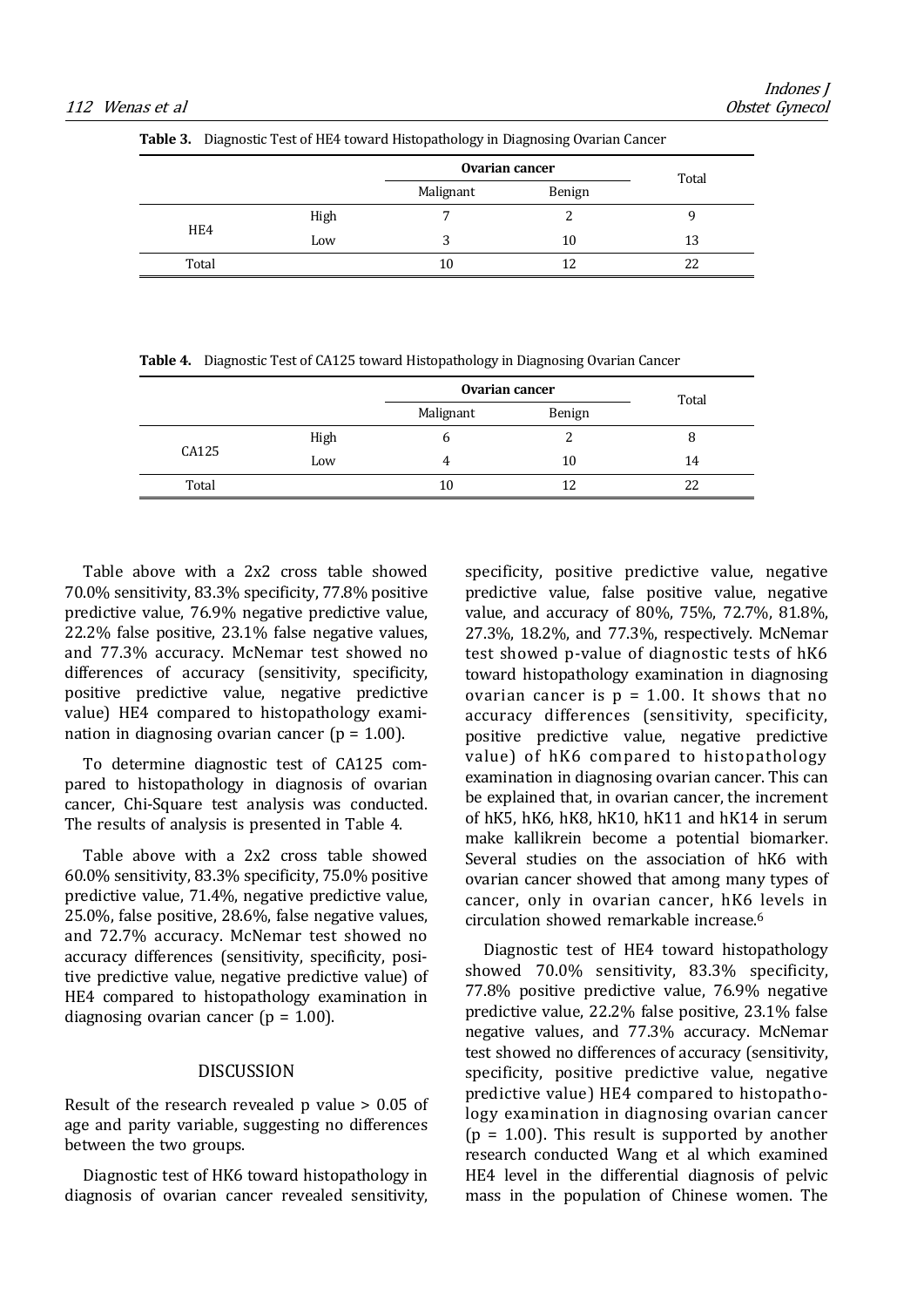study demonstrated that the sensitivity and specificity of HE4 were 86.7% and 98.0%, respectively.7

Diagnostic test of CA125 toward histopathology showed 70.0% sensitivity, 83.3% specificity, 77.8% positive predictive value, 76.9% negative predictive value, 22.2% false positive, 23.1% false negative values, and 77.3% accuracy. McNemar test showed no differences of accuracy (sensitivity, specificity, positive predictive value, negative predictive value) CA125 compared to histopathology examination in diagnosing ovarian cancer  $(p = 1.00)$ . In initial report, it is known that level of CA125 increased by about 80% in women with advanced ovarian cancer and only 1-2% in the normal population. While in stage I ovarian cancer, CA125 level increased less than 50%. Specificity of CA125 is also low in differentiating between benign and malignant cases. In a retrospective study of 9233 women, sensitivity 62% of CA125 was obtained.<sup>8</sup>

# **CONCLUSION**

There were no accuracy differences (sensitivity, specificity, positive predictive value, negative predictive value) between hK6, CA125, HE4 compared to histopathology examination in diagnosing ovarian cancer. Each of hK6, CA125 and HE4 value can be used as an ovarian cancer biomarker.

### **REFFERENCES**

- 1. Azis MF. Gynecological Cancer In Indonesia. J Gynecol Oncol, 2009; 20(1): 8-10.
- 2. Diamandis E, Scorilas A, Fracchioli S, Van Gramberen M, de Bruijn H, Henrik A, et al. Human Kallikrein 6 (hK6): A New Potential Serum Biomarker for Diagnosis and Prognosis of Ovarian Carcinoma. J Clin Oncol, 2003; 21: 1035-43.
- 3. Moore RG, McMeekin DS, Brown AK, Disilvestro P, Miller MC, Allard WJ, et al. A novel multiple bioassay utilizing HE4 and CA125 for the prediction of ovarian cancer in patients with a pelvic mass. Gynecol Oncol, 2009; 112: 40-6.
- 4. Montagnana M, Lippi G, Ruzzenente O, Bresciani V, Danese E, Scevarolli S, et al. The Utility of Human Epididymis Protein 4 (HE4) in Patients with a Pelvic Mass. J Clin Lab Analy, 2009; 23: 331-5.
- 5. Magklara A, Mellati A, Wasney GA, Little SP, Sotiropoulou G, Becker GW, et al. Characterization of the Enzymatic Activity of Human Kallikrein 6: Auto activation, Substrate Specificity, and Regulation by Inhibitors. Biochem Biophysical Research Communications, 2003; 307: 948-55.
- 6. Pampalakis G, Kurlender L, Diamandis EP, Sotiropoulou G. Cloning and Characterization of Novel Isoforms of The Human Kallikrein 6 gene. Biochemical and Biophysical Research Communication. Elsevier. 2004; 320: 54-61.
- 7. Wang S. The Application of HE4 in Diagnosis of Gynecological Pelvic Malignant Tumor. Clin Oncol Cancer Res. 2009; 6: 72-4.
- 8. Daniel N. and Urban, N. CA125 in ovarian cancer. Biomark Med, 2006; 1(4): 513-23.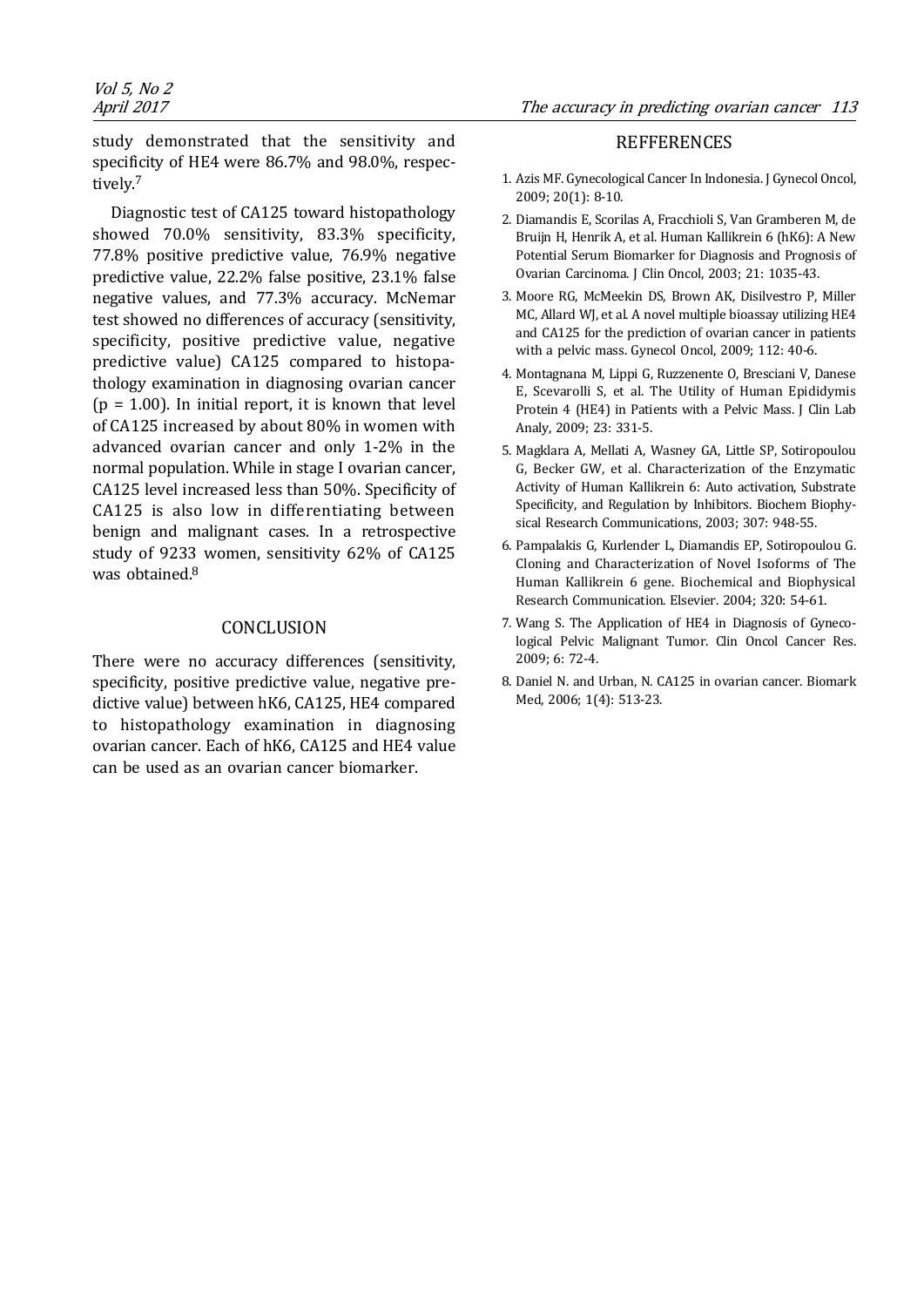# **Human Papilloma Virus Selftesting as an Alternative Method for Cervical Cancer Screening**

**Uji Pemeriksaan Mandiri Human Papilloma Virus sebagai Metode Alternatif untuk Skrining Kanker Serviks**

**Richard Chandra, Syahrul Rauf, Umar Malinta**

Department of Obstetrics and Gynecology Faculty of Medicine Universitas Hasanuddin/ Dr. Wahidin Sudirohusodo Hospital Makassar

#### **Abstract**

**Objective**: To determine the level of acceptance of self Human Papilloma Virus (HPV) examination and to compare the level of sensitivity and specificity of self HPV examination with Fluid Based Cytology on precancerous cervical lesion and cervical cancer.

**Methods**: The analytical method used in this research was cross sectional with purposive sampling. This study is conducted at Wahidin Sudirohusodo Hospital and its affiliation from October 2014 to May 2015 with 101 subjects. The data measurement used self HPV examination tool and fluid based cytology kit. The data collected through questionnaires before and after the examination. The laboratory examination was carried out using the way of HPV Genotyping primary system (MY09/11) method Wl LTS-06, which is able to detect 35 types of HPV viruses.

**Results**: A total of 101 subjects were involved in this study. The subjects were divided into two groups: the abnormal and normal group (n - 50/51). The acceptance level of self HPV examination was  $62.37\%$  (n = 63/101). Majority of subjects (88.21%) were ready to repeat the same examination in the future. The level of sensitivity and specificity for self HPV were (56% (95%CI (41.25 - 70.01%)) vs 98% (95%CI (89.55 - 99.95%)), p=<0.000001, while the level of sensitivity and specificity for fluid based cytology were (40% (95%CI  $(26.41 - 54.82\%)$ ) vs 98% (95%CI (89.35 - 99.95%)), p=0.000002.

**Conclusion**: HPV self-testing is very potential to be used as an alternative method for cervical cancer screening.

[Indones J Obstet Gynecol 2017; 5-2: 114-119]

**Keywords**: cervical cancer, cervical cancer screening, human papilloma virus, sensitivity, specificity

#### **Abstrak**

**Tujuan**: Mengetahui tingkat penerimaan pemeriksaan HPV Mandiri dan membandingkan tingkat sensitivitas dan spesifisitas pemeriksaan mandiri HPV dengan sitologi berbasis cairan, pada lesi pre kanker derajat tinggi dan kanker serviks.

**Metode**: Penelitian merupakan analitik cross sectional secara purposive sampling, single center di RS Wahidin Sudirohusodo dan Afiliasinya pada Bulan Oktober 2014-Mei 2015 berjumlah 101 responden. Pengukuran data menggunakan alat pemeriksaan HPV mandiri serta kit sitologi berbasis cairan. Pengumpulan data menggunakan kuesioner sebelum dan setelah melakukan pemeriksaan. Pemeriksaan laboratorium dilakukan dengan menggunakan cara HPV Genotyping sistem primer (MY09/II) metode WI LTS-06, mampu mendeteksi 35 tipe virus HPV.

**Hasil**: Keseluruhan responden berjumlah 101 orang, terbagi menjadi kelompok abnormal/normal (n=50/51). Tingkat penerimaan pemeriksaan HPV mandiri sebesar 62,37% (n=63/101). Sebagian besar responden (88,21%) bersedia mengulangi pemeriksaan serupa di masa mendatang. Tingkat sensitivitas dan spesifisitas yang didapatkan untuk HPV Mandiri (56% (95%CI (41,26 - 70,01%)) vs 98% (95%CI (89,55 - 99,95%)), p=<0,000001, sedangkan tingkat sensitivitas dan spesifisitas untuk sitologi berbasis cairan (40% (95%CI (26,41 - 54,82%)) vs 98% (95%CI (89,35 - 99,95%)),  $p=0,0000002.$ 

**Kesimpulan**: Pemeriksaan HPV mandiri ini sangat potensial untuk dijadikan metode pemeriksaan alternatif untuk pemeriksaan skrining kanker serviks.

[Maj Obstet Ginekol Indones 2017; 5-2: 114-119]

**Kata kunci**: human papilloma virus, kanker serviks, sensitivitas, skrining kanker serviks, spesifisitas

**Correspondence:** Richard Chandra. Email:half.arc2x@gmail.com

# INTRODUCTION

Cervical cancer is the third most common cancer in the world. It is the only cancer that can be identified early thus making it able to be prevented. Cervical cancer is the fourth cause of death due to cancer in the world. In 2008, it estimated that 530,232 women were diagnosed with cervical cancer worldwide and  $275,000$  of them died.<sup>1</sup> The

majority of cervical cancer (85%) occurred in developing countries, including Indonesia. The prevalence of women with cervical cancer in Indonesia is fairly high; 40-45 new cases were found daily with number of deaths reached 20-25 people while women at risk of cervical cancer was 48 millions.2 Data from health department demonstrated that regions with the highest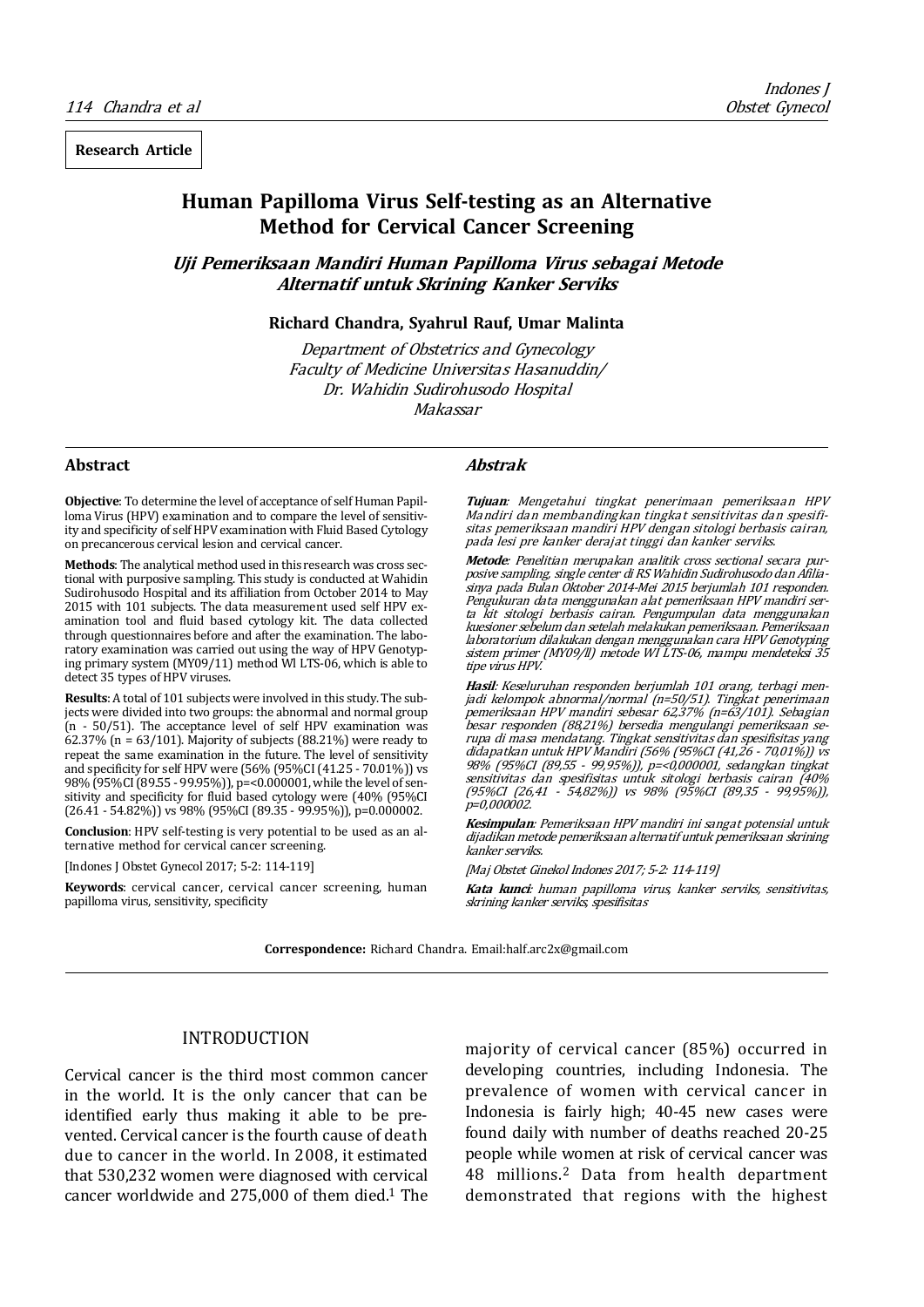number of cervical and breast cancer were Makassar, district of Gowa, Wajo, Bone, and North Luwu. In 2009, it was found that 97 cervical cancer cases was in hospital and 177 cases was in primary health care.3

Human Papilloma Virus (HPV) infection is a significant event for the occurrence of cervical cancer. It is estimated that 50-80% of sexually active women will be infected by HPV in their life and approximately 80% will be infection-free in 2 years and will not cause cancer. Persistent HPV infection is one of the predispositions of dysplasia and cervical cancer. The course of HPV infection developing into cervical cancer may take up to 10-20 years. HPV infection process which later becomes precancerous is mostly asymptomatic.4-6

Cytology examination has become cervical cancer screening standard for more than 50 years. This examination evaluates cell morfology abnormalities from cervical epithelial specimen.7 This examination often results in false negative due to inadequate sample and poor procedure standard. Liquid-based examination may improve this disadvantage. The high false negative result of this examination leads to reevaluation in the interval period of time.<sup>8-10</sup>

HPV DNA examination has the advantage of very high negative predictive value, even towards adenocarcinoma precursor.11 Human papilloma virus has a high sensitivity in detecting high degree precancer lesion and has high positive predictive value.12 The effectiveness of this cervical cancer screening programme may be increased by the use of HPV self examination. According to a study in Netherlands, an HPV self examination tool, Evalyn brush, has a sensitivity and specificity of 81.5% and 66.4%, respectively.13 Efforts on early detection in high risk women are organized into a screening programme or an opportunistic screening. Management and early detection of precancer lesions are 'see and treat' programme and histopathology-based-diagnosis.

A good screening examination should be acurate, highly reproducible, cheap, easy to use, easy to monitor, highly accepted, and safe.14

Examination to be used should have been through long period of evaluation and tested in real life. Clinical application of the proposed HPV DNA examination may be as single primary screening instrument or combination with cytology and monitoring women with precancer lesion who has received treatment in order to predict the success of therapy.

High sensitivity means that HPV examination also has high negative predictive value. Negative result of examination may prolong the need to repeat the cervical cancer screening up to 5-8 years.13 Cytologic examination is often constrained by the lack of infrastructure, particularly in developing countries. Alliance for cervical cancer prevention seeks for alternatives other than cytologic examination, such as acetic acid visual inspection and HPV DNA test. According to a study conducted by Qiao et al, HPV DNA examination and liquid based cytology had higher sensitivities than acetic acid visual inspection.12

Self examination of vaginal or cervical specimen sampling has developed in recent years. Self examination derived from vaginal specimen has the inability of the specimen for cytologic examination. However, vaginal specimens are very suitable for HPV examination sample because the result do not significantly differ from those of liquid based cytology or cervical specimen. In self examination, women would collected their own specimen sample using several tools including brush, tampon, and vagina rinse instrument. Some research showed that self vaginal specimen sampling was sufficient for laboratory analysis, both delivered through liquid or dry media.15

The ability to detect high risk HPV from self HPV examination or liquid based cytology examination shows no significant differences. This explains that there is no difference in the ability to detect HPV between self examination and examination by paramedics. One advantage of self examination is it does not need paramedics to be performed and ensure privacy. Based on user experiences, this examination is considered easy to use. As cervical cancer screening tool, this tool will improve the outreach of screening on women who has not or rarely checked. Most cervical cancer are found in women who never or rarely check.16-18 We aimed to know the level of acceptance of HPV self examination and compare the sensitivity and specificity of HPV self examination and liquid based examination on high degree pre cancer lesion and cervical cancer.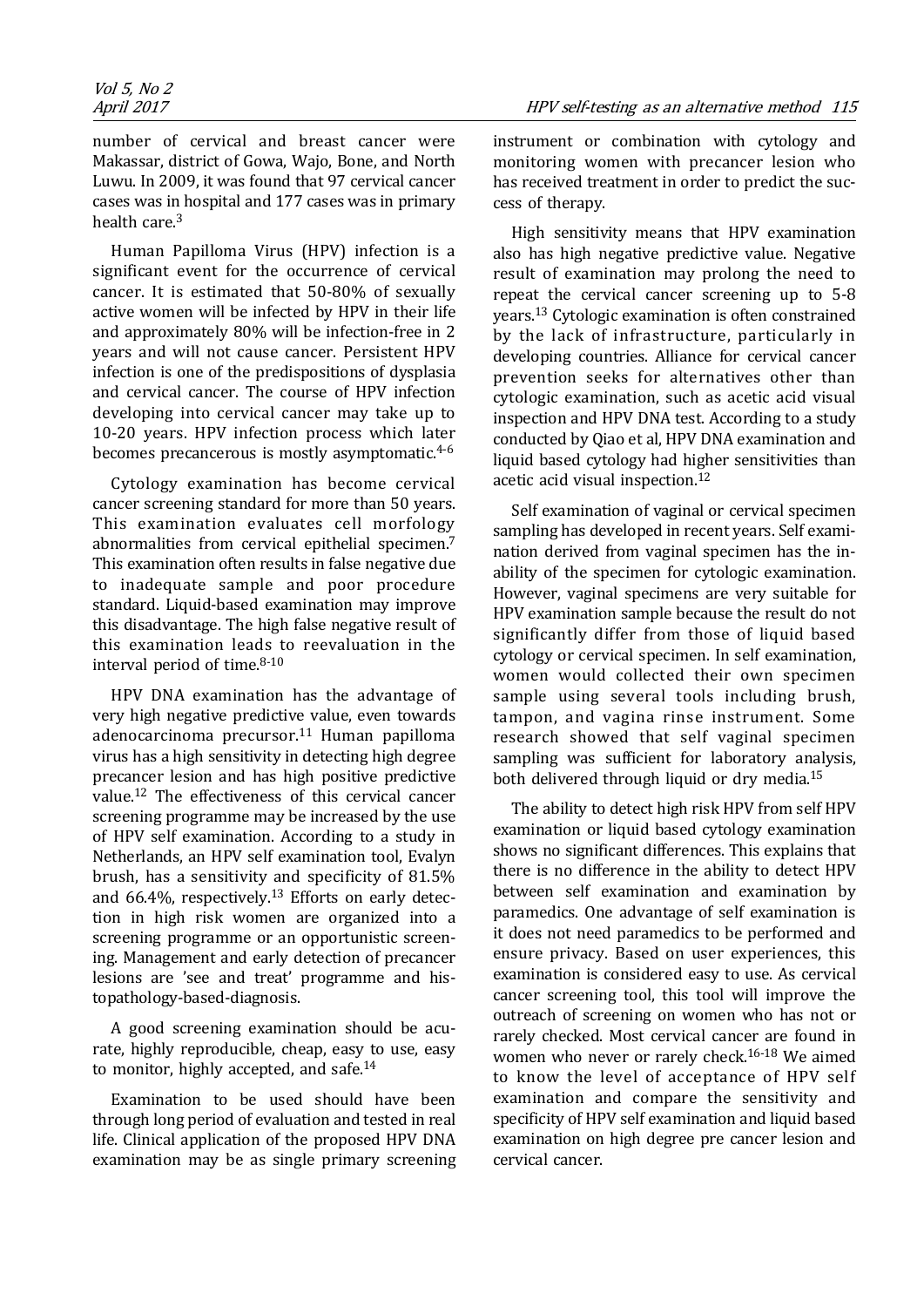# METHODS

A cross sectional study design was used. This study was conducted at several teaching hospitals affiliated with the department of Obstetrics and Gynecology, Faculty of Medicine, Hasanuddin University, Makassar from October 2014 until May 2015.

The subjects were women who experienced spontaneous abortion and normal term delivery in several teaching hospitals of Obstetric and Gynecology Department Universitas Hasanuddin Faculty of Medicine in Makassar. Samples were obtained from blood samples of the mothers who met the inclusion criteria.

# **Method of collecting data**

Samples were selected based on an assessment of researchers that met the eligible inclusion criteria with purposive sampling method between 2 group. Data were obtained by self HPV examination tool, liquid based cytology kit, and before and after examination questionnaire. Laboratory test was done by QI LTS-06 method of primary system (MY09/11) HPV Genotyping which was able to detect 35 types of HPV.

# **Data analysis**

Data were analyzed using SPSS. Diagnostic 2x2 table test is used to determine the capability of each tool.

# RESULTS

A total of 101 subjects were involved in this study. The subjects were divided into abnormal/normal group (n=50/51). The most age group percentage was the age group of 40-49 year, 40.58% (n=41/101). The respondent was mostly at the education level of high school/on the equal degree, 54.45% (n=50/101). Majority of the subjects were housewives, 73.26% (n=74/101). There were 23 subjects who work as private or civil employees. Most of the subjects was multiparous, 88.12%  $(n=89/101)$ , did not use contraception, 57.42% (n=27/101). Majority of respondents complained of leucorrhoea, 45.54% (n=46/101), 56.5% was abnormal and 43.5% was normal. Majority of the normal population had no complain (n=24/ 51.47%) before the examination, whereas majority of the abnormal group complained of leucorrhoea

(26/50.52%). Majority of the respondents did not know about cervical cancer screening, 79.2% (n=80/101). The major result of Pap smear test of the normal and abnormal group were folicular cervicitis [(n=34/51, 66.67%) and (23/50, 46%), respectively].

Acceptance rate of self HPV examination was 62.37% (n=63/101). As many as 37.62% (n=38/ 101) of the respondent suggested the examination was difficult/could not do the examination by herself because it was difficult to recognize or to insert the instrument (n=27/38, 71.05%). 92 subjects (92/101, 91.01%) did not find difficulties to perform the examination, 54.3% of which was abnormal and 45.7% was normal. However there was 5 subjects who reported pain, 1 subject reported bleeding, 2 subjects failed to used the tool. Of 89 subjects (n = 89/101), 88.12% would repeat HPV testing self-sampling and 12 subjects  $(n = 12/101)$  11.8% would not repeat this test. From those who were willing to repeat the examination in the future because it was easy to use (n  $= 75/101$  84.23%.

Half of our subjects were highly educated. 64% stated that this tool were ease to use. 84 subjects did not know anything about cancer screening, 66.2% managed to use this tool easily.

The sensitivity and specificity were obtained for HPV Self sample collection test is 56% (95% CI (41.25 to 70.01%)) vs 98% (95% CI (89.55 to 99.95%)), with positive predictive value of 68, 25%, 95% CI (22.75 to 96.43%); 96.73% negative predictive value, 95% CI (20.9 to 99.28%); Accuracy of 0.78, 95% CI (0.68 to 0.85); Compliance Test Kappa 0.543, 95% CI (0.365 to 0.72); p <0.000001.

While the sensitivity and specificity for liquidbased cytology is 40% (95% CI (26.41 to 54.82%)) vs 98% (95% CI (89.35 to 99.95%)); Positive predictive value of 60%, 95% CI (13.54 to 93.35%,; 95.6% negative predictive value, 95% CI (89.32 to 98.74%); Accuracy 0.69, 95% CI (0.59 to 0.78); test the suitability of Kappa =  $0.38$ ,  $95\%$  CI ( $0.22$  to  $(0.54)$ ; p = 0.000002.

The results of diagnostic test liquid-based cytology (LBC) in cervical cancer and precancerous lesions of the 16 samples were defined as abnormal by 76.19% who tested positive on HPV testing independently (HPV-SSC) and 23.8% expressed negative. While 79 normal results showed that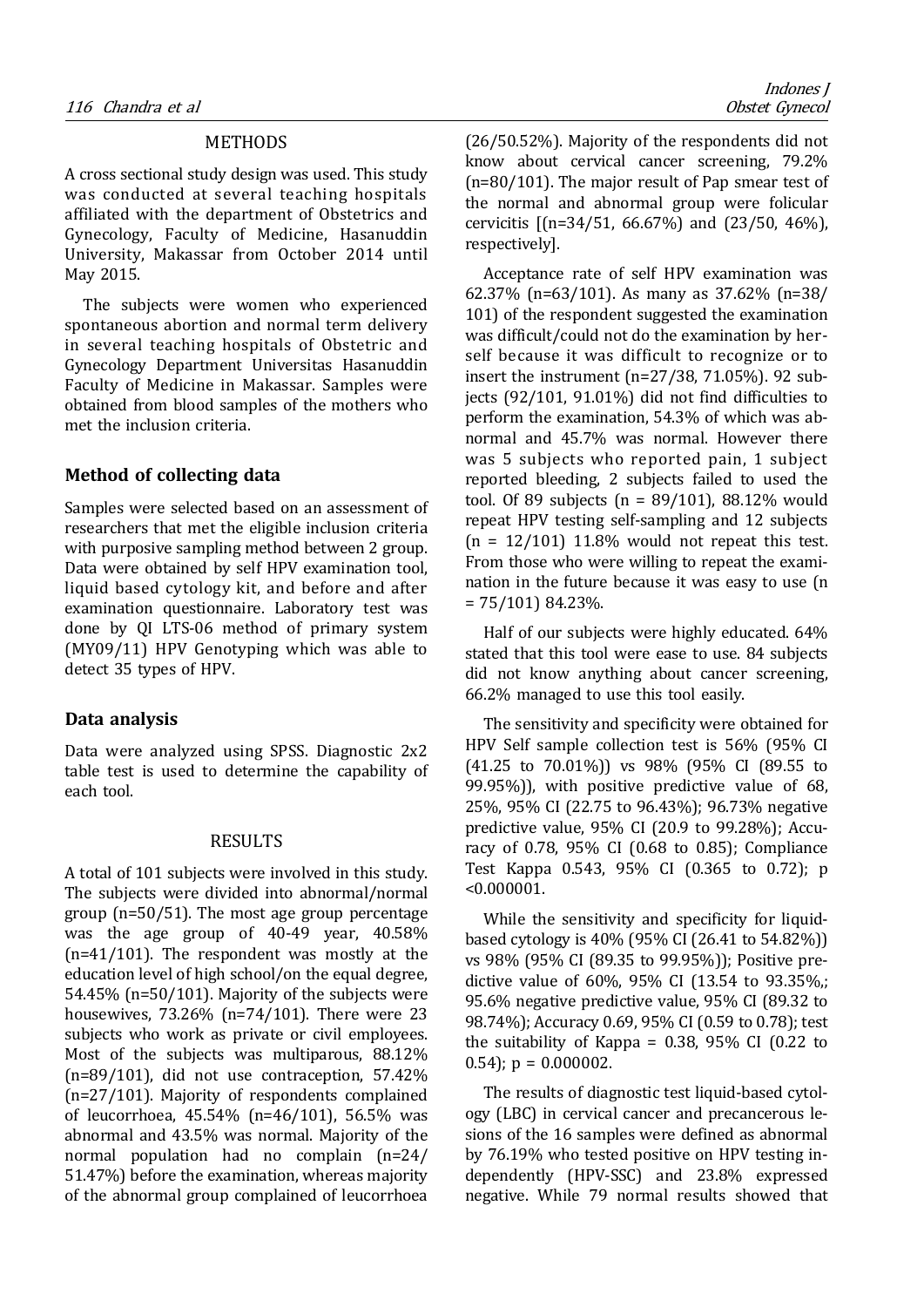83.54% had negative on HPV testing independently (HPV-SSC) and 16.45% tested positive. The results of the suitability test results of both tests Kappa value = 0.524 95% CI (0.28 to .768).

All HPV virus detected in the abnormal group were the high-risk HPV types, such as type 16, 18, 31, 33, 45, 51, 53. In the normal group, we obtained one sample who was detected as low risk HPV type.

### DISCUSSION

This study evaluated the use of HPV self sample collection test in Makassar as a new diagnostic tool. Our evaluation was done by comparing the histopathology, thus we may determine the ability of each new diagnostic screening tool. The Acceptance rate was fairly, good (62.37%). This finding is consistent with several studies  $(73\frac{1}{17})$ ;  $87\frac{18}{18}$ ; 77.1%)19.

Approximately 91.01% of the subjects did not have difficulties in doing the examination and 88.12% of the subjects were willing to repeat a similar examination in the future. Some parts of the tools fell apart and left in the vagina were the short comings of the tool integrity and expected to have an impact on the design and improvement of educational plan using the tool. Subjects who admitted to have difficulties to perform self-HPV testing said that there was no denial of the usage of these tools which we were considered suitable with our society culture or religion. HPV testing self-denial rate was found relatively high in all age groups (30 to 58.8%), and employment (25 to 41.9%). This result is understandable because HPV testing is a new independent examination. We may increase the acceptance rate by considering on education and make this as a routine examination.

Cytology has become gold standard examination for cervical cancer screening more than last 50 years. This examination evaluates the presence of morphological abnormalities from epithelial cervical specimens. Conventional cytological examination has a sensitivity of 30-87% and specificity of 86-100% for detecting high-grade precancerous lesions. Smear results are often unsatisfactory with high false negative value. Later, liquid-based cytology was developed. Its sensitivity and specificity are 80% and 98%. The number of samples found unsatisfactory on LBC decreased 11.45%.20 Several studies found the level of

sensitivity of liquid-based cytology 13% higher than the conventional Pap smear test. These results suggested that liquid-based cytology had a higher level of sensitivity and specificity levels lower than Pap smear test.<sup>20</sup> On the use of routine screening cytological examination only have a level of sensitivity ranged from 47-62% and a specificity ranged from 60-95%. A meta-analysis of the results revealed similar results to those obtained in this study, the rate reaches 97-100% specificity and sensitivity is only 29-56% $2<sup>1</sup>$  However, these results still show a sensitivity level much lower than the results of research in general. The new technology for cervical cancer (NTCC) and Netherland Thin Prep versus Conventional Cytology (NETHCON) indicates that there is no difference in the detection capability CIN2 / 3 on both methods.22

The level of sensitivity of HPV DNA tests for the detection of CIN2 + was better than cytology (94% vs  $65\%$ ).<sup>21,23</sup> In this study, the sensitivity of self-HPV testing is higher than liquid-based cytology with a difference of 16%, the specificity found similar on both tests. A study in China demonstrated that self-HPV testing had a sensitivity of 86.2% and a specificity of 80.7% while liquid-based cytology had lower sensitivity in detecting CIN2.24 High risk HPV DNA can be identified 99.7% of cervical cancers and 95% of high-grade precancerous lesions.25,26 The results of this study showed different results that only high risk HPV types identified (n = 16/32) 50% of cervical cancers and  $(n = 6/19)$  31.57% of highgrade precancerous lesions. All types of HPV detected in the abnormal group were high risk HPV types. HPV DNA PCR method used in this study was GMP09 / 11. The use of PCR method has been shown to have higher sensitivity for detecting high-risk HPV compared to HC2. According to the results of one RCT, amplification method GPM09 / 11 had very low sensitivity level, which accounted for 49%.26 Therefore, our decision to use similar method could potentially cause low levels of sensitivity.

The usage of certain fixation media and specimen processing of cells contained in the media might influence our results. This might be due to the lack of uniformity filtration process and the possibility of not drawing a specimen of cells in the remaining media.20 Methods of sample collection for HPV testing can be done through swab, brush, tampon or lavage. The various methods mentioned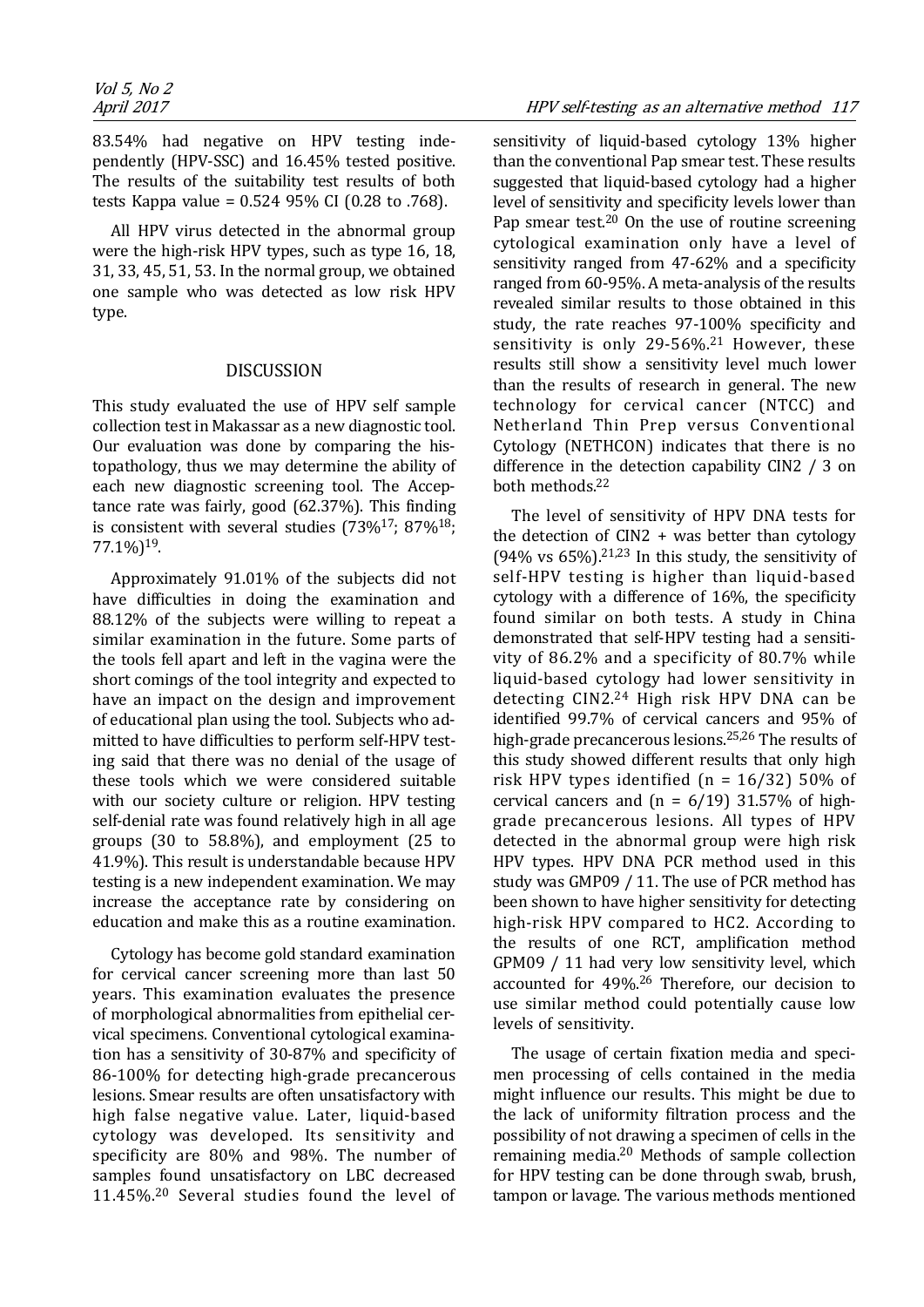showed 78-81% sensitivity rate for the swab or brush, 67-94% for tampons, and <81% for lavage.27 The collection method used in this study is brush, and it's likely affect the validity of the test. The prevalence of high-risk HPV 62.3% (95% CI: 53.7 to 70.2) was detected in the examination without media fixation and 56.2% (95% CI: 47.6 to  $64.4$ ) in the use of media fixation.<sup>28</sup> Sample collection without using fixation was likely to affect the results of our study.

Population and national study which evaluate the level of acceptance, economic impact, the accuracy and precision tools, awareness, adherence screening and suitability level of HPV examination results need to be conducted before using this HPV testing as a screening method in institutions.27 This study has not been able to ascertain with certainty the validity of the examination, however, the examination is potential to be used as an alternative method of screening.

#### CONCLUSIONS

Cervical cancer has a long course of the disease, yet it can be prevented. Self-testing of HPV the latest potential modality for cervical cancer screening that corresponds to the cultural, economic, human resources and geographics in Indonesia.

#### **REFFERENCES**

- 1. Warren JB, Heidi G, Valerie JK. Cervical Cancer Screening and Updated. Prim Care Clin Office Pract 2009; 36: 131-49.
- 2. Adrijono. Kanker Serviks. Divisi Onkologi Departemen Obstetri dan Ginekologi Fakultas Kedokteran Universitas Indonesia ed ke 3, 2010; 1: 1-21.
- 3. Dinas Kesehatan Sulawesi Selatan. http://dinkes-sulsel. go.id, 2009.
- 4. Commitee on Adolescent Health Care. Cervical Cancer in Adolescent: Screening, Evaluation, and Management. Am College Obstet Gynecol, 2010; 116: 2: 469-73.
- 5. Thomas CW, Stewart LM, Charles JD. (2007). Consensus Guidelines for the Management of Women With Abnormal Cervical Screening Tests. Am Soc Colposcopy Cervical Pathol J Lower Genital Tract Disease, 2006; 11: 4: 201-22.
- 6. Mosckiki A, Schiffman M, Burchell A, et al. Updating the natural history of human papillomavirus and anogenital cancer. Vaccine, 2012; 30S: 24-33.
- 7. Warren JB, Gullett H, King VJ. Cervical Cancer Screening and Updated. Prim Care Clin Office Pract, 2009; 36(1): 131-49.
- 8. Mayrand MH, Duarte-Franco E, Rodrigues I, et al. Canadian Cervical Cancer Screening Trial Study Group. Human papillomavirus DNA versus Papanicolaou screening tests for cervical cancer. N Engl J Med 2007; 357(16): 1579-88.
- 9. Daniel Echelman, Sarah Feldman. Management of Cervical Precancers: A Global Perspective Hematol Oncol Clin N Am, 2012; 26: 31-44.
- 10. Ogilvie GS, Patrick DM, Schulzer M, et al. Diagnostic Accuracy of Self Collected Vaginal Specimen for Human Papilloma Virus Compared to Clinician Collected Human Papilloma Virus Specimen: a Meta Analysis. Sex Trans Infect, 2005; 81: 207-12.
- 11. Arbyn M, Anttila A, Jordan J, Ronco G, Schenk U, Segnan N, et al. European Guidelines for Quality Assurance in Cervical Cancer Screening. Second Edition-Summary Document. Annals Oncol, 2010; 21(3): 448-58.
- 12. Qiao YL, Sellors JW, Eder PS, et al. A new HPV-DNA test for cervical-cancer screening in developing regions: a crosssectional study of clinical accuracy in rural China. Lancet Oncol, 2008; 9: 929-36.
- 13. Baars R, Bosgraaf RP, Harmsel BW, et al. Dry storage and transport of a cervicovaginal self sample by use of the Evalyn brush, providing reliable Human Papillomavirus Detection combined with comfort for women. J Clin Micro Biol, 2012; 50(12): 3937.
- 14. Rasijidi I. Epidemiologi Kanker Serviks. J Indonesia Cancer, 2009; 3(3): 103-8.
- 15. Murat G, Kemenade FJ, Heideman DA, et al. Experience with high-risk human papilloma virus testing on vaginal brush-based self-samples of non-attendees of the cervical screening program. Int J Cancer, 2012; 130: 1128-35.
- 16. Szarewski A, Cadman L, Ashdown L, Waller J. Exploring the acceptability of two self-sampling devices for human papillomavirus testing in the cervical screening context: a qualitative study of Muslim women in London. J Med Screen, 2009; 16: 193-8.
- 17. Sanner K, Wikström I, Strand A, Lindell M, Wilander E. Selfsampling of the vaginal fluid at home combined with highrisk HPV testing. Br J Cancer, 2009; 101: 871-4.
- 18. Zhao F, Lewkowitz AK, Chen F, et al. Pooled Analysis of a Self-Sampling HPV DNA Test as a Cervical Cancer Primary Screening Method. J Nat Cancer Inst, 2012; 104: 1-11.
- 19. Anne S, Louise C, Susan M. Human papilloma virus testing by self-sampling: assessment of accuracy in an unsupervised clinical setting. J Med Screen, 2007; 14: 34-42.
- 20. Alfred Chang, Patricia A, Daniel, et al. Cervical Cancer Screening. Oncology: An Evidence Based Approach. Springer Science, 2012; 24: 322-4.
- 21. Setsu Akamatsu, Shoji K, Yukari H, et al. Comparison of Liquid Based Cytology with Conventional Cytology in Cervical Cancer Screening. Acta Cytol, 2012 5; 56: 370-4.
- 22. Marinder A, Parta B, Dipanwita B, et al. Accuracy of Pap Smear. Precancerous Lesion of Cervix: Prevention, Early Diagnosis, and Management, 2014: 65-6.
- 23. Cuzick J, Clavel C, Petry KU, et al. Overview of the European and North American studies on HPV testing in primary cervical cancer screening. Int J Cancer, 2006; 119(5): 1095- 101.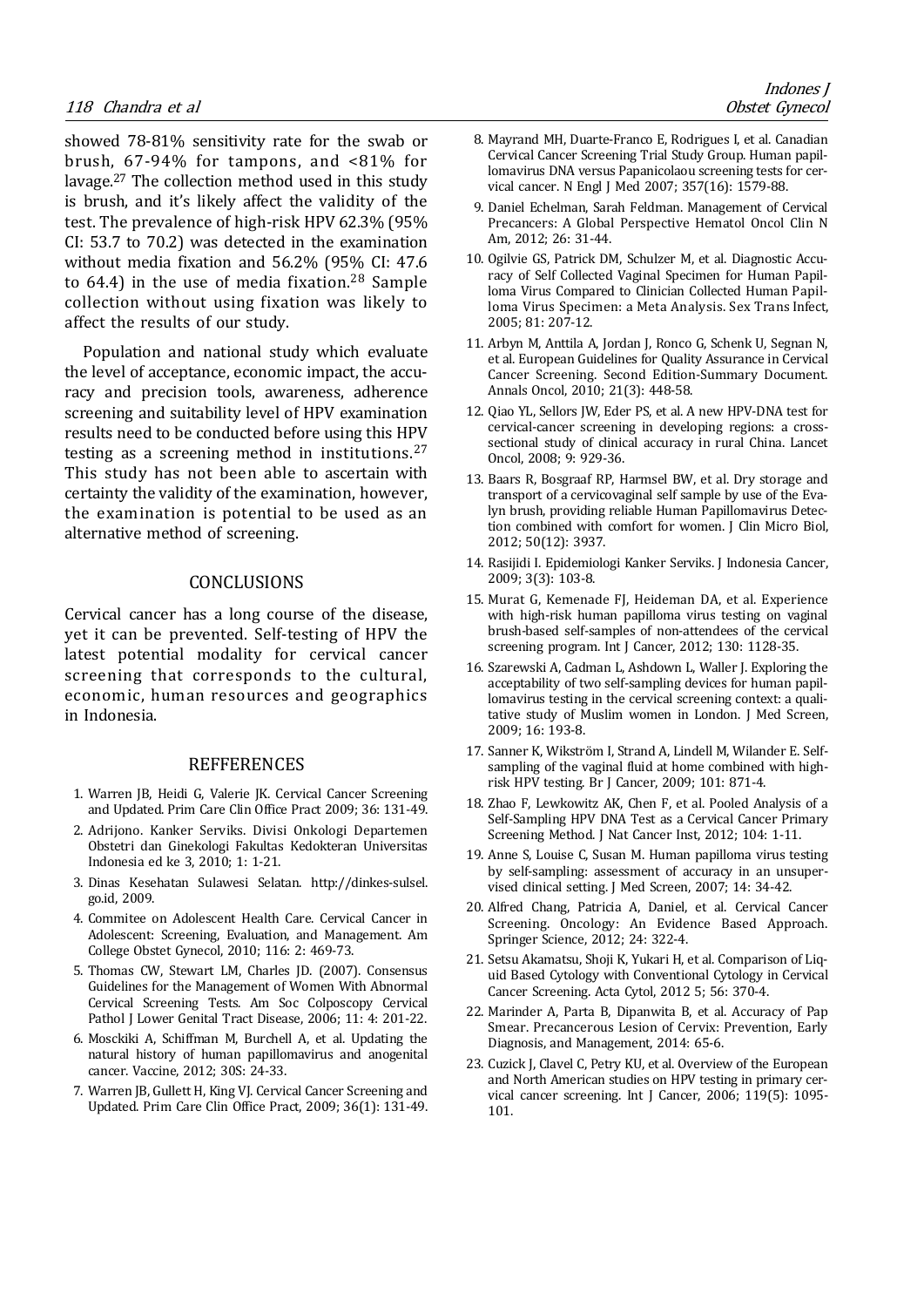- 24. Zhao F, Lewkowitz AK, Chen F, et al. Pooled Analysis of a Self-Sampling HPV DNA Test as a Cervical Cancer Primary Screening Method. J Natl Cancer Inst, 2012; 104: 1-11.
- 25. Bhatla N, Singla S, Awasthi D. Human papillomavirus deoxyribonucleic acid testing in developed countries. Best Practice & Research, Clin Obstet Gynecol, 2012; 26: 209-20.
- 26. Eduardo LP, Attila T, Leticia T. Specimen self-collection and HPV DNA screening in a pilot study of 100,242 women Int. J. Cancer, 2014; 135: 109-16.
- 27. Othman N, Hariati F. Self Collection Tools for Routine Cervical Cancer Screening: A Review. Asian Pac J Cancer Prev. 2014; 15(20): 8563-9.
- 28. Catarino R, Vassilakos P, Bilancioni A, et al. Randomized Comparison of Two Vaginal Self Sampling Method for Human Papilloma Virus Detection: Dry Swab Versus FTA Cartridge. PLOS One, 2015; 10(12): e0143644.doi:10.1371/ journal.pone.0143644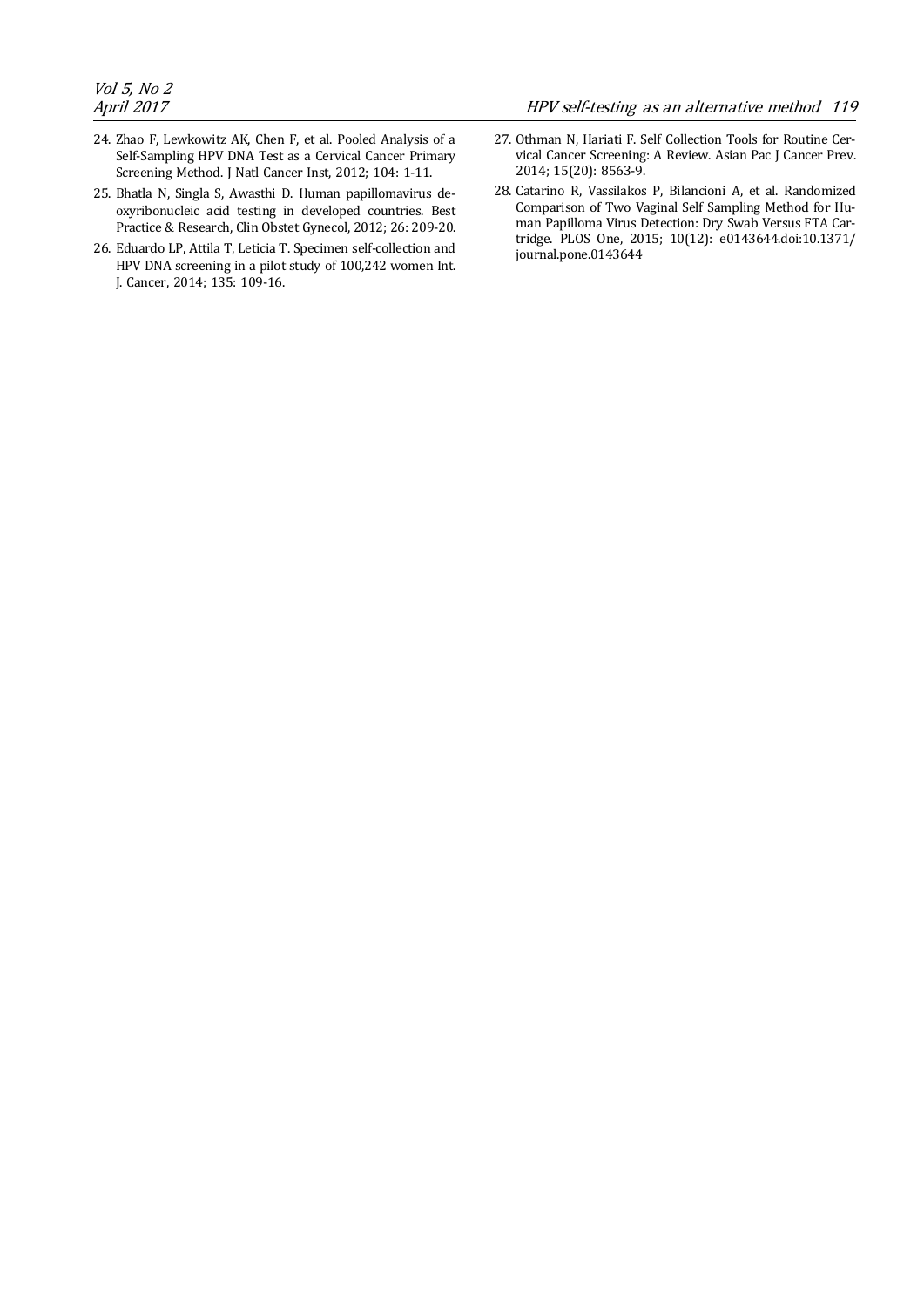# **Human Papilloma Virus L1 Gene Methylation as a Potential Biomarker for Precancerous Cervical Lesion: a Preliminary Report**

**Metilasi Gen L1 Human Papilloma Virus sebagai Biomarker Potensial untuk Lesi Serviks Prekanker: Sebuah Laporan Pendahuluan**

**Suzanna P Mongan1, Andrijono2, Hartono Tjahadi3**

 $1$ Division of Gynecology Oncology, Department of Obstetrics and Gynecology Faculty of Medicine Universitas Sam Ratulangi/ Prof. Dr. R.D. Kandou General Hospital Manado <sup>2</sup>Division of Gynecology Oncology, Department of Obstetrics and Gynecology <sup>3</sup>Department of Pathology Anatomy Faculty of Medicine Universitas Indonesia/ Dr. Cipto Mangunkusumo National General Hospital Jakarta

#### **Abstract**

**Objective**: To determine whether HPV L1 gene methylation can be used in triage of precancerous cervical lesions. The main objective is to determine the genotype of HPV in cervical precancerous lesions and to determine the percentage, the sensitivity, specificity, positive predictive value, negative predictive value, and likelihood ratio of DNA HPV L1 methylation in precancerous cervical lesions.

**Methods**: A number of 57 samples of paraffin blocks (FFPE) from precancerous lesions and cervical cancer biopsies in the Department of Pathology Faculty of Medicine-Cipto Mangunkusumo General Hospital that had been re-evaluated by the pathologist, underwent extraction of HPV DNA. The genotypes of HPV DNA were examined using primers GP5 / 6 and specific HPV 16, HPV 18 and HPV 52 probes and analyzed by real time PCR. Sequencing was performed on samples with unknown HPV DNA type that were detected using the specific probes to determine the type of HPV. Bisulfite conversion procedure was then performed for the samples that met the inclusion criteria.

**Results**: There were 30 samples (52.6%) with CIN 1, 12 samples (21.1%) CIN 2, 9 samples (15.8%) CIN 3 and 6 samples (10.5%) of cervical cancer. Most of the samples were 36-45 years (35.1%). Of the total 57 samples, 55 samples were successfully extracted and determined the DNA genotyping of HPV (96.5%). HPV 16 infections both in the form of single or multiple was found to be 76.36%. The samples were mostly dominated by co-infection of HPV16 and 18 (49.1%) followed by HPV 16 (24.6%) and HPV 18 (14.0%). Based on the sequencing results there were other types of high risk HPV infection found: HPV 33, HPV 35, HPV 58 and also undeterminate risk HPV 53 and low risk HPV 54. After several procedures of optimization for methylation examination of HPV DNA L1 there was thin band found in electrophoresis procedure in 8 of 42 samples (19%) of HPV 16 after bisulfite conversion but once it was purified there weren't any band found so we can not proceed to the stage sequencing. Until now we are still in the stage of optimizing the methylation procedure.

**Conclusion**: HPV 16 infection were most commonly found in the form of single or multiple. Co-infection of HPV 16 and 18 were found in the majority of the samples. There were no significant correlation between HPV type and the severity of cervical lesions. Until now, the examination of DNA methylation HPV L1 already obtained eight samples of HPV 16 with a thin band on electrophoresis but the result could not be concluded because it is still in the process of optimization.

[Indones J Obstet Gynecol 2017; 5-2: 120-126]

**Keywords**: HPV DNA genotype, L1 gene methylation, precancerous cervical lesions

#### **Abstrak**

**Tujuan**: Untuk mengetahui apakah metilasi HPV DNA dapat digunakan dalam triage lesi prakanker serviks. Tujuan khususnya adalah untuk mengetahui genotipe HPV pada lesi prakanker serviks dan untuk mengetahui persentase, sensitivitas, spesifisitas, nilai duga positif, nilai duga negatif, dan likelihood ratio metilasi HPV DNA L1 pada lesi prakanker serviks.

**Metode**: Sejumlah 57 sampel paraffin block (FFPE) hasil biopsi lesi prakanker dan kanker serviks di Departemen Patologi Anatomi FKUI-RSCM dilakukan ekstraksi DNA HPV. Dilanjutkan dengan pemeriksaan genotipe DNA HPV menggunakan primer GP5/6 dan probe khusus HPV 16, HPV 18 dan HPV 52 yang kemudian dianalisis dengan real time PCR. Dilakukan sequencing pada sampel dengan DNA HPV yang tidak dikenal dengan probe spesifik untuk mengetahui tipe HPV. Selanjutnya dilakukan prosedur konversi bisulfit untuk sampel yang memenuhi kriteria inklusi.

**Hasil**: Terdapat 30 sampel (52,6%) NIS 1, 12 sampel (21,1%) NIS 2, 9 sampel (15,8%) NIS 3 dan 6 sampel (10,5%) kanker serviks. Kelompok usia terbanyak adalah 36-45 tahun (35,1%). Dari total 57 sampel terdapat 55 sampel yang berhasil diekstraksi dan diperiksa genotyping DNA HPV (96,5%). Infeksi HPV 16 baik dalam bentuk tunggal maupun multipel ditemukan sebesar 76,36%. Genotipe HPV yang terbanyak ditemukan adalah ko-infeksi HPV tipe 16 & 18 (49,1%) diikuti dengan tipe 16 (24,6%) dan tipe 18 (14,0%). Berdasarkan hasil sequencing ditemukan infeksi high risk HPV 33, HPV 35, HPV 58, undeterminate risk HPV 53 dan low risk HPV 54 pada masing-masing 1 sampel. Setelah dilakukan beberapa prosedur tahap anoptimasi untuk pemeriksaan metilasi HPV DNA L1, didapatkan band yang tipis pada 8 dari 42 sampel (19%) HPV 16 hasil konversi bisulfit tetapi setelah dipurifikasi masih belum didapatkan adanya band pada proses elektro foresis sehingga belum dapat dilanjutkan ke tahap sequencing. Saat ini masih dilakukan proses optimasi untuk pemeriksaan metilasi HPV DNA L1.

**Kesimpulan**: Genotipe DNA HPV yang paling banyak ditemukan baik dalam bentuk tunggal maupun multipel adalah HPV 16. Infeksi multipel (ko-infeksi) HPV 16 dan 18 ditemukan pada sebagian besar sampel penelitian. Tidak didapatkan hubungan bermakna antara tipe HPV dan derajat beratnya lesi serviks. Hingga saat ini pada pemeriksaan metilasi HPV DNA L1 sudah didapatkan 8 sampel HPV 16 dengan band yang tipis pada elektro foresis namun belum dapat disimpulkan karena masih dalam proses optimasi.

[Maj Obstet Ginekol Indones 2017; 5-2: 120-126]

**Kata kunci**: genotipe DNA HPV, lesi prakanker serviks, metilasi gen L1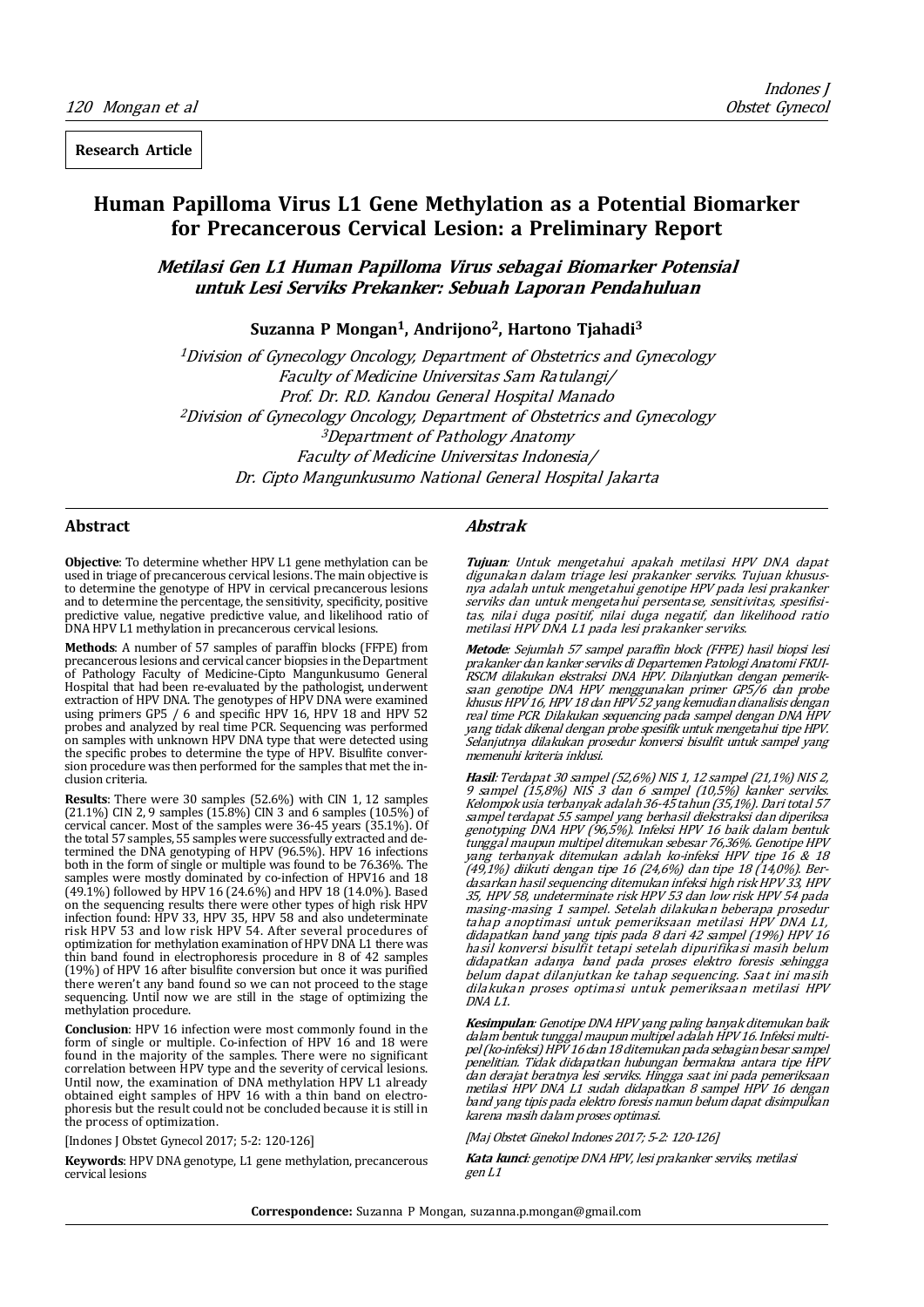Cervical cancer is still a burden for women around the world. It is the third most common cancer among, with an estimated 528,000 new cases and 35,673 deaths in 2012. Worldwide, cervical cancer mortality rates are substantially lower than the incidence of mortality. The incidence ratio was 50.3%. Most cases are squamous cell carcinoma, followed by adenocarcinoma. $1,2$ 

In Indonesia, cervical cancer ranks as the second most common female cancer. There are approximately 20,928 new cases of cervical cancer annually in Indonesia.<sup>1,2</sup> Cervical cancer is about 75% of gynecological cancer in Indonesia. It is mostly diagnosed at later stages.3 Throughout 2005-2010 at Dr. Cipto Mangunkusumo National General Hospital (RSCM), there were 2,298 cervical cancer cases and 66.4% were diagnosed at an advanced stage, generally stadium IIIB.4 In 2013, according to a report INASGO there were 823 new cases in RSCM.5

Human papilloma virus (HPV) which derived from the genus Alphapapillomavirus is the most frequent cause of sexually transmitted infection most frequently worldwide with a broad spectrum of benign and malignant neoplasms.6 HPV is the cause of 99.7% cervical cancer.7

Cervical cancer, precancer lesion and nonneoplastic HPV infection such as atypical cells of undetermined significance (ASCUS) and cervical intraepithelial neoplasia (CIN) are diagnosed using cytology examination (Papanicolau test, Pap test), colposcopy and histology examination of tissue biopsy. Methods of screening with cytology (Pap smear) has sensitivity (51-86%) with a high false negative rate  $(15-45%)$ .<sup>8</sup> Cytological examination can not predict which ones are at risk of becoming malignant, and which are not.

High Risk-HPV DNA detection has become a powerful criteria to improve the sensitivity of screening for cervical cancer. HR-HPV DNA test has a high sensitivity (88-98%) higher than Pap smear (51-86%), yet with lower specificity (83-94%) compared to Pap smear  $(92-99\%)$ <sup>11</sup> However, since most women who are infected with HPV during their lifetime (> 80%) far exceeded the incidence of cervical cancer (1%) and because the value of HPV DNA testing positive more often indicate a transient infection rather than a development of cervical cancer, the diagnosis of HPV DNA alone is not enough to distinguish benign infections that require intensive treatment. Although more sensitive than cytology, specificity and positive predictive value (PPV) HR-HPV DNA were low compared with cytology. Combined Pap and HPV testing has a sensitivity and specificity values higher with a very high negative predictive value (99-100%) to strengthen the screening of cervical cancer.8 But the positive predictive value for detection of precancerous lesions is still low and can not differentiate HPV infections will regress with who will experience progression to cancer.

Treatment for abnormal screening tests includes colposcopy vs close-surveillance. However, HPV DNA positive specificity is not sufficient to distinguish precancerous lesions associated with HPV (CIN2 +) and the transients are clinically a benign infection. Colposcopy referral rates were found to be higher after skrining.<sup>9</sup> An unneeded colposcopy examination, can lead to over diagnosis CIN (misclassification) and over treatment. Therefore, a diagnostic test that can differentiate between women who are infected with HR-HPV is transient with risk of progression is necessary.<sup>10-12</sup>

In preventing excessive procedures in patients with abnormal Pap smears who are not at risk for cervical cancer, tests that are sensitive and specific in detecting high-risk patients are required.6,13-15

HPV DNA methylation has emerged as a promising biomarker for diagnosis and prognosis of cervical cancer. Some studies show that women with HPV infection, methylation levels increased slowly with increasing duration of persistence of HPV and more increased with the diagnosis of cervical cancer. There is an increasing trend of HPV DNA methylation, especially in L1 and L2 genes in conjunction with the progressivity disease. DNA methylation changes the transcriptional regulation of HPV because of the repression of the expression of cellular genes and viruses may occur with the addition of a methyl group to the residue cytosin. The occurrence of HPV DNA methylation, especially in the L1 and L2 genes will prevent the transcription L1 and L2 with the result of no expression of L1 and L2 which are the components of HPV capsid. The absence of capsid protein L1, as antigen that can be fully accessible during the early stages of lesions intraepithelial squamous lead to circumstances in which the virus can evade the immune system thus the infection will be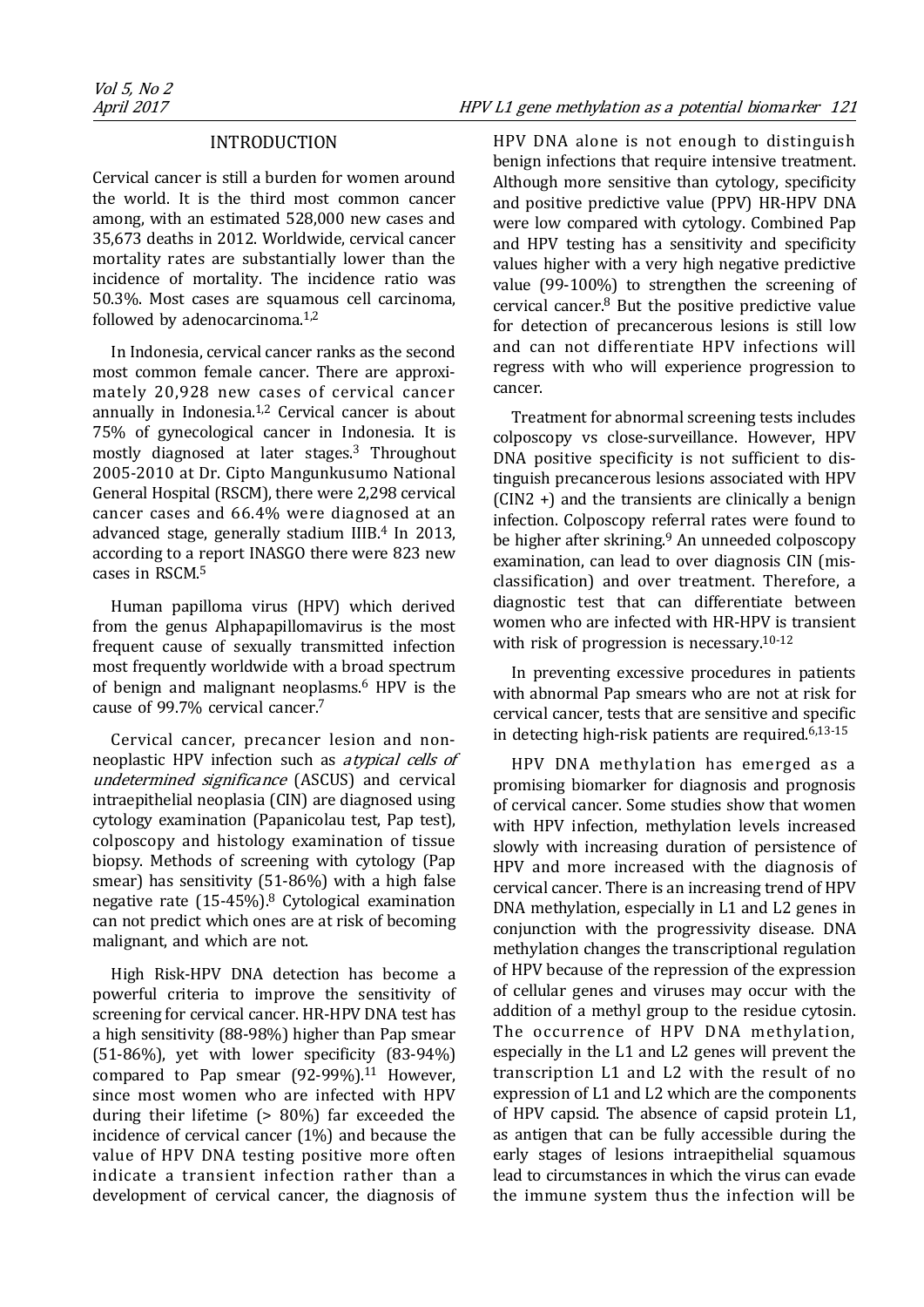retained causing dysplasia which is not recognized by the immune system, then it will proceed further on the transformation malignant.6,13,14,16-19

This opens up the possibility to predict which woman has the chance of disease progression into cervical cancer. Thus, HPV DNA methylation can be considered as a potential biomarker in the triage of patients with cervical cancer risk.

This study is conducted to determine whether HPV DNA methylation can be used in triage of cervical precancerous lesions or not. The main objective is to determine the genotype of HPV in cervical precancerous lesions and to determine the percentage, the sensitivity, specificity, positive predictive value, negative predictive value, and likelihood ratio of HPV L1 gene methylation in precancerous cervical lesions. By knowing the correlation of HPV L1 gene methylation in precancerous cervical lesions, it is expected that this examination can be a triage tool to help identify patients with HPV positive who would undergo regression and those at risk of progression into cervical cancer.

### METHODS

A cross sectional study design was used to determine the genotype of HPV, assess the sensitivity, specificity, positive predictive value, negative predictive value, and the like hood ratio of HPV DNA L1 methylation in precancerous lesions of the cervix.

The study was conducted at the Division of Gynecologic Oncology, Department of Obstetrics and Gynecology, Faculty of Medicine, Universitas Indonesia - Dr. Cipto Mangunkusumo Hospital, the samples were from the paraffin block bank at the Department of Pathology Anatomy, Faculty of Medicine, Universitas Indonesia - Dr. Cipto Mangunkusumo Hospital and examined in the research and esoteric laboratory Prodia.

The samples were obtained from tha paraffin blocks of tissue biopsies from patients with precancerous lesions and cervical cancer of the Department of Pathology Anatomy. Slides of precancerous lesions and cervical cancer to be sampled underwent re-evaluation by the Pathologist. Samples were taken from formalin fixed paraffin embedded tissue (FFPE) biopsy of cervical precancerous and cervical cancer lesions from Department of Pathology Anatomy. For

each sample taken 5 slides of FFPE were obtained. Samples along with the examination request form were then sent to research and esoteric laboratory Prodia. HPV DNA was extracted from formalinfixed tissue Paraffin Embedded (FFPE) biopsy of the cervix. Genotyping of HPV DNA types (HPV 16, 18 and 52) was performed before proceeding to the examination DNA methylation in genes L1 with Bisulfite sequencing.

# RESULTS

The study was conducted at the Division of Gynecology Oncology, Department of Obstetrics and Gynecology, Faculty of Medicine, Universitas Indonesia - RSCM in January-September 2016 and in the Laboratory of Clinical Research & Esoteric Prodia. Samples were taken from the paraffin block biopsies of precancerous lesions and cervical cancer in the Department of Anatomical Pathology, Faculty of Medicine, Universitas Indonesia-RSCM.

Samples were re-evaluated by the Pathologist to ensure the validity of the sample met the criteria of precancerous lesions and cervical cancer. For uniformity of precancerous cervical lesions samples taken were sampled with pure CIN 1, CIN 2, and CIN 3 lesions. Histopathologic type of cervical cancer samples was squamous cell carcinoma of the cervix. There were 57 sample of precancerous lesions and cervical cancer included in this study.

# **Characteristics of subjects**

The mean age of study subjects was 44 years old. There were 30 samples (52.6%) with CIN 1 lesion, 12 samples (21.1%) CIN 2, 9 samples (15.8%) CIN 3, and 6 samples (10.5%) of cervical cancer.

In type 1 CIN lesions, the largest age group as 26-35 years old (10%). In CIN 2, the age group 26-35 years old and 36-45 years old respectively occupies 41.7%. For CIN 3 age group 36-45 years old and 46-55 years old respectively gained 33.3%. In cervical cancer was found most in the age group of 36-45 years old (50%). There was no significant relationship between the age groups with the degree of lesion ( $p = 0.525$ ).

# **Genotyping HPV**

Of the total 57 samples there were 55 samples successfully extracted and detected its HPV DNA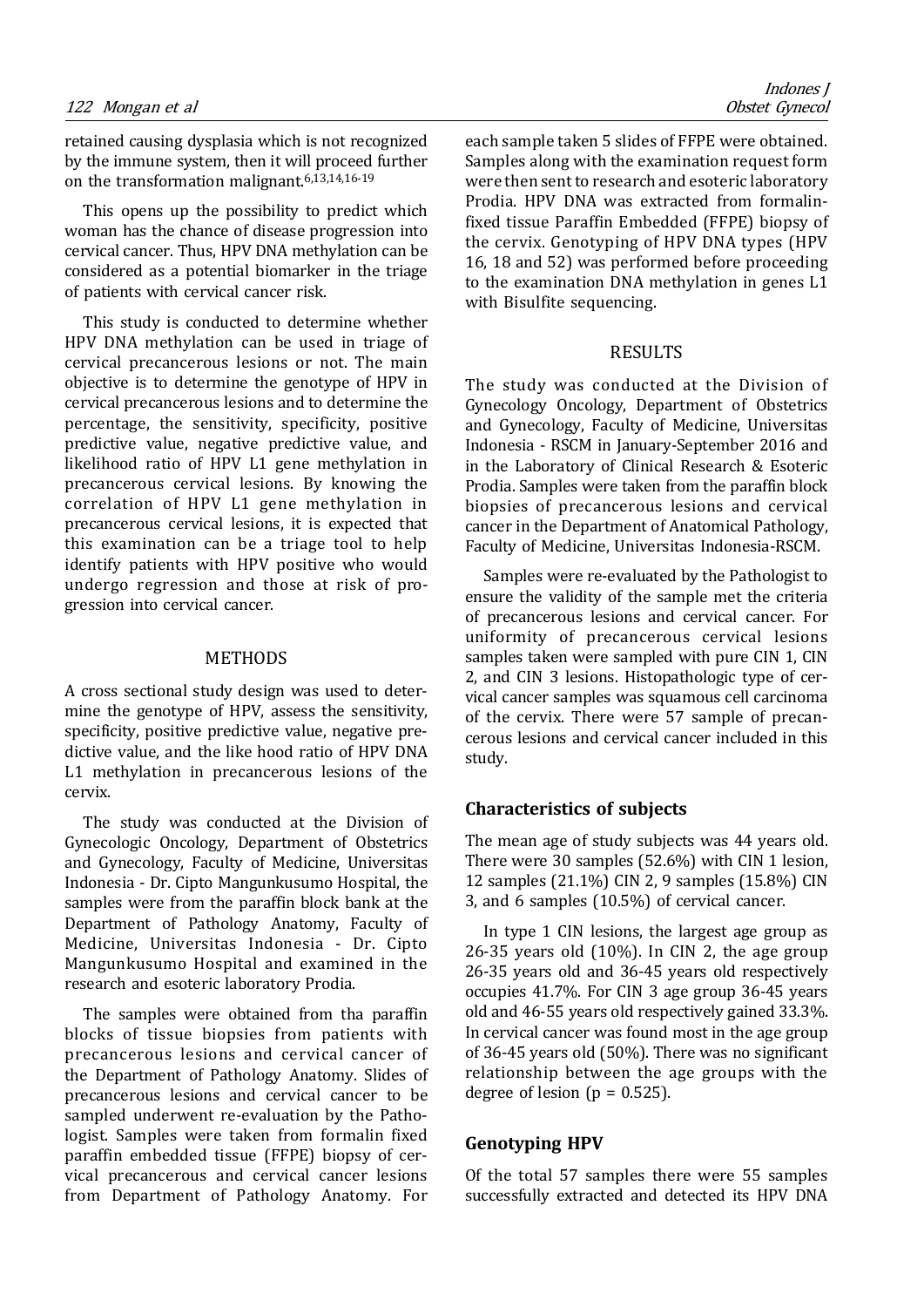genotype (96.5%). Based on Table 1, most of the samples were co-infected with HPV type 16 and 18 in 28 samples (49.1%) followed by type 16 in 14 samples (24.6%) and type 18 in 8 samples  $(14.0\%)$ .

There were 5 samples that are not detected by the HPV 16, 18 and 52 probe, sequencing was then performed to determine the type of HPV. Based on the results of sequencing there were 1 sample of (1.8%) HPV 33; 1 sample (1.8%) HPV 35; 1 sample (1.8%) HPV 58; 2 samples were not included in the group of high risk HPV: HPV 53 (1.8%) with undeterminate risk and HPV 54 (1.8%) with a low risk potential. HPV type 52 was not found in this study. There are two samples that cannot be amplified in CIN 2 and CIN 3. HPV 16 infections both in the form of single or multiple discovered by 76.36% of the total sample were infected with HPV.

In CIN 1 (56.7%) and in CIN 3 (75%), coinfection of HPV 16 and 18 were mostly found In CIN 2, HPV 16 (54.5%) was the most. In cervical cancer, single HPV infection of 18 and co-infection of HPV 16 and 18 were highest (33.3%).

In CIN 1 there is one sample with HPV 35 infection (3.3%) and one sample of single HPV low risk HPV 54 (3.3%) and 1 sample undeterminate risk HPV 53 (3.3%) infection.

In CIN 3 there were two samples with single infection HPV; HPV 16 (12.5%) and HPV 58 (12.5%). There was no significant relationship between the types of HPV with the degree of lesion ( $p = 0.181$ ).

A total of 55 samples were successfully amplified and detected its HPV typing, but the inclusion criteria for methylation are those with HPV 16, HPV 18 either as a single infection or multiple infection (co-infection of HPV 16 and 18) and HPV 52. There was no HPV 52 found in this study. Therefore, 50 samples were then included for the examination of L1 gene HPV DNA methylation.

# **HPV Methylation**

Bisulfite conversion procedure was performed according to existing protocols followed by methylation PCR procedures to amplify the HPV DNA bisulfite conversion results. The primers used were special primer for HPV16 FP, RP HPV16, HPV18 and HPV18 FP RP, Integrated DNA Technology.20-22 The next procedure was the detection by gel electrophoresis. After several stages of optimization procedures, there were thin band in 8 of 42 samples (19%) of HPV 16 after bisulfite conversion. Six of them were CIN 1, 1 sample CIN 2 and 1 sample of cervical cancer. However, the samples were polluted with dimers, so the procedure was followed by purification of the samples. After PCR was performed on the purified samples there were no band found on the electrophoresis examination, thus we can not proceed to sequencing. Optimization of HPV 16 and HPV 18 samples are still in progress up currently.

| Genotype      | <b>Histopathology</b> |             |                  |                        |              |
|---------------|-----------------------|-------------|------------------|------------------------|--------------|
|               | CIN <sub>1</sub>      | CIN2        | CIN <sub>3</sub> | <b>Cervical Cancer</b> | <b>Total</b> |
| <b>HPV 16</b> | 6(20%)                | 6(54.5%)    | $1(12.5\%)$      | $1(16.7\%)$            | 14 (25.5%)   |
| <b>HPV 18</b> | 4 (13.3%)             | $2(18.2\%)$ | $0(0.0\%)$       | $2(33.3\%)$            | 8 (14.5%)    |
| HPV 16 & 18   | 17 (56.7%)            | 3(27.3%)    | $6(75.0\%)$      | $2(33.3\%)$            | 28 (50.9%)   |
| <b>HPV 33</b> | $0(0.0\%)$            | $0(0.0\%)$  | $0(0.0\%)$       | $1(16.7\%)$            | $1(1.8\%)$   |
| <b>HPV 35</b> | $1(3.3\%)$            | $0(0.0\%)$  | $0(0.0\%)$       | $0(0.0\%)$             | $1(1.8\%)$   |
| <b>HPV 58</b> | $0(0.0\%)$            | $0(0.0\%)$  | 1 (12.5%)        | $0(0.0\%)$             | $1(1.8\%)$   |
| <b>HPV 53</b> | $1(3.3\%)$            | $0(0.0\%)$  | $0(0.0\%)$       | $0(0.0\%)$             | $1(1.8\%)$   |
| <b>HPV 54</b> | $1(3.3\%)$            | $0(0.0\%)$  | $0(0.0\%)$       | $0(0.0\%)$             | $1(1.8\%)$   |
| Total         | 30 (100%)             | 11 (100%)   | 8 (100%)         | $6(100\%)$             | 55 (100%)    |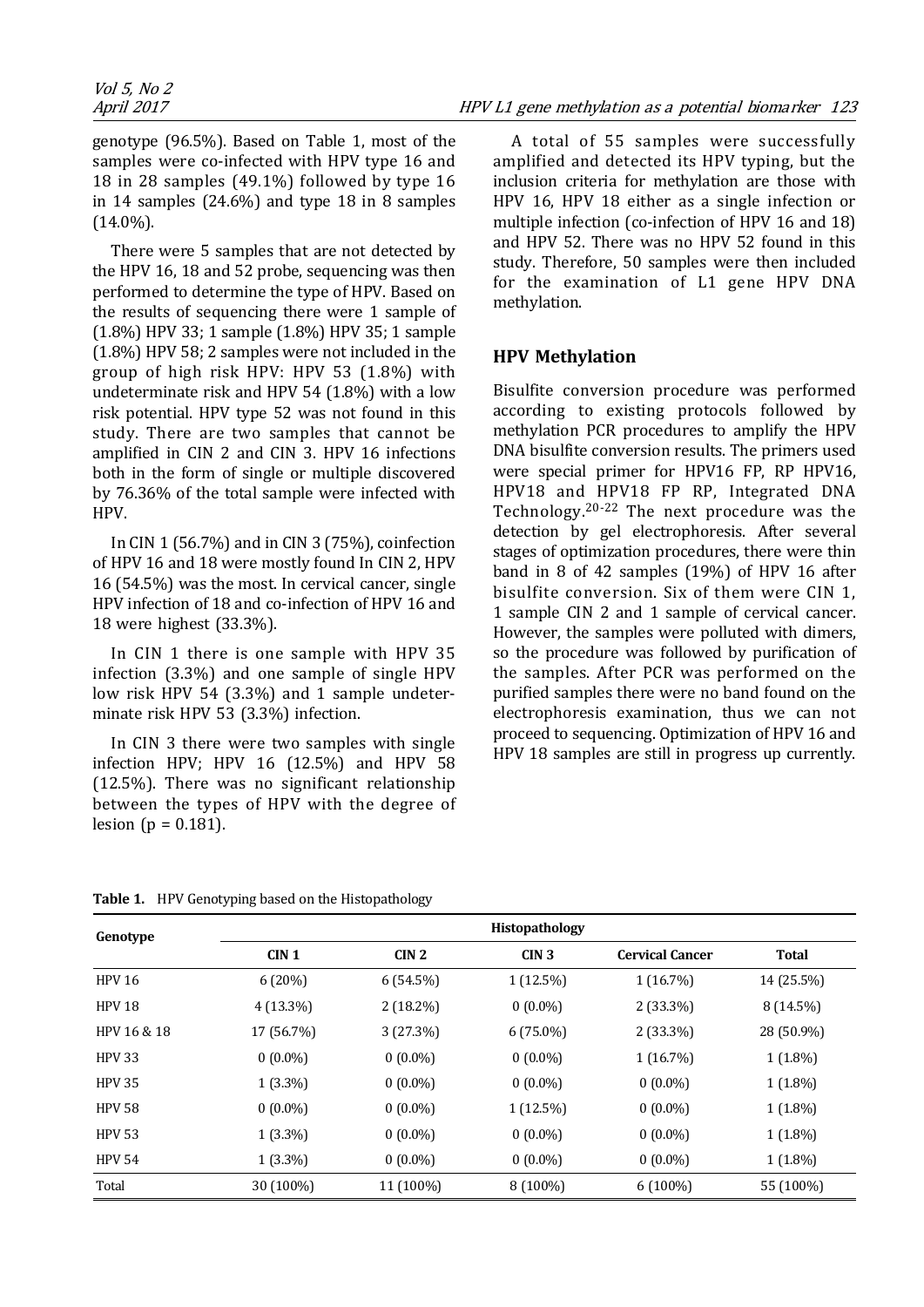# DISCUSSION

In this study, we obtained 57 samples of paraffin blocks of precancerous lesions and cervical cancer. After extraction of HPV DNA, 55 samples (96.5%) were successfully amplified and performed genotyping. This is a success of its own because the method of detection of HPV in tissue samples is more difficult to do than sitology specimens. This due to formalin fixation which can cause DNA damage, including cross-linking and fragmentasi.23

HPV DNA genotyping was done by using primers  $GP5 + / GP6 + with specific probes HPV 16, HPV$ 18, and HPV 52. The three HPV typeswere chosen based on the three types of HPV with the highest prevalence in Indonesia on previous studies.24-27

In a study involving 11 case control studies from nine countries conducted by Munoz N., et al HPV infection was detected in 90.7% of cases using the primers MY09 / MY011. In this study we used the primers GP5 +  $/$  6 +, and HPV DNA was detected in 96.6% of patients.28

In this study, HPV 16 infection was found the most, 76.36% of the total 55 samples, either in the form of single or multiple infections. Most of the samples were infected with multiple HPV infection 16 and 1849.1%, followed by a single infection of HPV 16 (24%) and single infection with HPV 18  $(14\%)$ .

In a study in Jakarta by de Boer et al, it is reported that HPV 16 (35%) and HPV 18 (28%) were the most common types of cervical cancer.<sup>26</sup> This is some what different from the study in Indonesia conducted Bosch et al in 1995 with the highest prevalence of HPV is HPV 18 (48.9%) in 45 samples followed by HPV 16 as much as 31.9%.<sup>29</sup>

One interesting thing in this study is there was no of HPV 52 on the overall samples examined. This is different to that obtained in previous studies in Indonesia.

The study conducted by the JNI Vet et al in the three regions in Indonesia (Jakarta, Tasikmalaya and Bali) of 2686 samples most were infected with HPV 52 (23.2%), HPV 16 (18%), HPV 18 (16.1%) and HPV 39 (11.8%). Multiple infection was found in 20.7% of samples.25

A study by Schellekens et al in Jakarta on 74 cervical cancer specimens obtained three types of HPV mostly infected with HPV 16 (44%), HPV 18 (39%) and HPV 52 (14%). Multiple HPV infections

were present in 14.1% of the total HPV positive samples.<sup>24</sup> While the study conducted in Singapore by Sahiratmadja et al in 96 cases of cervical cancer 90% samples were infected with multiple HPV 16 infections both with HPV 18, HPV 45 and HPV 52. Only three samples were infected with single HPV 16.27

Most of the samples in this study are co-infected with HPV 16 and 18. This is in line with the cohort by Siddiqa A., et al in Pakistan with samples FFPE tissue biopsies using the primers  $GPS + / GP6 +$ . which are also used in this study, and they found HPV positive in 94, 81% of the samples. Infection with HPV 16 in the form of single or co-infection was found in 64.94% of the samples and HPV 18 was found in 66.23% of the samples. Single infection with HPV 16 was found in 24.68% of the sample and a single infection of HPV in 25.97% of the samples. In this study, 40.26% of samples found positive co-infection with HPV 16 and HPV 18. This is significantly higher than the incidence of co-infection with HPV 16/18 found previously in Pakistan (<2%), in Saudi Arabia  $(6.7\%)$  and Indonesia  $(4.1\%)$ <sup>24,30-32</sup>

In this study, we obtained more multiple HPV infection (co-infection with HPV 16 and 18) compared to with single infection. However, one thing to note, in this study we only use three probes specifically for HPV 16, 18 and 52 so coinfection of HPV 16 or 18 other HPV types could possibly present but can not be detected by the probes.

In this study, co-infection of HPV 16 and 17 were mostly found in CIN 1 (56.7%) and CIN 3 (75%). In CIN 2 lesions, HPV 16 (54.5%) was mostly found. In cervical cancer, single HPV 18 infection and co-infection of HPV 16 and 18 were the most found (33.3%). In addition to HPV 16 and 18, in CIN 1 lesion there is one sample with HPV 35 infection (3.3%) and 2 samples were HPV low risk single HPV 53 (3.3%) and HPV 54 (3.3%). Single HPV 58 infection was 12.5% found in CIN 3.

This study was almost in line with the cohort study conducted by Siddiqa A., et al in Pakistan. In the samples of cervical cancer co-infection of HPV 16 and 18 was 34.88%, while a single infection by HPV 16 and HPV 18 were 27.91% and 30.23%, respectively. In high degree lesions (CIN 2 and 3) single infection of HPV 16 and HPV 18 respectively was 18.18%, while the co-infection of HPV 16 and 18 was found 54.54%.30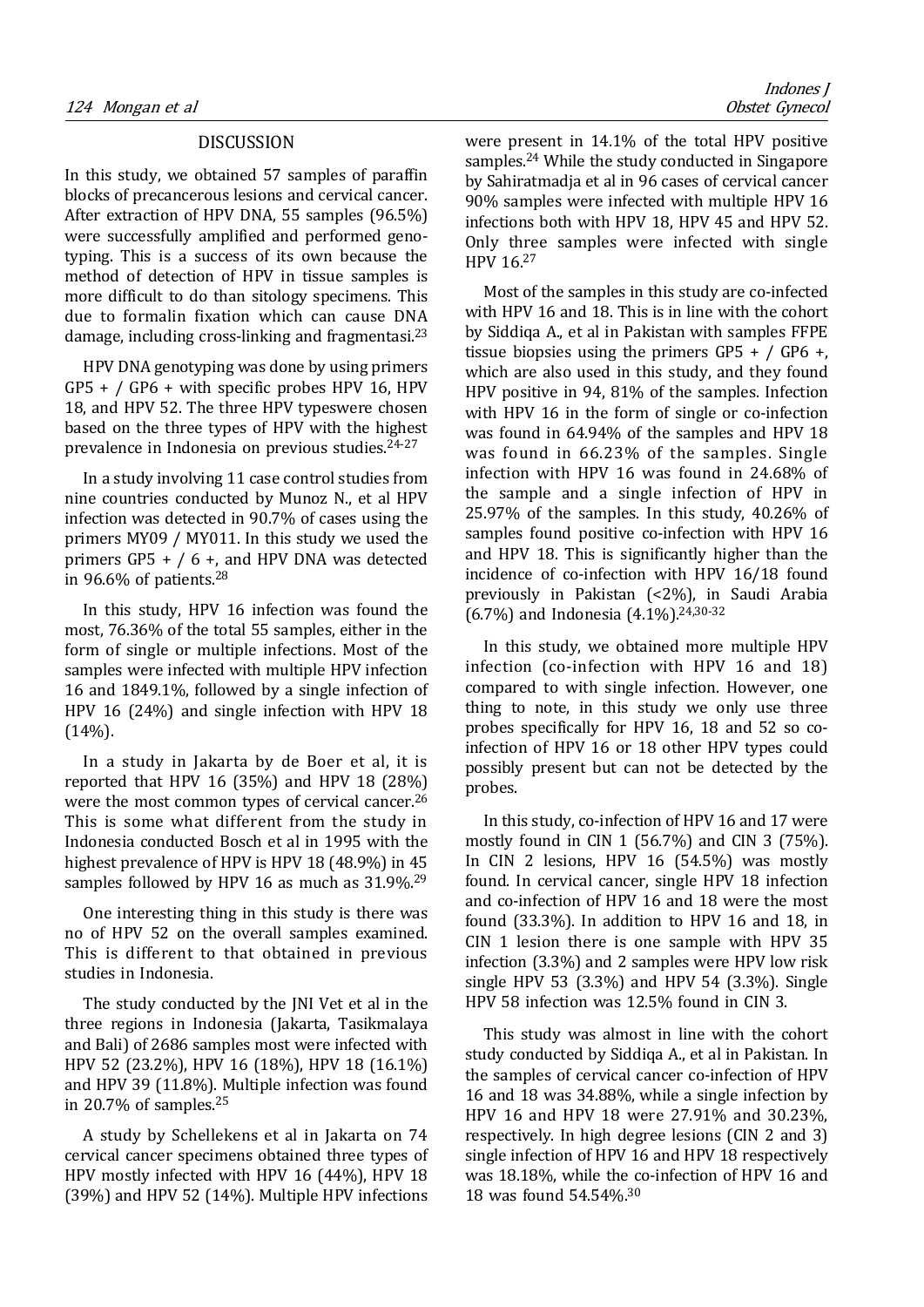Differences in the prevalence of HPV can be caused by several factors, including the sensitivity of PCR (primary election: MY09 / MY11 versus GP  $5 + / 6 +$ , the quality of the specimen and specimen storage. Thus, the extent of variability that exists is difficult to compare the prevalence of HPV among research.33

HPV DNA methylation is a promising biomarker for diagnosis and prognosis of cervical cancer. After HPV DNA genotyping, 50 samples with either single or multiple infection (co-infection) of HPV 16 and 18 were preceded to the examination methylation. Samples with co-infection of HPV 16 and 18 were examined in a both the group of HPV single infection using primers specific for HPV 16 and also with the single HPV 18 group using primers specific for HPV 18.

The bisulfite conversion procedures uses the EZ DNA methylation Kit reagen, Cat No. D5001 Lot.ZRC186674 (Zymo Research Corp., CA, USA). After the bisulfite conversion procedure, PCR procedure was then performed. Primers used for this procedure were HPV16 FP, RP HPV16, HPV18 and HPV18 FP RP, Integrated DNA Technology.20-22

After several stages of optimization, we obtained a thin band on 8 samples (19%) HPV 16 but were polluted with dimers. Purification of the samples was then performed. On the electrophoresis reading after the PCR examination of the purified samples there were no band visible. This is likely due to small amount of DNA yield. It can also occur because the samples have been through the stages of bisulfite treatment that alter the components cytosintothiamine, which has a lower binding affinity. HPV detection methods on the tissue samples that have been processed with paraffin are more difficult to examine compared to the citology specimens. This can be caused by formalin fixation can cause DNA damage, including cross-linking and fragmentation.23

As in the case of genotyping procedures that needed several stage of optimization, HPV DNA methylation procedures also needs some optimization. We plan to add the volume of templates and make modifications to the protocol procedures as a part of optimization to achieve valid results.

Until now, the optimization process for HPV DNA methylation is still carried out and therefore we can not take final conclusion.

### CONCLUSION

HPV 16 infection were most commonly found in the form of single or multiple. Co-infection of HPV 16 and 18 were found in the majority of the samples. There were no significant correlation between HPV type and the severity of cervical lesions. We already obtained eight samples of HPV 16 with a thin band on electrophoresis, however the result could not be concluded because the optimization is still ongoing.

#### **REFERENCES**

- 1. Bruni L B-RL, Serrano B, Brotons M, Cosano R, Munoz J, Bosch FX, de Sanjose S, Castellsague X. Human Papilomavirus and Related Diseases in Indonesia. Summary Report. Barcelona, Spain: ICO Information Centre on HPV and Cancer (HPV Information Centre), 2014-03-17.
- 2. J. Ferlay IS, M. Ervik, D. Forman, F. Bray, R. Dikshit, S. Elser, C. Mathers, M. Rebelo, DM. Parkin. Globocan 2012 v1.0, Cancer Incidence and Mortality Worldwide: IARC CancerBase No. 11 (Internet) Lyon, France: International Agency for Research on Cancer; 2013 [cited 2014 August 17]. Available from: http://globocan.iarc.fr.
- 3. Aziz MF. Gynecological cancer in Indonesia. J Gynecol Oncol. 2009; 20(1): 8-10.
- 4. Tricia D. Anggraeni LN, Catherine, Cecep S. Sobur, Fitri Rahardja, Christin W. Hia, Towan w. Utami, Kartiwa H. Nuryanto, Andi D. Putra, Hariyono Winarto, Gatot Purwoto, Sigit Purbadi, Andrijono, Muhammad F. Aziz. Distribution of age, stage, and Histopathology of Cervical Cancer: A Rectrospective Study on Patients at Dr. Cipto Mangunkusumo Hospital Jakarta, Indonesia, 2006-2010. Indones J Obstet Gynecol. 2011; 35(1): 21-4.
- 5. Cervical Cancer Regional Data RSCM [Internet]. [cited August 23, 2014]. Available from: http://www.inasgo.org.
- 6. Megan A. Clarke NW, Lisa Mirabello, Arpita Ghosh, Sholom Wacholder, Ariana Harari, Attila Lorincz, Mark Schiffman, Robert D. Burk. Human papillomavirus DNA Methylation as a Potential Biomarker for Cervical Cancer. Cancer Epidemiolo, Biomarkers Prev. 2012; 21: 2125-37.
- 7. Hilda Jimenez-Wences OP-Z, Gloria Fernandez-Tilapa. Human papilloma virus, DNA methylation and micro RNA expression in cervical cancer (Review). Oncol Reports. 2014; 31: 2467-76.
- 8. Prof. Dr. dr. Andrijono SK. Kanker Serviks. In: Prof. Dr. dr. Andrijono SK, editor. Sinopsis Kanker Ginekologi. Ke-empat ed. Jakarta: Balai Penerbit Fakultas Kedokteran Universitas Indonesia; 2013: 60-144.
- 9. Brandsma JL, Harigopal M, Kiviat NB, Sun Y, Deng Y, Zelterman D, et al. Methylation of twelve CpGs in human papillomavirus type 16 (HPV16) as an informative biomarker for the triage of women positive for HPV16 infection. Cancer Preve Research. 2014; 7(5): 526-33.
- 10. Frimer M, Sun C, McAndrew T, Smith B, Harari A, Chen Z, et al. HPV16 CpG methyl-haplotypes are associated with cervix precancer and cancer in the Guanacaste natural history study. Gynecol Oncol. 2015; 138(1): 94-100.